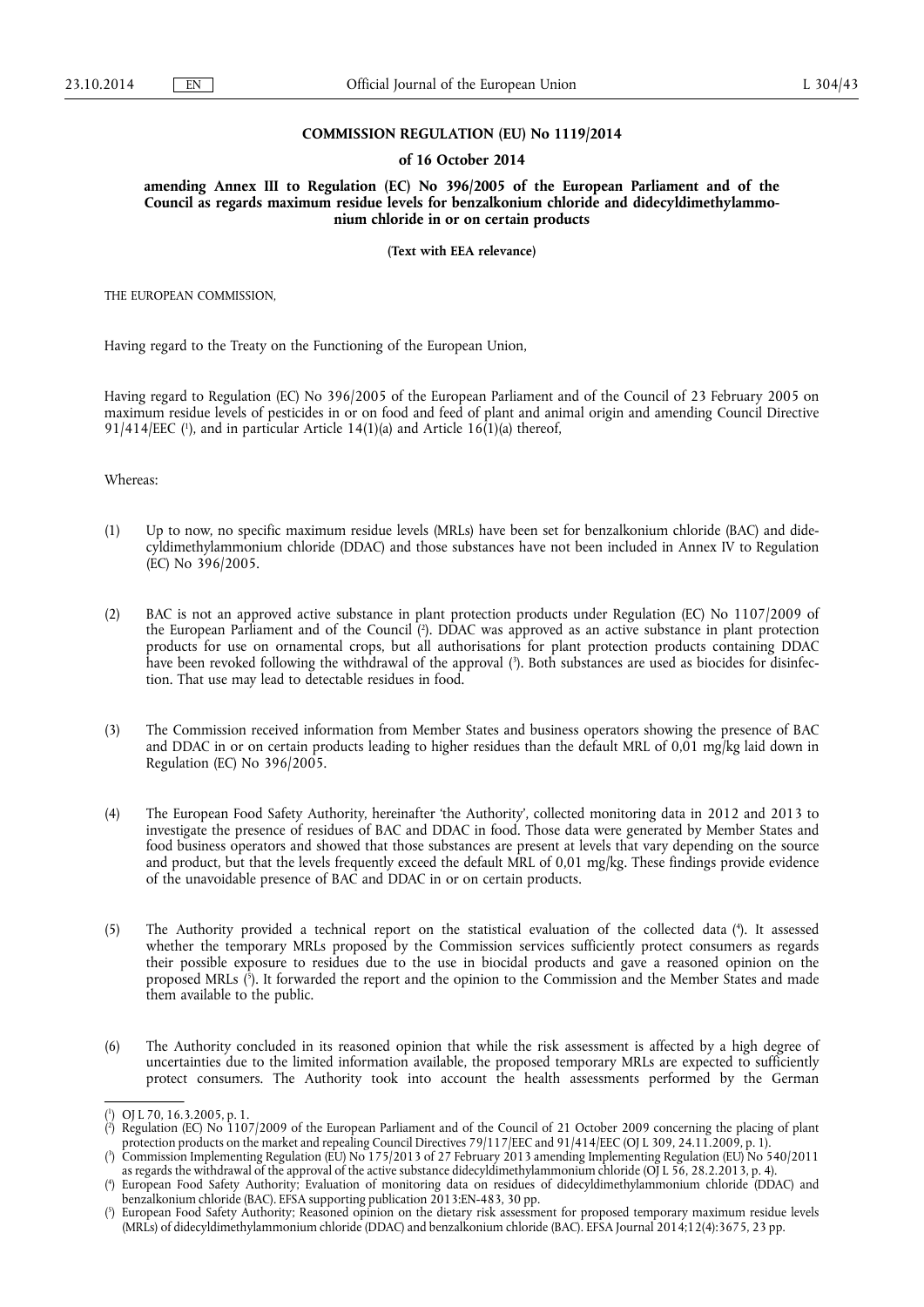Bundesinstitut für Risikobewertung (BfR) ( 1 ) ( 2 ) on BAC and DDAC. Neither the lifetime exposure to the substances via consumption of all food products that may contain them, nor the short-term exposure due to extreme consumption of the relevant crops showed that there is a risk that the acceptable daily intake (ADI) or the acute reference dose (ARfD) is exceeded. The Authority proposed to change the residue definition for BAC.

- (7) It is appropriate to set temporary MRLs for BAC and DDAC, based on the available monitoring data and on the reasoned opinion of the Authority. Those temporary MRLs should be reviewed within five years, to evaluate new data and information that will become available.
- (8) Based on the reasoned opinion of the Authority and taking into account the factors relevant to the matter under consideration, the appropriate modifications to the MRLs fulfil the requirements of Article 14(2) of Regulation (EC) No 396/2005.
- (9) Regulation (EC) No 396/2005 should therefore be amended accordingly.
- (10) The measures provided for in this Regulation are in accordance with the opinion of the Standing Committee on the Food Chain and Animal Health,

HAS ADOPTED THIS REGULATION:

*Article 1* 

Annex III to Regulation (EC) No 396/2005 is amended in accordance with the Annex to this Regulation.

*Article 2* 

This Regulation shall enter into force on the twentieth day following that of its publication in the *Official Journal of the European Union*.

This Regulation shall be binding in its entirety and directly applicable in all Member States.

Done at Brussels, 16 October 2014.

*For the Commission The President*  José Manuel BARROSO

<sup>(</sup> 1 ) Bundesinstitut für Risikobewertung; Gesundheitliche Bewertung der Rückstände von Didecyldimethylammoniumchlorid (DDAC) in Lebensmitteln. BfR opinion No 027 2012, 9 July 2012, as amended on 21 January 2013, 16 pp.

<sup>(</sup> 2 ) Bundesinstitut für Risikobewertung; Health assessment of benzalkonium chloride residues in food. BfR opinion No 032/2012, 13 July 2012, 14 pp.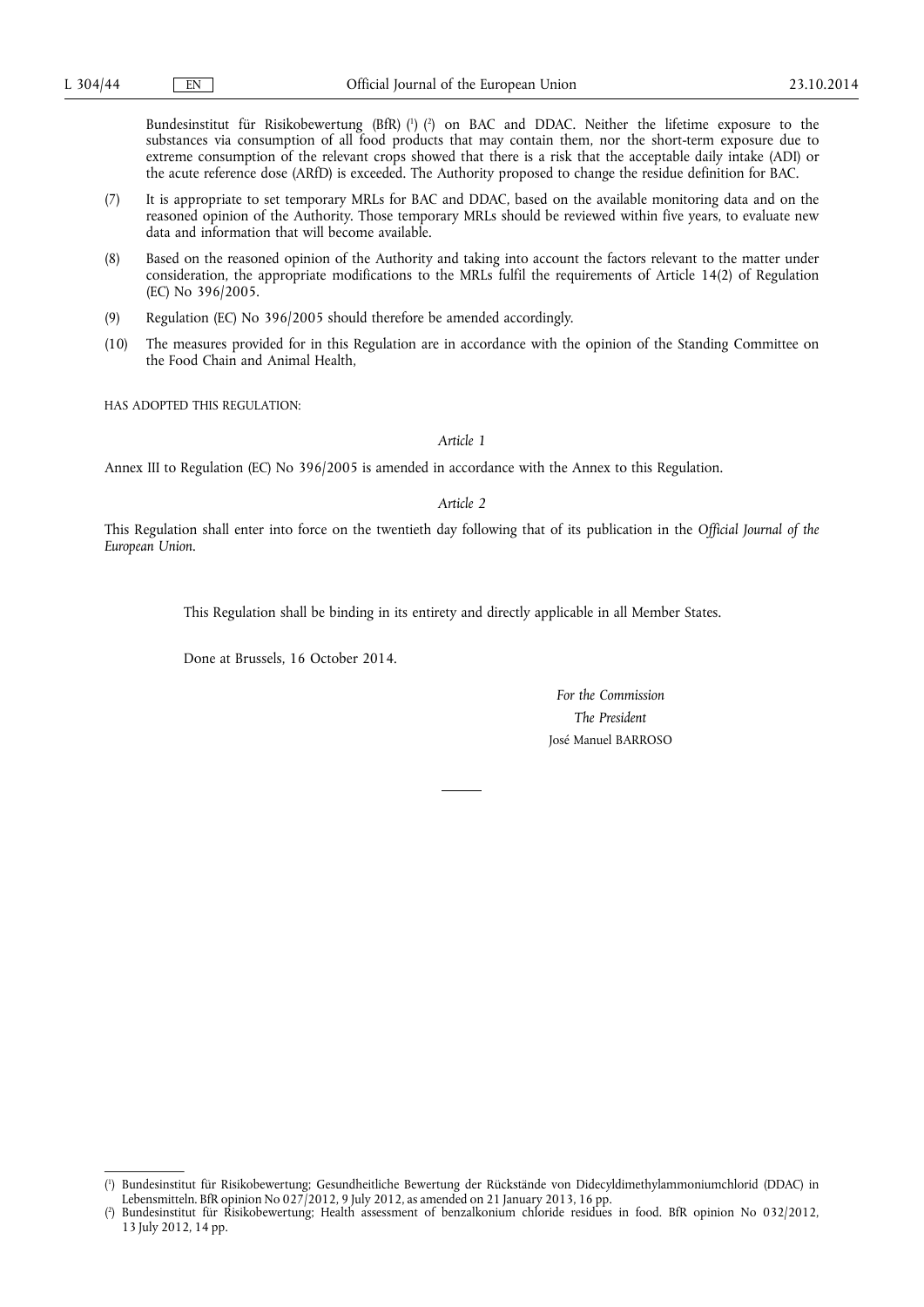# *ANNEX*

Annex III to Regulation (EC) No 396/2005 is amended as follows:

In part A, the following columns for benzalkonium chloride and didecyldimethylammonium chloride are added:

# **'Pesticide residues and maximum residue levels (mg/kg)**

| Code<br>number |    |       | Groups and examples of individual products to which the MRLs apply (a)                                | alkylbenzyldimethylammonium chlorides<br>Benzalkonium chloride (mixture of<br>$\mathsf{C}_{10},$<br>with alkyl chain lengths of C <sub>8</sub> ,<br>$C_{12}$ , $C_{14}$ , $C_{16}$ and $C_{18}$ ) | (mixture of alkyl-quaternary ammonium<br>$C_{10}$<br>Didecyldimethylammonium chloride<br>salts with alkyl chain lengths of C <sub>8</sub> ,<br>and $\mathrm{C}_{12})$ |
|----------------|----|-------|-------------------------------------------------------------------------------------------------------|---------------------------------------------------------------------------------------------------------------------------------------------------------------------------------------------------|-----------------------------------------------------------------------------------------------------------------------------------------------------------------------|
| 0100000        | 1. |       | FRUIT FRESH OR FROZEN NUTS                                                                            | $0,1 (+)$                                                                                                                                                                                         | $0,1 (+)$                                                                                                                                                             |
| 0110000        |    | (i)   | Citrus fruit                                                                                          |                                                                                                                                                                                                   |                                                                                                                                                                       |
| 0110010        |    |       | Grapefruit (Shaddocks, pomelos, sweeties, tangelo (except mineola),<br>ugli and other hybrids)        |                                                                                                                                                                                                   |                                                                                                                                                                       |
| 0110020        |    |       | Oranges (Bergamot, bitter orange, chinotto and other hybrids)                                         |                                                                                                                                                                                                   |                                                                                                                                                                       |
| 0110030        |    |       | Lemons (Citron, lemon, Buddha's hand (Citrus medica var. sarcodactylis))                              |                                                                                                                                                                                                   |                                                                                                                                                                       |
| 0110040        |    |       | Limes                                                                                                 |                                                                                                                                                                                                   |                                                                                                                                                                       |
| 0110050        |    |       | Mandarins (Clementine, tangerine, mineola and other hybrids tangor<br>(Citrus reticulata × sinensis)) |                                                                                                                                                                                                   |                                                                                                                                                                       |
| 0110990        |    |       | Others                                                                                                |                                                                                                                                                                                                   |                                                                                                                                                                       |
| 0120000        |    | (ii)  | Tree nuts                                                                                             |                                                                                                                                                                                                   |                                                                                                                                                                       |
| 0120010        |    |       | Almonds                                                                                               |                                                                                                                                                                                                   |                                                                                                                                                                       |
| 0120020        |    |       | Brazil nuts                                                                                           |                                                                                                                                                                                                   |                                                                                                                                                                       |
| 0120030        |    |       | Cashew nuts                                                                                           |                                                                                                                                                                                                   |                                                                                                                                                                       |
| 0120040        |    |       | Chestnuts                                                                                             |                                                                                                                                                                                                   |                                                                                                                                                                       |
| 0120050        |    |       | Coconuts                                                                                              |                                                                                                                                                                                                   |                                                                                                                                                                       |
| 0120060        |    |       | Hazelnuts (Filbert)                                                                                   |                                                                                                                                                                                                   |                                                                                                                                                                       |
| 0120070        |    |       | Macadamia                                                                                             |                                                                                                                                                                                                   |                                                                                                                                                                       |
| 0120080        |    |       | Pecans                                                                                                |                                                                                                                                                                                                   |                                                                                                                                                                       |
| 0120090        |    |       | Pine nuts                                                                                             |                                                                                                                                                                                                   |                                                                                                                                                                       |
| 0120100        |    |       | Pistachios                                                                                            |                                                                                                                                                                                                   |                                                                                                                                                                       |
| 0120110        |    |       | Walnuts                                                                                               |                                                                                                                                                                                                   |                                                                                                                                                                       |
| 0120990        |    |       | Others                                                                                                |                                                                                                                                                                                                   |                                                                                                                                                                       |
| 0130000        |    | (iii) | Pome fruit                                                                                            |                                                                                                                                                                                                   |                                                                                                                                                                       |
| 0130010        |    |       | Apples (Crab apple)                                                                                   |                                                                                                                                                                                                   |                                                                                                                                                                       |
| 0130020        |    |       | Pears (Oriental pear)                                                                                 |                                                                                                                                                                                                   |                                                                                                                                                                       |
| 0130030        |    |       | Quinces                                                                                               |                                                                                                                                                                                                   |                                                                                                                                                                       |
| 0130040        |    |       | Medlar                                                                                                |                                                                                                                                                                                                   |                                                                                                                                                                       |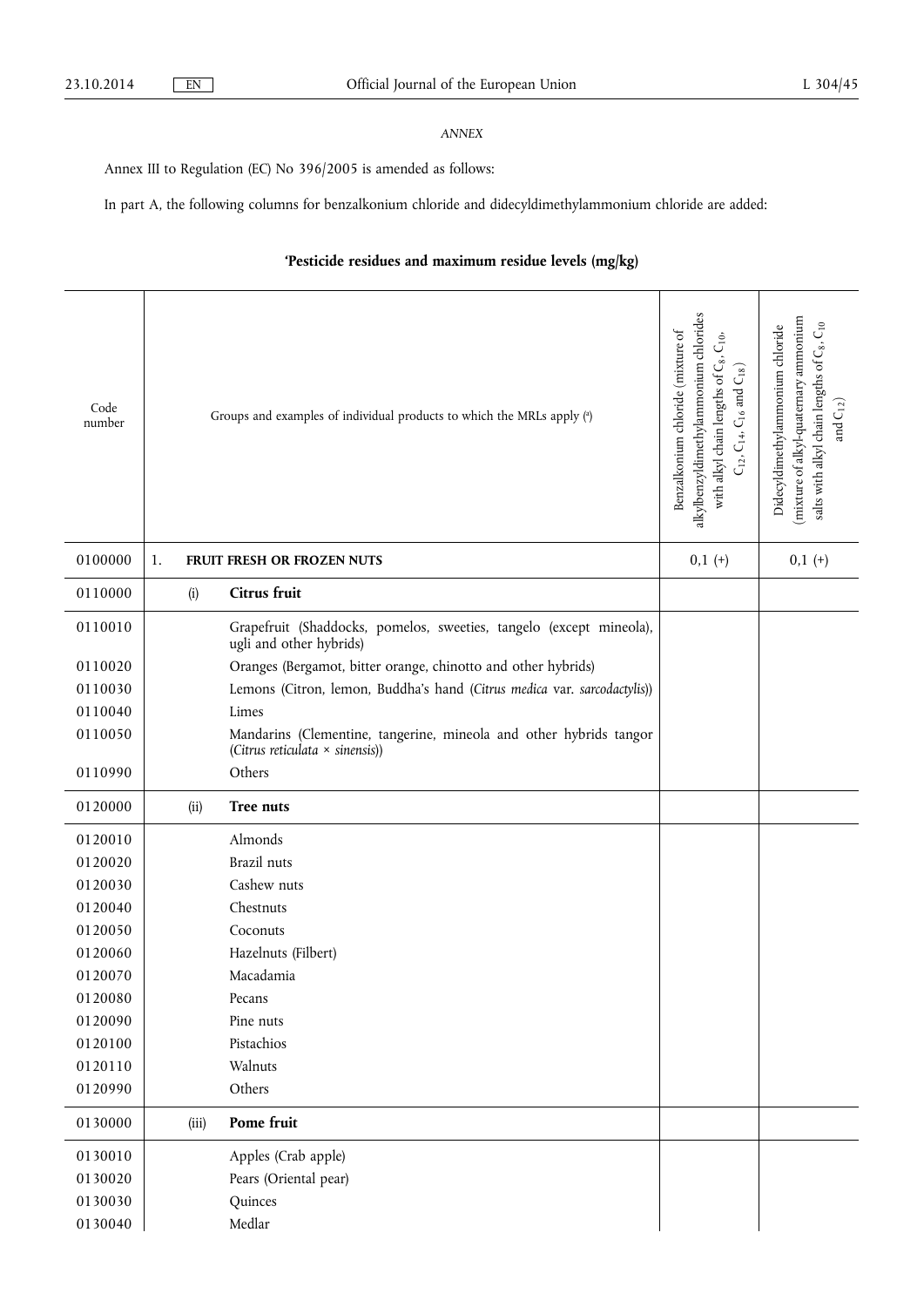| Code<br>number |      | Groups and examples of individual products to which the MRLs apply (a)                                                                         | alkylbenzyldimethylammonium chlorides<br>Benzalkonium chloride (mixture of<br>$C_{10}$<br>with alkyl chain lengths of C <sub>8</sub> ,<br>$C_{12}$ , $C_{14}$ , $C_{16}$ and $C_{18}$ ) | mixture of alkyl-quatemary ammonium<br>salts with alkyl chain lengths of C <sub>8</sub> , C <sub>10</sub><br>Didecyldimethylammonium chloride<br>and $C_{12}$ ) |
|----------------|------|------------------------------------------------------------------------------------------------------------------------------------------------|-----------------------------------------------------------------------------------------------------------------------------------------------------------------------------------------|-----------------------------------------------------------------------------------------------------------------------------------------------------------------|
| 0130050        |      | Loquat                                                                                                                                         |                                                                                                                                                                                         |                                                                                                                                                                 |
| 0130990        |      | Others                                                                                                                                         |                                                                                                                                                                                         |                                                                                                                                                                 |
| 0140000        | (iv) | Stone fruit                                                                                                                                    |                                                                                                                                                                                         |                                                                                                                                                                 |
| 0140010        |      | Apricots                                                                                                                                       |                                                                                                                                                                                         |                                                                                                                                                                 |
| 0140020        |      | Cherries (Sweet cherries, sour cherries)                                                                                                       |                                                                                                                                                                                         |                                                                                                                                                                 |
| 0140030        |      | Peaches (Nectarines and similar hybrids)                                                                                                       |                                                                                                                                                                                         |                                                                                                                                                                 |
| 0140040        |      | Plums (Damson, greengage, mirabelle, sloe, red date/Chinese date/<br>Chinese jujube (Ziziphus zizyphus))                                       |                                                                                                                                                                                         |                                                                                                                                                                 |
| 0140990        |      | Others                                                                                                                                         |                                                                                                                                                                                         |                                                                                                                                                                 |
| 0150000        | (v)  | Berries & small fruit                                                                                                                          |                                                                                                                                                                                         |                                                                                                                                                                 |
| 0151000        |      | (a) Table and wine grapes                                                                                                                      |                                                                                                                                                                                         |                                                                                                                                                                 |
| 0151010        |      | Table grapes                                                                                                                                   |                                                                                                                                                                                         |                                                                                                                                                                 |
| 0151020        |      | Wine grapes                                                                                                                                    |                                                                                                                                                                                         |                                                                                                                                                                 |
| 0152000        |      | (b) Strawberries                                                                                                                               |                                                                                                                                                                                         |                                                                                                                                                                 |
| 0153000        |      | (c) Cane fruit                                                                                                                                 |                                                                                                                                                                                         |                                                                                                                                                                 |
| 0153010        |      | Blackberries                                                                                                                                   |                                                                                                                                                                                         |                                                                                                                                                                 |
| 0153020        |      | Dewberries (Loganberries, tayberries, boysenberries, cloudberries<br>and other Rubus hybrids)                                                  |                                                                                                                                                                                         |                                                                                                                                                                 |
| 0153030        |      | Raspberries (Wineberries, arctic bramble/raspberry, (Rubus arcticus),<br>nectar raspberries (Rubus arcticus × Rubus idaeus))                   |                                                                                                                                                                                         |                                                                                                                                                                 |
| 0153990        |      | Others                                                                                                                                         |                                                                                                                                                                                         |                                                                                                                                                                 |
| 0154000        |      | (d) Other small fruit $\varepsilon$ berries                                                                                                    |                                                                                                                                                                                         |                                                                                                                                                                 |
| 0154010        |      | Blueberries (Bilberries)                                                                                                                       |                                                                                                                                                                                         |                                                                                                                                                                 |
| 0154020        |      | Cranberries (Cowberries/red bilberries (V. vitis-idaea))                                                                                       |                                                                                                                                                                                         |                                                                                                                                                                 |
| 0154030        |      | Currants (red, black and white)                                                                                                                |                                                                                                                                                                                         |                                                                                                                                                                 |
| 0154040        |      | Gooseberries (Including hybrids with other Ribes species)                                                                                      |                                                                                                                                                                                         |                                                                                                                                                                 |
| 0154050        |      | Rose hips                                                                                                                                      |                                                                                                                                                                                         |                                                                                                                                                                 |
| 0154060        |      | Mulberries (Arbutus berry)                                                                                                                     |                                                                                                                                                                                         |                                                                                                                                                                 |
| 0154070        |      | Azarole (mediteranean medlar) (Kiwiberry (Actinidia arguta))                                                                                   |                                                                                                                                                                                         |                                                                                                                                                                 |
| 0154080        |      | Elderberries (Black chokeberry/appleberry, mountain ash, buck-<br>thorn/sea sallowthorn, hawthorn, serviceberries, and other treeber-<br>ries) |                                                                                                                                                                                         |                                                                                                                                                                 |
| 0154990        |      | Others                                                                                                                                         |                                                                                                                                                                                         |                                                                                                                                                                 |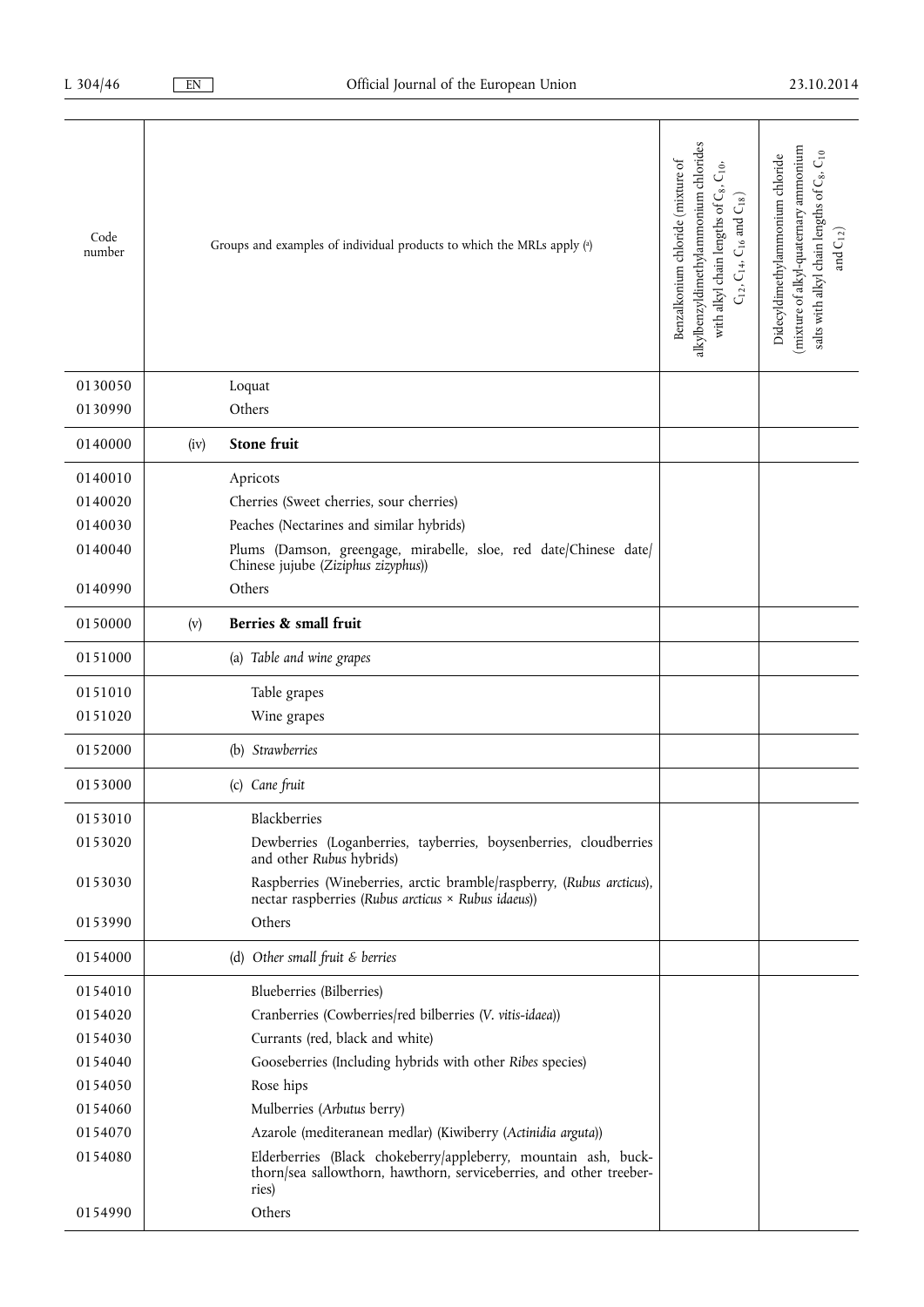| Code<br>number | Groups and examples of individual products to which the MRLs apply (a)                                                                | alkylbenzyldimethylammonium chlorides<br>Benzalkonium chloride (mixture of<br>$C_{10}$<br>with alkyl chain lengths of C <sub>8</sub> ,<br>$C_{12}$ , $C_{14}$ , $C_{16}$ and $C_{18}$ ) | (mixture of alkyl-quaternary ammonium<br>salts with alkyl chain lengths of C <sub>8</sub> , C <sub>10</sub><br>Didecyldimethylammonium chloride<br>and $\mathrm{C}_{12})$ |
|----------------|---------------------------------------------------------------------------------------------------------------------------------------|-----------------------------------------------------------------------------------------------------------------------------------------------------------------------------------------|---------------------------------------------------------------------------------------------------------------------------------------------------------------------------|
| 0160000        | Miscellaneous fruit<br>(vi)                                                                                                           |                                                                                                                                                                                         |                                                                                                                                                                           |
| 0161000        | (a) Edible peel                                                                                                                       |                                                                                                                                                                                         |                                                                                                                                                                           |
| 0161010        | Dates                                                                                                                                 |                                                                                                                                                                                         |                                                                                                                                                                           |
| 0161020        | Figs                                                                                                                                  |                                                                                                                                                                                         |                                                                                                                                                                           |
| 0161030        | Table olives                                                                                                                          |                                                                                                                                                                                         |                                                                                                                                                                           |
| 0161040        | Kumquats (Marumi kumquats, nagami kumquats, limequats (Citrus<br>$aurantifolia \times Fortunatelyla$ spp.))                           |                                                                                                                                                                                         |                                                                                                                                                                           |
| 0161050        | Carambola (Bilimbi)                                                                                                                   |                                                                                                                                                                                         |                                                                                                                                                                           |
| 0161060        | Persimmon                                                                                                                             |                                                                                                                                                                                         |                                                                                                                                                                           |
| 0161070        | Jambolan (java plum) (Java apple/water apple, pomerac, rose apple,<br>Brazilean cherry, Surinam cherry/grumichama (Eugenia uniflora)) |                                                                                                                                                                                         |                                                                                                                                                                           |
| 0161990        | Others                                                                                                                                |                                                                                                                                                                                         |                                                                                                                                                                           |
| 0162000        | (b) Inedible peel, small                                                                                                              |                                                                                                                                                                                         |                                                                                                                                                                           |
| 0162010        | Kiwi                                                                                                                                  |                                                                                                                                                                                         |                                                                                                                                                                           |
| 0162020        | Lychee (Litchi) (Pulasan, rambutan/hairy litchi, longan, mangosteen,<br>langsat, salak)                                               |                                                                                                                                                                                         |                                                                                                                                                                           |
| 0162030        | Passion fruit                                                                                                                         |                                                                                                                                                                                         |                                                                                                                                                                           |
| 0162040        | Prickly pear (cactus fruit)                                                                                                           |                                                                                                                                                                                         |                                                                                                                                                                           |
| 0162050        | Star apple                                                                                                                            |                                                                                                                                                                                         |                                                                                                                                                                           |
| 0162060        | American persimmon (Virginia kaki) (Black sapote, white sapote,<br>green sapote, canistel/yellow sapote, mammey sapote)               |                                                                                                                                                                                         |                                                                                                                                                                           |
| 0162990        | Others                                                                                                                                |                                                                                                                                                                                         |                                                                                                                                                                           |
| 0163000        | (c) Inedible peel, large                                                                                                              |                                                                                                                                                                                         |                                                                                                                                                                           |
| 0163010        | Avocados                                                                                                                              |                                                                                                                                                                                         |                                                                                                                                                                           |
| 0163020        | Bananas (Dwarf banana, plantain, apple banana)                                                                                        |                                                                                                                                                                                         |                                                                                                                                                                           |
| 0163030        | Mangoes                                                                                                                               |                                                                                                                                                                                         |                                                                                                                                                                           |
| 0163040        | Papaya                                                                                                                                |                                                                                                                                                                                         |                                                                                                                                                                           |
| 0163050        | Pomegranate                                                                                                                           |                                                                                                                                                                                         |                                                                                                                                                                           |
| 0163060        | Cherimoya (Custard apple, sugar apple/sweetsop, ilama (Annona<br>diversifolia) and other medium sized Annonaceae fruits)              |                                                                                                                                                                                         |                                                                                                                                                                           |
| 0163070        | Guava (Red pitaya/dragon fruit (Hylocereus undatus))                                                                                  |                                                                                                                                                                                         |                                                                                                                                                                           |
| 0163080        | Pineapples                                                                                                                            |                                                                                                                                                                                         |                                                                                                                                                                           |
| 0163090        | Bread fruit (Jackfruit)                                                                                                               |                                                                                                                                                                                         |                                                                                                                                                                           |
| 0163100        | Durian                                                                                                                                |                                                                                                                                                                                         |                                                                                                                                                                           |
| 0163110        | Soursop (guanabana)                                                                                                                   |                                                                                                                                                                                         |                                                                                                                                                                           |
| 0163990        | Others                                                                                                                                |                                                                                                                                                                                         |                                                                                                                                                                           |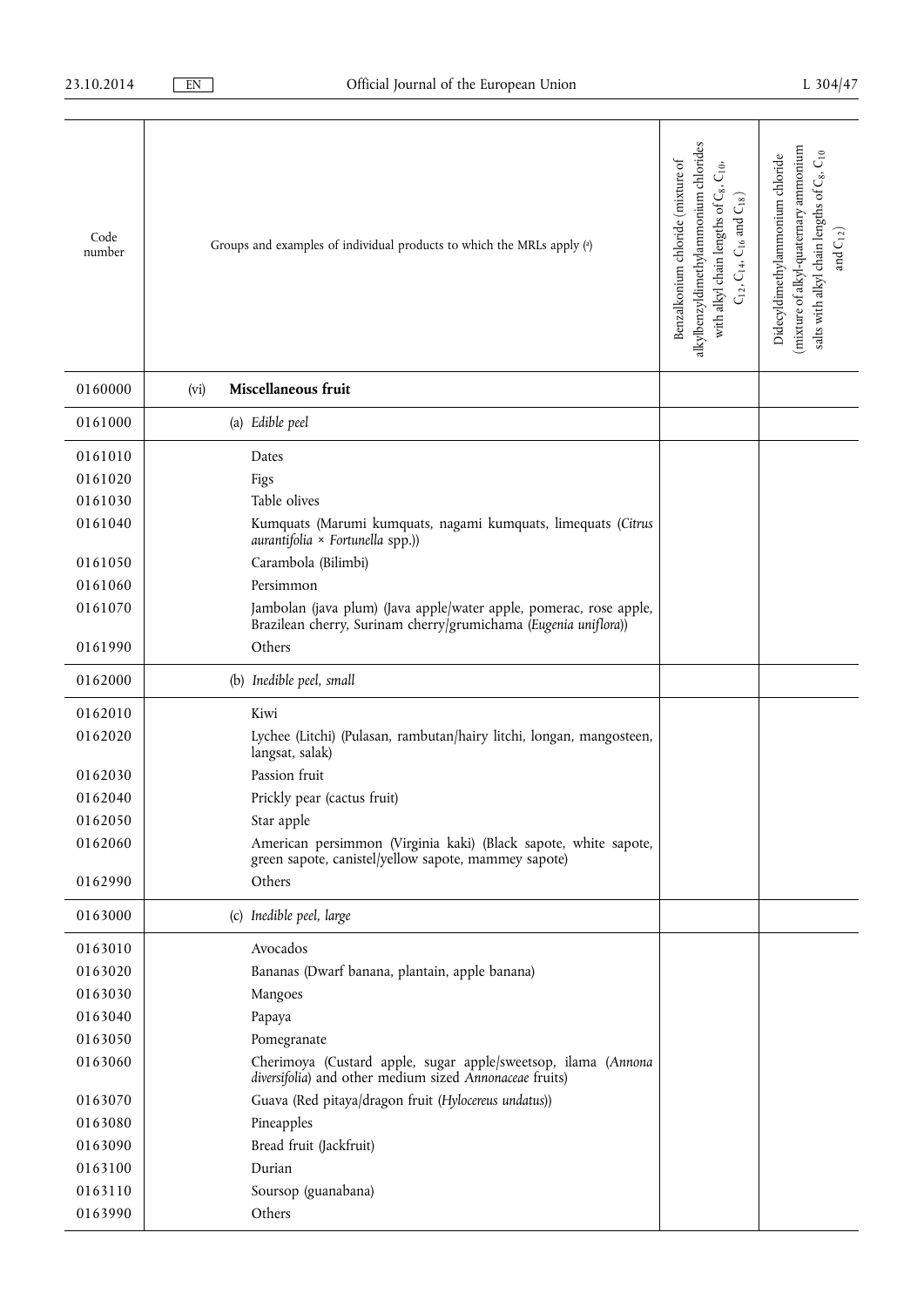| Code<br>number | Groups and examples of individual products to which the MRLs apply (a)                                            | alkylbenzyldimethylammonium chlorides<br>Benzalkonium chloride (mixture of<br>$\mathsf{C}^{0\mathsf{i}}$<br>with alkyl chain lengths of C8.<br>$C_{12}$ , $C_{14}$ , $C_{16}$ and $C_{18}$ ) | mixture of alkyl-quatemary ammonium<br>salts with alkyl chain lengths of C <sub>8</sub> , C <sub>10</sub><br>Didecyldimethylammonium chloride<br>and $\mathrm{C}_{12})$ |
|----------------|-------------------------------------------------------------------------------------------------------------------|----------------------------------------------------------------------------------------------------------------------------------------------------------------------------------------------|-------------------------------------------------------------------------------------------------------------------------------------------------------------------------|
| 0200000        | 2.<br><b>VEGETABLES FRESH OR FROZEN</b>                                                                           | $0,1 (+)$                                                                                                                                                                                    | $0,1 (+)$                                                                                                                                                               |
| 0210000        | Root and tuber vegetables<br>(i)                                                                                  |                                                                                                                                                                                              |                                                                                                                                                                         |
| 0211000        | (a) Potatoes                                                                                                      |                                                                                                                                                                                              |                                                                                                                                                                         |
| 0212000        | (b) Tropical root and tuber vegetables                                                                            |                                                                                                                                                                                              |                                                                                                                                                                         |
| 0212010        | Cassava (Dasheen, eddoe/Japanese taro, tannia)                                                                    |                                                                                                                                                                                              |                                                                                                                                                                         |
| 0212020        | Sweet potatoes                                                                                                    |                                                                                                                                                                                              |                                                                                                                                                                         |
| 0212030        | Yams (Potato bean/yam bean, Mexican yam bean)                                                                     |                                                                                                                                                                                              |                                                                                                                                                                         |
| 0212040        | Arrowroot                                                                                                         |                                                                                                                                                                                              |                                                                                                                                                                         |
| 0212990        | Others                                                                                                            |                                                                                                                                                                                              |                                                                                                                                                                         |
| 0213000        | (c) Other root and tuber vegetables except sugar beet                                                             |                                                                                                                                                                                              |                                                                                                                                                                         |
| 0213010        | Beetroot                                                                                                          |                                                                                                                                                                                              |                                                                                                                                                                         |
| 0213020        | Carrots                                                                                                           |                                                                                                                                                                                              |                                                                                                                                                                         |
| 0213030        | Celeriac                                                                                                          |                                                                                                                                                                                              |                                                                                                                                                                         |
| 0213040        | Horseradish (Angelica roots, lovage roots, gentiana roots)                                                        |                                                                                                                                                                                              |                                                                                                                                                                         |
| 0213050        | Jerusalem artichokes (Crosne)                                                                                     |                                                                                                                                                                                              |                                                                                                                                                                         |
| 0213060        | Parsnips                                                                                                          |                                                                                                                                                                                              |                                                                                                                                                                         |
| 0213070        | Parsley root                                                                                                      |                                                                                                                                                                                              |                                                                                                                                                                         |
| 0213080        | Radishes (Black radish, Japanese radish, small radish and similar<br>varieties, tiger nut (Cyperus esculentus))   |                                                                                                                                                                                              |                                                                                                                                                                         |
| 0213090        | Salsify (Scorzonera, Spanish salsify/Spanish oysterplant, edible<br>burdock)                                      |                                                                                                                                                                                              |                                                                                                                                                                         |
| 0213100        | Swedes                                                                                                            |                                                                                                                                                                                              |                                                                                                                                                                         |
| 0213110        | Turnips                                                                                                           |                                                                                                                                                                                              |                                                                                                                                                                         |
| 0213990        | Others                                                                                                            |                                                                                                                                                                                              |                                                                                                                                                                         |
| 0220000        | <b>Bulb vegetables</b><br>(ii)                                                                                    |                                                                                                                                                                                              |                                                                                                                                                                         |
| 0220010        | Garlic                                                                                                            |                                                                                                                                                                                              |                                                                                                                                                                         |
| 0220020        | Onions (Other bulb onions, silverskin onions)                                                                     |                                                                                                                                                                                              |                                                                                                                                                                         |
| 0220030        | Shallots                                                                                                          |                                                                                                                                                                                              |                                                                                                                                                                         |
| 0220040        | Spring onions and welsh onions (Other green onions and similar vari-<br>eties)                                    |                                                                                                                                                                                              |                                                                                                                                                                         |
| 0220990        | Others                                                                                                            |                                                                                                                                                                                              |                                                                                                                                                                         |
| 0230000        | <b>Fruiting vegetables</b><br>(iii)                                                                               |                                                                                                                                                                                              |                                                                                                                                                                         |
| 0231000        | (a) Solanacea                                                                                                     |                                                                                                                                                                                              |                                                                                                                                                                         |
| 0231010        | Tomatoes (Cherry tomatoes, Physalis spp., gojiberry, wolfberry<br>(Lycium barbarum and L. chinense), tree tomato) |                                                                                                                                                                                              |                                                                                                                                                                         |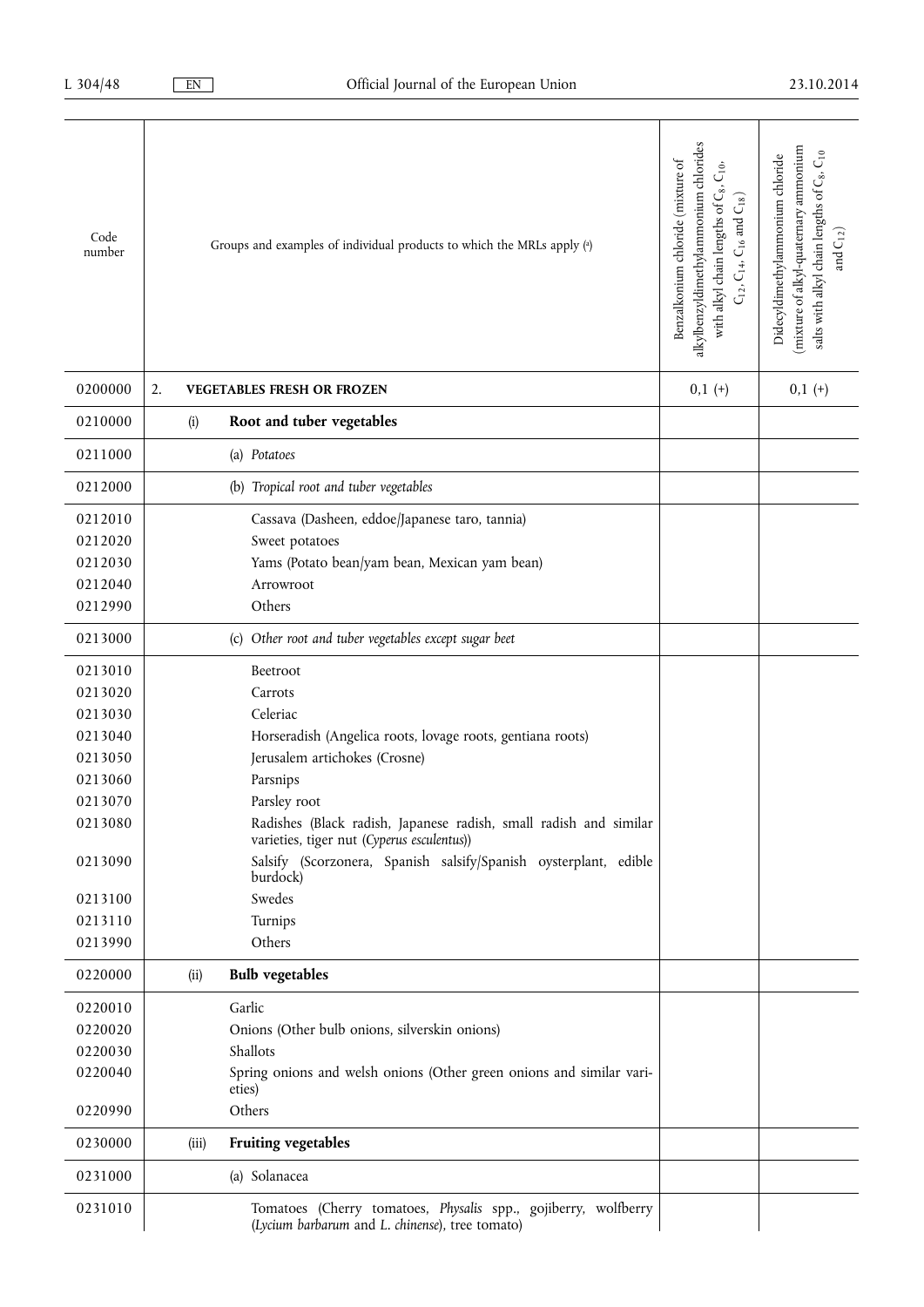| Code<br>number | Groups and examples of individual products to which the MRLs apply (a)                                                         | alkylbenzyldimethylammonium chlorides<br>Benzalkonium chloride (mixture of<br>$\mathsf{C}_{10},$<br>with alkyl chain lengths of C <sub>8</sub> ,<br>$C_{12}$ , $C_{14}$ , $C_{16}$ and $C_{18}$ ) | mixture of alkyl-quatemary ammonium<br>salts with alkyl chain lengths of C <sub>8</sub> , C <sub>10</sub><br>Didecyldimethylammonium chloride<br>and $C_{12}$ ) |
|----------------|--------------------------------------------------------------------------------------------------------------------------------|---------------------------------------------------------------------------------------------------------------------------------------------------------------------------------------------------|-----------------------------------------------------------------------------------------------------------------------------------------------------------------|
| 0231020        | Peppers (Chilli peppers)                                                                                                       |                                                                                                                                                                                                   |                                                                                                                                                                 |
| 0231030        | Aubergines (egg plants) (Pepino, antroewa/white eggplant (S. macro-<br>carpon))                                                |                                                                                                                                                                                                   |                                                                                                                                                                 |
| 0231040        | Okra (lady's fingers)                                                                                                          |                                                                                                                                                                                                   |                                                                                                                                                                 |
| 0231990        | Others                                                                                                                         |                                                                                                                                                                                                   |                                                                                                                                                                 |
| 0232000        | (b) Cucurbits $-$ edible peel                                                                                                  |                                                                                                                                                                                                   |                                                                                                                                                                 |
| 0232010        | Cucumbers                                                                                                                      |                                                                                                                                                                                                   |                                                                                                                                                                 |
| 0232020        | Gherkins                                                                                                                       |                                                                                                                                                                                                   |                                                                                                                                                                 |
| 0232030        | Courgettes (Summer squash, marrow (patisson), lauki (Lagenaria                                                                 |                                                                                                                                                                                                   |                                                                                                                                                                 |
|                | siceraria), chayote, sopropo/bitter melon, snake gourd, angled<br>luffa/teroi)                                                 |                                                                                                                                                                                                   |                                                                                                                                                                 |
| 0232990        | Others                                                                                                                         |                                                                                                                                                                                                   |                                                                                                                                                                 |
| 0233000        | (c) Cucurbits-inedible peel                                                                                                    |                                                                                                                                                                                                   |                                                                                                                                                                 |
| 0233010        | Melons (Kiwano)                                                                                                                |                                                                                                                                                                                                   |                                                                                                                                                                 |
| 0233020        | Pumpkins (Winter squash, marrow (late variety))                                                                                |                                                                                                                                                                                                   |                                                                                                                                                                 |
| 0233030        | Watermelons                                                                                                                    |                                                                                                                                                                                                   |                                                                                                                                                                 |
| 0233990        | Others                                                                                                                         |                                                                                                                                                                                                   |                                                                                                                                                                 |
| 0234000        | (d) Sweet corn (Baby corn)                                                                                                     |                                                                                                                                                                                                   |                                                                                                                                                                 |
| 0239000        | (e) Other fruiting vegetables                                                                                                  |                                                                                                                                                                                                   |                                                                                                                                                                 |
| 0240000        | <b>Brassica vegetables</b><br>(iv)                                                                                             |                                                                                                                                                                                                   |                                                                                                                                                                 |
| 0241000        | (a) Flowering brassica                                                                                                         |                                                                                                                                                                                                   |                                                                                                                                                                 |
| 0241010        | Broccoli (Calabrese, Broccoli raab, Chinese broccoli)                                                                          |                                                                                                                                                                                                   |                                                                                                                                                                 |
| 0241020        | Cauliflower                                                                                                                    |                                                                                                                                                                                                   |                                                                                                                                                                 |
| 0241990        | Others                                                                                                                         |                                                                                                                                                                                                   |                                                                                                                                                                 |
| 0242000        | (b) Head brassica                                                                                                              |                                                                                                                                                                                                   |                                                                                                                                                                 |
| 0242010        | Brussels sprouts                                                                                                               |                                                                                                                                                                                                   |                                                                                                                                                                 |
| 0242020        | Head cabbage (Pointed head cabbage, red cabbage, savoy cabbage,<br>white cabbage)                                              |                                                                                                                                                                                                   |                                                                                                                                                                 |
| 0242990        | Others                                                                                                                         |                                                                                                                                                                                                   |                                                                                                                                                                 |
| 0243000        | (c) Leafy brassica                                                                                                             |                                                                                                                                                                                                   |                                                                                                                                                                 |
| 0243010        | Chinese cabbage (Indian or Chinese) mustard, pak choi, Chinese flat<br>cabbage/ai goo choi), choi sum, Peking cabbage/pe-tsai) |                                                                                                                                                                                                   |                                                                                                                                                                 |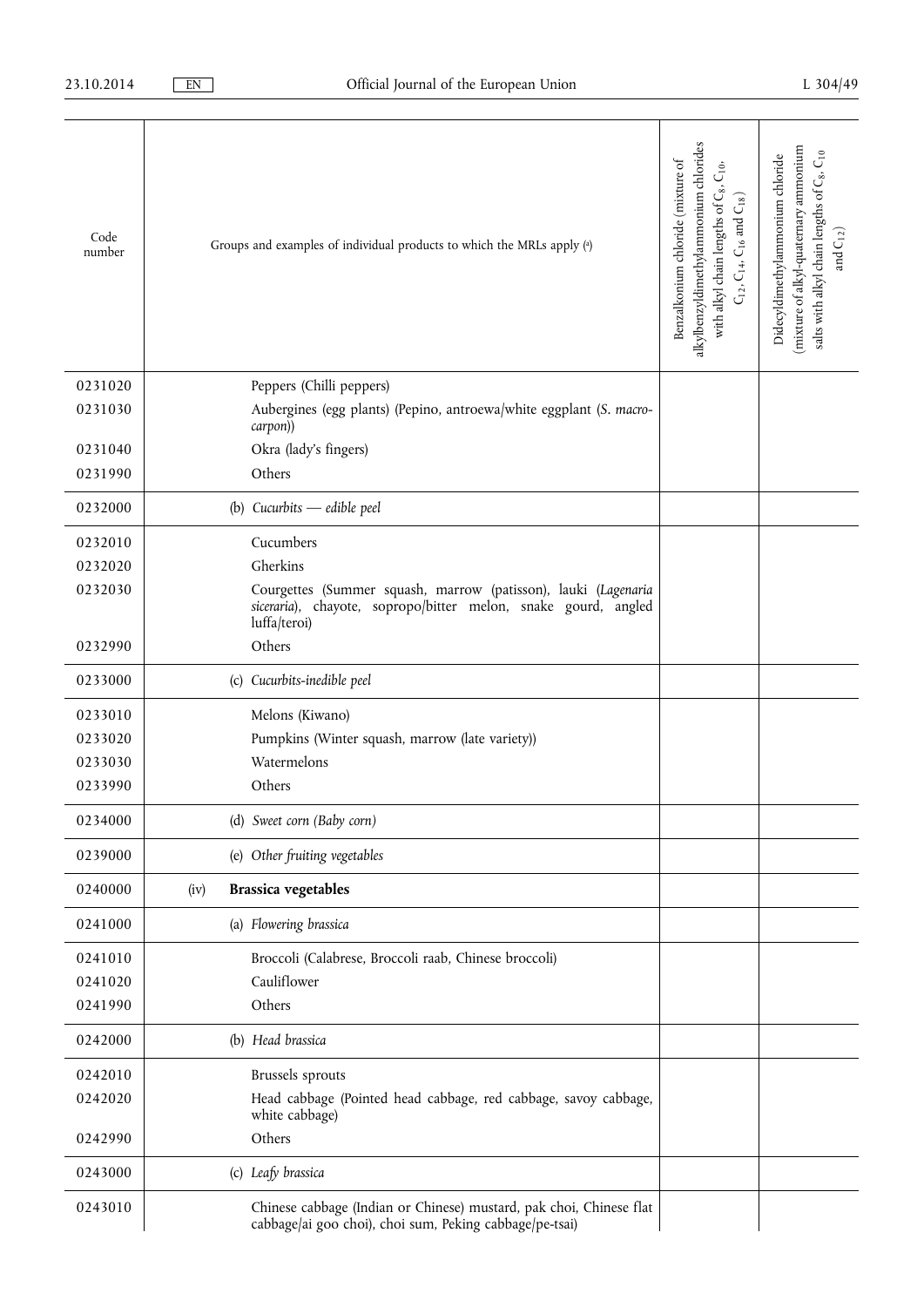| Code<br>number | Groups and examples of individual products to which the MRLs apply (a)                                                                                                                                                 | alkylbenzyldimethylammonium chlorides<br>Benzalkonium chloride (mixture of<br>$\mathsf{C}_{10},$<br>with alkyl chain lengths of C <sub>8</sub> ,<br>$C_{12}$ , $C_{14}$ , $C_{16}$ and $C_{18}$ ) | mixture of alkyl-quatemary ammonium<br>salts with alkyl chain lengths of C <sub>8</sub> , C <sub>10</sub><br>Didecyldimethylammonium chloride<br>and $\mathrm{C}_{12})$ |
|----------------|------------------------------------------------------------------------------------------------------------------------------------------------------------------------------------------------------------------------|---------------------------------------------------------------------------------------------------------------------------------------------------------------------------------------------------|-------------------------------------------------------------------------------------------------------------------------------------------------------------------------|
| 0243020        | Kale (Borecole/curly kale, collards, Portuguese Kale, Portuguese<br>cabbage, cow cabbage)                                                                                                                              |                                                                                                                                                                                                   |                                                                                                                                                                         |
| 0243990        | Others                                                                                                                                                                                                                 |                                                                                                                                                                                                   |                                                                                                                                                                         |
| 0244000        | (d) Kohlrabi                                                                                                                                                                                                           |                                                                                                                                                                                                   |                                                                                                                                                                         |
| 0250000        | Leaf vegetables & fresh herbs<br>(v)                                                                                                                                                                                   |                                                                                                                                                                                                   |                                                                                                                                                                         |
| 0251000        | (a) Lettuce and other salad plants including Brassicacea                                                                                                                                                               |                                                                                                                                                                                                   |                                                                                                                                                                         |
| 0251010        | Lamb's lettuce (Italian corn salad)                                                                                                                                                                                    |                                                                                                                                                                                                   |                                                                                                                                                                         |
| 0251020        | Lettuce (Head lettuce, lollo rosso (cutting lettuce), iceberg lettuce,<br>romaine (cos) lettuce)                                                                                                                       |                                                                                                                                                                                                   |                                                                                                                                                                         |
| 0251030        | Scarole (broad-leaf endive) (Wild chicory, red-leaved chicory, radic-<br>chio, curly leaf endive, sugar loaf (C. endivia var. crispum/C. intybus<br>var. foliosum), dandelion greens)                                  |                                                                                                                                                                                                   |                                                                                                                                                                         |
| 0251040        | Cress (Mung bean sprouts, alfalfa sprouts)                                                                                                                                                                             |                                                                                                                                                                                                   |                                                                                                                                                                         |
| 0251050        | Land cress                                                                                                                                                                                                             |                                                                                                                                                                                                   |                                                                                                                                                                         |
| 0251060        | Rocket, Rucola (Wild rocket (Diplotaxis spp.))                                                                                                                                                                         |                                                                                                                                                                                                   |                                                                                                                                                                         |
| 0251070        | Red mustard                                                                                                                                                                                                            |                                                                                                                                                                                                   |                                                                                                                                                                         |
| 0251080        | Leaves and sprouts of Brassica spp, including turnip greens<br>(Mizuna, leaves of peas and radish and other babyleaf crops,<br>including brassica crops (crops harvested up to 8 true leaf stage),<br>kohlrabi leaves) |                                                                                                                                                                                                   |                                                                                                                                                                         |
| 0251990        | Others                                                                                                                                                                                                                 |                                                                                                                                                                                                   |                                                                                                                                                                         |
| 0252000        | (b) Spinach & similar (leaves)                                                                                                                                                                                         |                                                                                                                                                                                                   |                                                                                                                                                                         |
| 0252010        | Spinach (New Zealand spinach, amaranthus spinach (pak-khom,<br>tampara), tajer leaves, bitterblad/bitawiri)                                                                                                            |                                                                                                                                                                                                   |                                                                                                                                                                         |
| 0252020        | Purslane (Winter purslane/miner's lettuce, garden purslane,<br>common purslane, sorrel, glassworth, agretti (Salsola soda))                                                                                            |                                                                                                                                                                                                   |                                                                                                                                                                         |
| 0252030        | Beet leaves (chard) (Leaves of beetroot)                                                                                                                                                                               |                                                                                                                                                                                                   |                                                                                                                                                                         |
| 0252990        | Others                                                                                                                                                                                                                 |                                                                                                                                                                                                   |                                                                                                                                                                         |
| 0253000        | (c) Vine leaves (grape leaves) (Malabar nightshade, banana leaves, climbing<br>wattle (Acacia pennata))                                                                                                                |                                                                                                                                                                                                   |                                                                                                                                                                         |
| 0254000        | (d) Water cress (Morning glory/Chinese convolvulus/water convolvulus/water<br>spinach/kangkung (Ipomea aquatica), water clover, water mimosa)                                                                          |                                                                                                                                                                                                   |                                                                                                                                                                         |
| 0255000        | (e) Witloof                                                                                                                                                                                                            |                                                                                                                                                                                                   |                                                                                                                                                                         |
| 0256000        | $(f)$ Herbs                                                                                                                                                                                                            |                                                                                                                                                                                                   |                                                                                                                                                                         |
| 0256010        | Chervil                                                                                                                                                                                                                |                                                                                                                                                                                                   |                                                                                                                                                                         |
| 0256020        | Chives                                                                                                                                                                                                                 |                                                                                                                                                                                                   |                                                                                                                                                                         |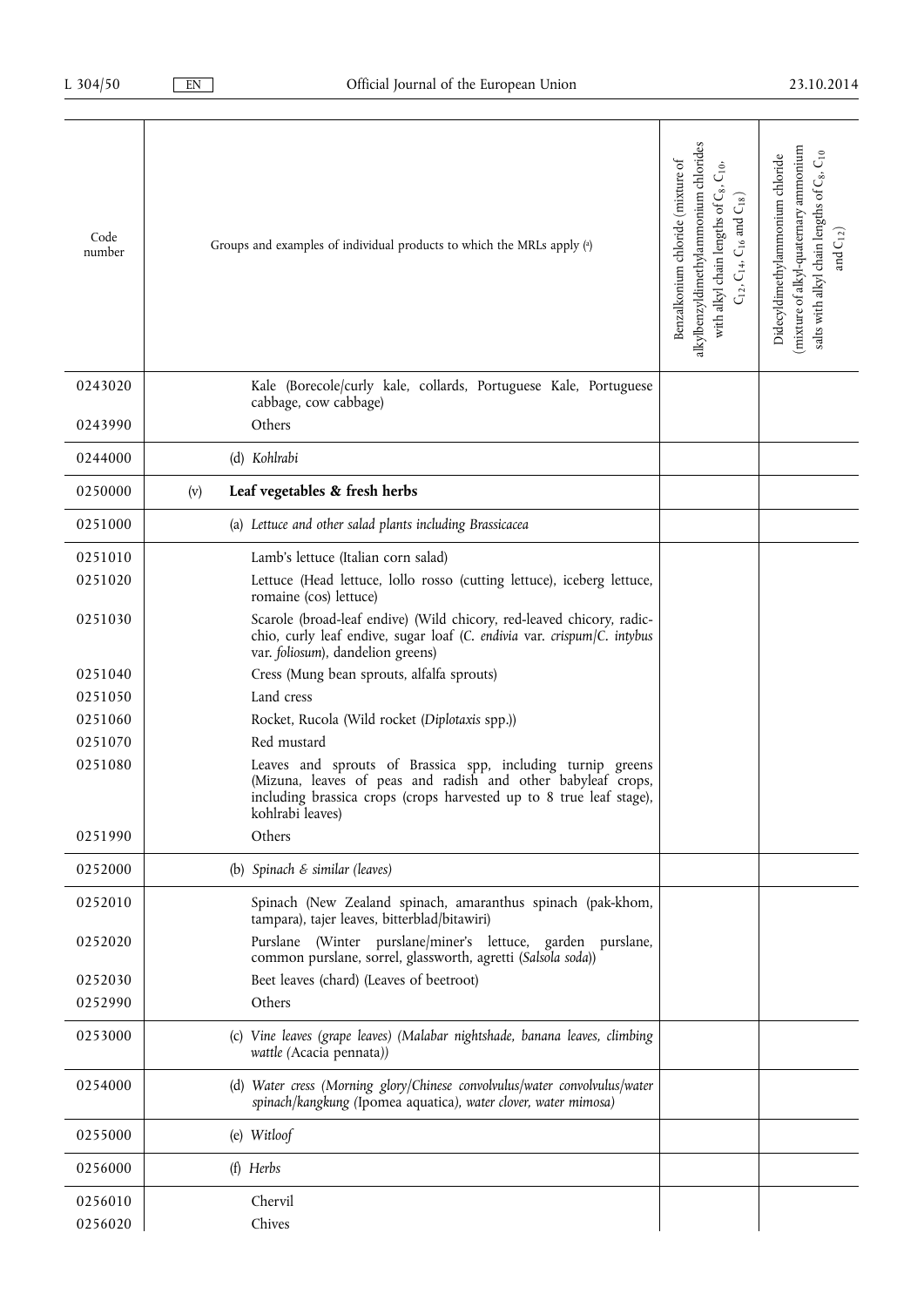| Code<br>number |        | Groups and examples of individual products to which the MRLs apply (a)                                                                                                                                       | alkylbenzyldimethylammonium chlorides<br>Benzalkonium chloride (mixture of<br>$\mathsf{C}_{10},$<br>with alkyl chain lengths of C <sub>8</sub> ,<br>$\mathsf{C}_{18})$<br>$C_{12}$ , $C_{14}$ , $C_{16}$ and | mixture of alkyl-quatemary ammonium<br>salts with alkyl chain lengths of C <sub>8</sub> , C <sub>10</sub><br>Didecyldimethylammonium chloride<br>and $\mathrm{C}_{12})$ |
|----------------|--------|--------------------------------------------------------------------------------------------------------------------------------------------------------------------------------------------------------------|--------------------------------------------------------------------------------------------------------------------------------------------------------------------------------------------------------------|-------------------------------------------------------------------------------------------------------------------------------------------------------------------------|
| 0256030        |        | Celery leaves (Fennel leaves, coriander leaves, dill leaves, caraway<br>leaves, lovage, angelica, sweet cisely and other Apiacea leaves,<br>culantro/stinking/long coriander/stink weed (Eryngium foetidum)) |                                                                                                                                                                                                              |                                                                                                                                                                         |
| 0256040        |        | Parsley (leaves of root parsley)                                                                                                                                                                             |                                                                                                                                                                                                              |                                                                                                                                                                         |
| 0256050        |        | Sage (Winter savory, summer savory, Borago officinalis leaves)                                                                                                                                               |                                                                                                                                                                                                              |                                                                                                                                                                         |
| 0256060        |        | Rosemary                                                                                                                                                                                                     |                                                                                                                                                                                                              |                                                                                                                                                                         |
| 0256070        |        | Thyme (Marjoram, oregano)                                                                                                                                                                                    |                                                                                                                                                                                                              |                                                                                                                                                                         |
| 0256080        |        | Basil (Balm leaves, mint, peppermint, holy basil, sweet basil, hairy<br>basil, edible flowers (marigold flower and others), pennywort, wild<br>betel leaf, curry leaves)                                     |                                                                                                                                                                                                              |                                                                                                                                                                         |
| 0256090        |        | Bay leaves (laurel) (Lemon grass)                                                                                                                                                                            |                                                                                                                                                                                                              |                                                                                                                                                                         |
| 0256100        |        | Tarragon (Hyssop)                                                                                                                                                                                            |                                                                                                                                                                                                              |                                                                                                                                                                         |
| 0256990        |        | Others                                                                                                                                                                                                       |                                                                                                                                                                                                              |                                                                                                                                                                         |
| 0260000        | (vi)   | Legume vegetables (fresh)                                                                                                                                                                                    |                                                                                                                                                                                                              |                                                                                                                                                                         |
| 0260010        |        | Beans (with pods) (Green bean/French beans/snap beans, scarlet runner<br>bean, slicing bean, yard long beans, guar beans, soya beans)                                                                        |                                                                                                                                                                                                              |                                                                                                                                                                         |
| 0260020        |        | Beans (without pods) (Broad beans, flageolets, jack bean, lima bean,<br>cowpea)                                                                                                                              |                                                                                                                                                                                                              |                                                                                                                                                                         |
| 0260030        |        | Peas (with pods) (Mangetout/sugar peas/snow peas)                                                                                                                                                            |                                                                                                                                                                                                              |                                                                                                                                                                         |
| 0260040        |        | Peas (without pods) (Garden pea, green pea, chickpea)                                                                                                                                                        |                                                                                                                                                                                                              |                                                                                                                                                                         |
| 0260050        |        | Lentils                                                                                                                                                                                                      |                                                                                                                                                                                                              |                                                                                                                                                                         |
| 0260990        |        | Others                                                                                                                                                                                                       |                                                                                                                                                                                                              |                                                                                                                                                                         |
| 0270000        | (vii)  | Stem vegetables (fresh)                                                                                                                                                                                      |                                                                                                                                                                                                              |                                                                                                                                                                         |
| 0270010        |        | Asparagus                                                                                                                                                                                                    |                                                                                                                                                                                                              |                                                                                                                                                                         |
| 0270020        |        | Cardoons (Borago officinalis stems)                                                                                                                                                                          |                                                                                                                                                                                                              |                                                                                                                                                                         |
| 0270030        |        | Celery                                                                                                                                                                                                       |                                                                                                                                                                                                              |                                                                                                                                                                         |
| 0270040        |        | Fennel                                                                                                                                                                                                       |                                                                                                                                                                                                              |                                                                                                                                                                         |
| 0270050        |        | Globe artichokes (Banana flower)                                                                                                                                                                             |                                                                                                                                                                                                              |                                                                                                                                                                         |
| 0270060        |        | Leek                                                                                                                                                                                                         |                                                                                                                                                                                                              |                                                                                                                                                                         |
| 0270070        |        | Rhubarb                                                                                                                                                                                                      |                                                                                                                                                                                                              |                                                                                                                                                                         |
| 0270080        |        | Bamboo shoots                                                                                                                                                                                                |                                                                                                                                                                                                              |                                                                                                                                                                         |
| 0270090        |        | Palm hearts                                                                                                                                                                                                  |                                                                                                                                                                                                              |                                                                                                                                                                         |
| 0270990        |        | Others                                                                                                                                                                                                       |                                                                                                                                                                                                              |                                                                                                                                                                         |
| 0280000        | (viii) | Fungi                                                                                                                                                                                                        |                                                                                                                                                                                                              |                                                                                                                                                                         |
| 0280010        |        | Cultivated fungi (Common mushroom, oyster mushroom, shiitake,<br>fungus mycelium (vegetative parts))                                                                                                         |                                                                                                                                                                                                              |                                                                                                                                                                         |
| 0280020        |        | Wild fungi (Chanterelle, truffle, morel, cep)                                                                                                                                                                |                                                                                                                                                                                                              |                                                                                                                                                                         |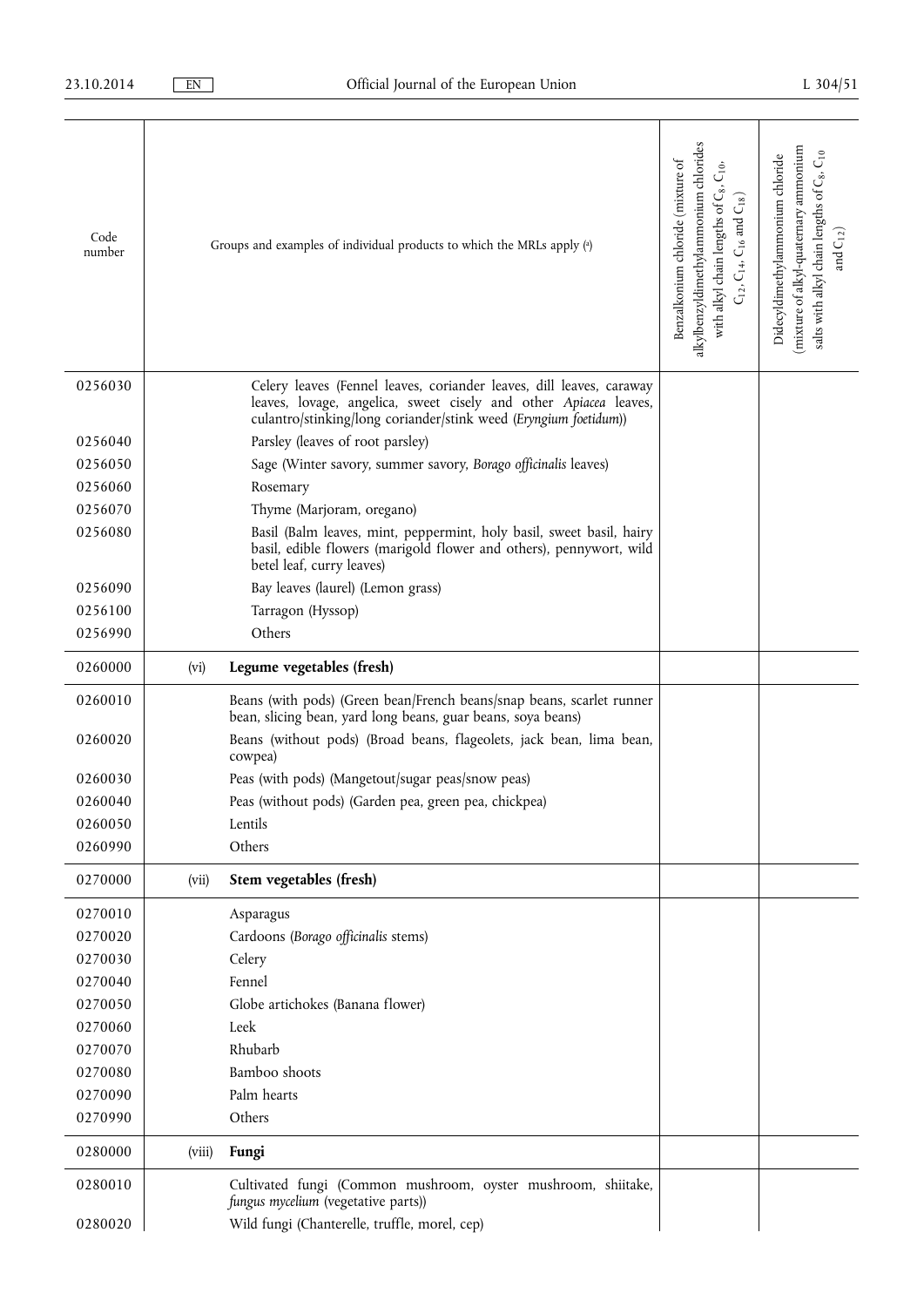| Code<br>number |    | Groups and examples of individual products to which the MRLs apply (a)                                        | alkylbenzyldimethylammonium chlorides<br>Benzalkonium chloride (mixture of<br>with alkyl chain lengths of C <sub>8</sub> , C <sub>10</sub> ,<br>$\mathsf{C}_{12},\mathsf{C}_{14},\mathsf{C}_{16}$ and $\mathsf{C}_{18})$ | (mixture of alkyl-quaternary ammonium<br>salts with alkyl chain lengths of C <sub>8</sub> , C <sub>10</sub><br>Didecyldimethylammonium chloride<br>and $C_{12}$ ) |
|----------------|----|---------------------------------------------------------------------------------------------------------------|--------------------------------------------------------------------------------------------------------------------------------------------------------------------------------------------------------------------------|-------------------------------------------------------------------------------------------------------------------------------------------------------------------|
| 0280990        |    | Others                                                                                                        |                                                                                                                                                                                                                          |                                                                                                                                                                   |
| 0290000        |    | Sea weeds<br>(ix)                                                                                             |                                                                                                                                                                                                                          |                                                                                                                                                                   |
| 0300000        | 3. | PULSES, DRY                                                                                                   | $0,1 (+)$                                                                                                                                                                                                                | $0,1 (+)$                                                                                                                                                         |
| 0300010        |    | Beans (Broad beans, navy beans, flageolets, jack beans, lima beans, field beans,<br>cowpeas)                  |                                                                                                                                                                                                                          |                                                                                                                                                                   |
| 0300020        |    | Lentils                                                                                                       |                                                                                                                                                                                                                          |                                                                                                                                                                   |
| 0300030        |    | Peas (Chickpeas, field peas, chickling vetch)                                                                 |                                                                                                                                                                                                                          |                                                                                                                                                                   |
| 0300040        |    | Lupins                                                                                                        |                                                                                                                                                                                                                          |                                                                                                                                                                   |
| 0300990        |    | Others                                                                                                        |                                                                                                                                                                                                                          |                                                                                                                                                                   |
| 0400000        | 4. | <b>OILSEEDS AND OILFRUITS</b>                                                                                 | $0,1 (+)$                                                                                                                                                                                                                | $0,1 (+)$                                                                                                                                                         |
| 0401000        |    | Oilseeds<br>(i)                                                                                               |                                                                                                                                                                                                                          |                                                                                                                                                                   |
| 0401010        |    | Linseed                                                                                                       |                                                                                                                                                                                                                          |                                                                                                                                                                   |
| 0401020        |    | Peanuts                                                                                                       |                                                                                                                                                                                                                          |                                                                                                                                                                   |
| 0401030        |    | Poppy seed                                                                                                    |                                                                                                                                                                                                                          |                                                                                                                                                                   |
| 0401040        |    | Sesame seed                                                                                                   |                                                                                                                                                                                                                          |                                                                                                                                                                   |
| 0401050        |    | Sunflower seed                                                                                                |                                                                                                                                                                                                                          |                                                                                                                                                                   |
| 0401060        |    | Rape seed (Bird rapeseed, turnip rape)                                                                        |                                                                                                                                                                                                                          |                                                                                                                                                                   |
| 0401070        |    | Soya bean                                                                                                     |                                                                                                                                                                                                                          |                                                                                                                                                                   |
| 0401080        |    | Mustard seed                                                                                                  |                                                                                                                                                                                                                          |                                                                                                                                                                   |
| 0401090        |    | Cotton seed                                                                                                   |                                                                                                                                                                                                                          |                                                                                                                                                                   |
| 0401100        |    | Pumpkin seeds (Other seeds of Cucurbitaceae)                                                                  |                                                                                                                                                                                                                          |                                                                                                                                                                   |
| 0401110        |    | Safflower                                                                                                     |                                                                                                                                                                                                                          |                                                                                                                                                                   |
| 0401120        |    | Borage (Purple viper's bugloss/Canary flower (Echium plantagineum),<br>Corn Gromwell (Buglossoides arvensis)) |                                                                                                                                                                                                                          |                                                                                                                                                                   |
| 0401130        |    | Gold of pleasure                                                                                              |                                                                                                                                                                                                                          |                                                                                                                                                                   |
| 0401140        |    | Hempseed                                                                                                      |                                                                                                                                                                                                                          |                                                                                                                                                                   |
| 0401150        |    | Castor bean                                                                                                   |                                                                                                                                                                                                                          |                                                                                                                                                                   |
| 0401990        |    | Others                                                                                                        |                                                                                                                                                                                                                          |                                                                                                                                                                   |
| 0402000        |    | Oilfruits<br>(ii)                                                                                             |                                                                                                                                                                                                                          |                                                                                                                                                                   |
| 0402010        |    | Olives for oil production                                                                                     |                                                                                                                                                                                                                          |                                                                                                                                                                   |
| 0402020        |    | Palm nuts (palmoil kernels)                                                                                   |                                                                                                                                                                                                                          |                                                                                                                                                                   |
| 0402030        |    | Palmfruit                                                                                                     |                                                                                                                                                                                                                          |                                                                                                                                                                   |
| 0402040        |    | Kapok                                                                                                         |                                                                                                                                                                                                                          |                                                                                                                                                                   |
| 0402990        |    | Others                                                                                                        |                                                                                                                                                                                                                          |                                                                                                                                                                   |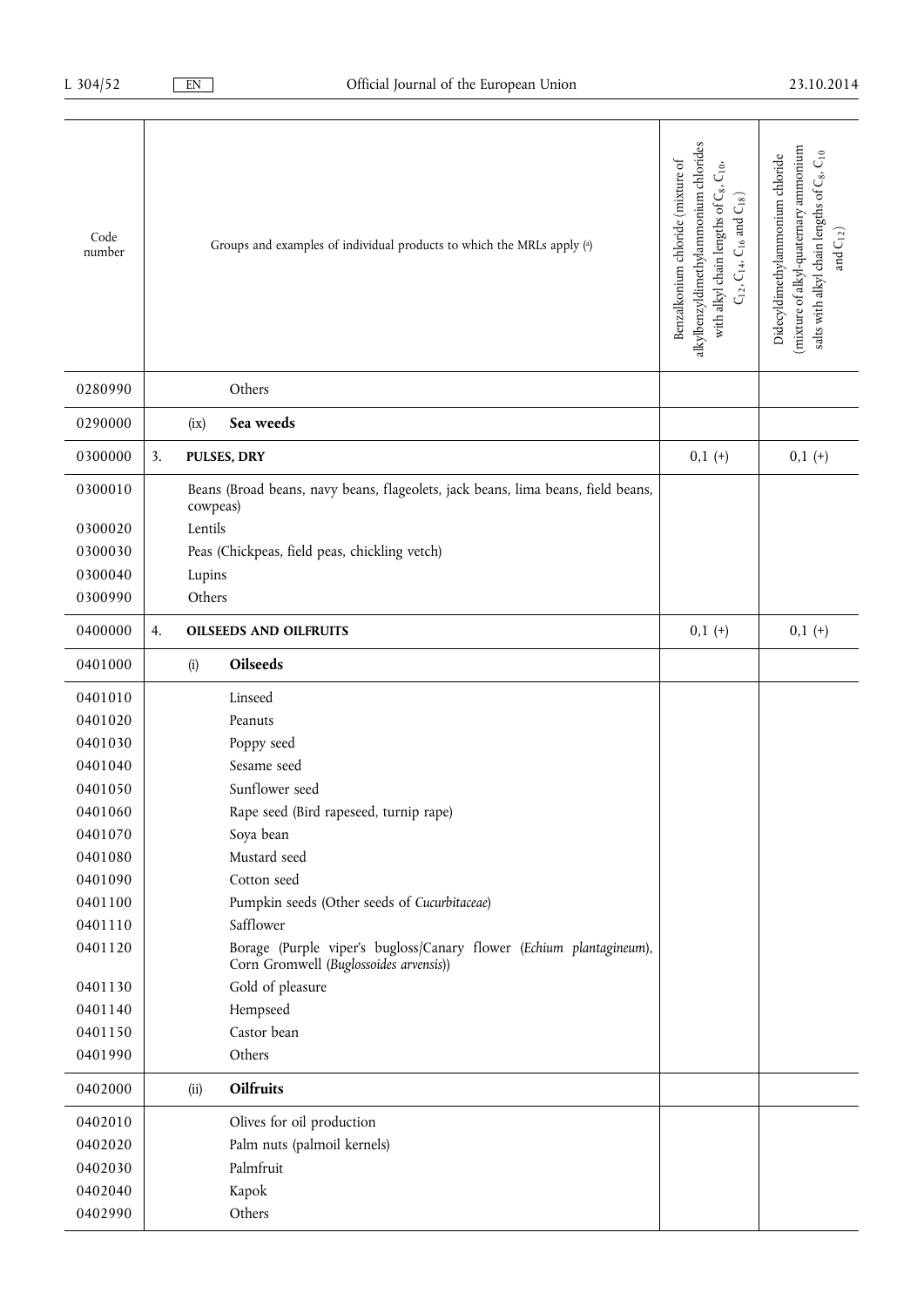| Code<br>number |    |                | Groups and examples of individual products to which the MRLs apply (a) | alkylbenzyldimethylammonium chlorides<br>Benzalkonium chloride (mixture of<br>$C_{10}$ .<br>with alkyl chain lengths of C8,<br>$C_{12}$ , $C_{14}$ , $C_{16}$ and $C_{18}$ ) | (mixture of alkyl-quatemary ammonium<br>salts with alkyl chain lengths of C <sub>8</sub> , C <sub>10</sub><br>Didecyldimethylammonium chloride<br>and $\mathcal{C}_{12})$ |
|----------------|----|----------------|------------------------------------------------------------------------|------------------------------------------------------------------------------------------------------------------------------------------------------------------------------|---------------------------------------------------------------------------------------------------------------------------------------------------------------------------|
| 0500000        | 5. | <b>CEREALS</b> |                                                                        | $0,1 (+)$                                                                                                                                                                    | $0,1 (+)$                                                                                                                                                                 |
| 0500010        |    | Barley         |                                                                        |                                                                                                                                                                              |                                                                                                                                                                           |
| 0500020        |    |                | Buckwheat (Amaranthus, quinoa)                                         |                                                                                                                                                                              |                                                                                                                                                                           |
| 0500030        |    | Maize          |                                                                        |                                                                                                                                                                              |                                                                                                                                                                           |
| 0500040        |    |                | Millet (Foxtail millet, teff, finger millet, pearl millet)             |                                                                                                                                                                              |                                                                                                                                                                           |
| 0500050        |    | Oats           |                                                                        |                                                                                                                                                                              |                                                                                                                                                                           |
| 0500060        |    |                | Rice (Indian/wild rice (Zizania aquatica))                             |                                                                                                                                                                              |                                                                                                                                                                           |
| 0500070        |    | Rye            |                                                                        |                                                                                                                                                                              |                                                                                                                                                                           |
| 0500080        |    | Sorghum        |                                                                        |                                                                                                                                                                              |                                                                                                                                                                           |
| 0500090        |    |                | Wheat (Spelt, triticale)                                               |                                                                                                                                                                              |                                                                                                                                                                           |
| 0500990        |    |                | Others (Canary grass seeds (Phalaris canariensis))                     |                                                                                                                                                                              |                                                                                                                                                                           |
| 0600000        | 6. |                | TEA, COFFEE, HERBAL INFUSIONS AND COCOA                                | $0,1 (+)$                                                                                                                                                                    | $0,1 (+)$                                                                                                                                                                 |
| 0610000        |    | (i)            | Tea                                                                    |                                                                                                                                                                              |                                                                                                                                                                           |
| 0620000        |    | (ii)           | Coffee beans                                                           |                                                                                                                                                                              |                                                                                                                                                                           |
| 0630000        |    | (iii)          | Herbal infusions (dried)                                               |                                                                                                                                                                              |                                                                                                                                                                           |
| 0631000        |    |                | (a) Flowers                                                            |                                                                                                                                                                              |                                                                                                                                                                           |
| 0631010        |    |                | Camomille flowers                                                      |                                                                                                                                                                              |                                                                                                                                                                           |
| 0631020        |    |                | Hybiscus flowers                                                       |                                                                                                                                                                              |                                                                                                                                                                           |
| 0631030        |    |                | Rose petals                                                            |                                                                                                                                                                              |                                                                                                                                                                           |
| 0631040        |    |                | Jasmine flowers (Elderflowers (Sambucus nigra))                        |                                                                                                                                                                              |                                                                                                                                                                           |
| 0631050        |    |                | Lime (linden)                                                          |                                                                                                                                                                              |                                                                                                                                                                           |
| 0631990        |    |                | Others                                                                 |                                                                                                                                                                              |                                                                                                                                                                           |
| 0632000        |    |                | (b) Leaves                                                             |                                                                                                                                                                              |                                                                                                                                                                           |
| 0632010        |    |                | Strawberry leaves                                                      |                                                                                                                                                                              |                                                                                                                                                                           |
| 0632020        |    |                | Rooibos leaves (Ginkgo leaves)                                         |                                                                                                                                                                              |                                                                                                                                                                           |
| 0632030        |    |                | Maté                                                                   |                                                                                                                                                                              |                                                                                                                                                                           |
| 0632990        |    |                | Others                                                                 |                                                                                                                                                                              |                                                                                                                                                                           |
| 0633000        |    |                | (c) Roots                                                              |                                                                                                                                                                              |                                                                                                                                                                           |
| 0633010        |    |                | Valerian root                                                          |                                                                                                                                                                              |                                                                                                                                                                           |
| 0633020        |    |                | Ginseng root                                                           |                                                                                                                                                                              |                                                                                                                                                                           |
| 0633990        |    |                | Others                                                                 |                                                                                                                                                                              |                                                                                                                                                                           |
| 0639000        |    |                | (d) Other herbal infusions                                             |                                                                                                                                                                              |                                                                                                                                                                           |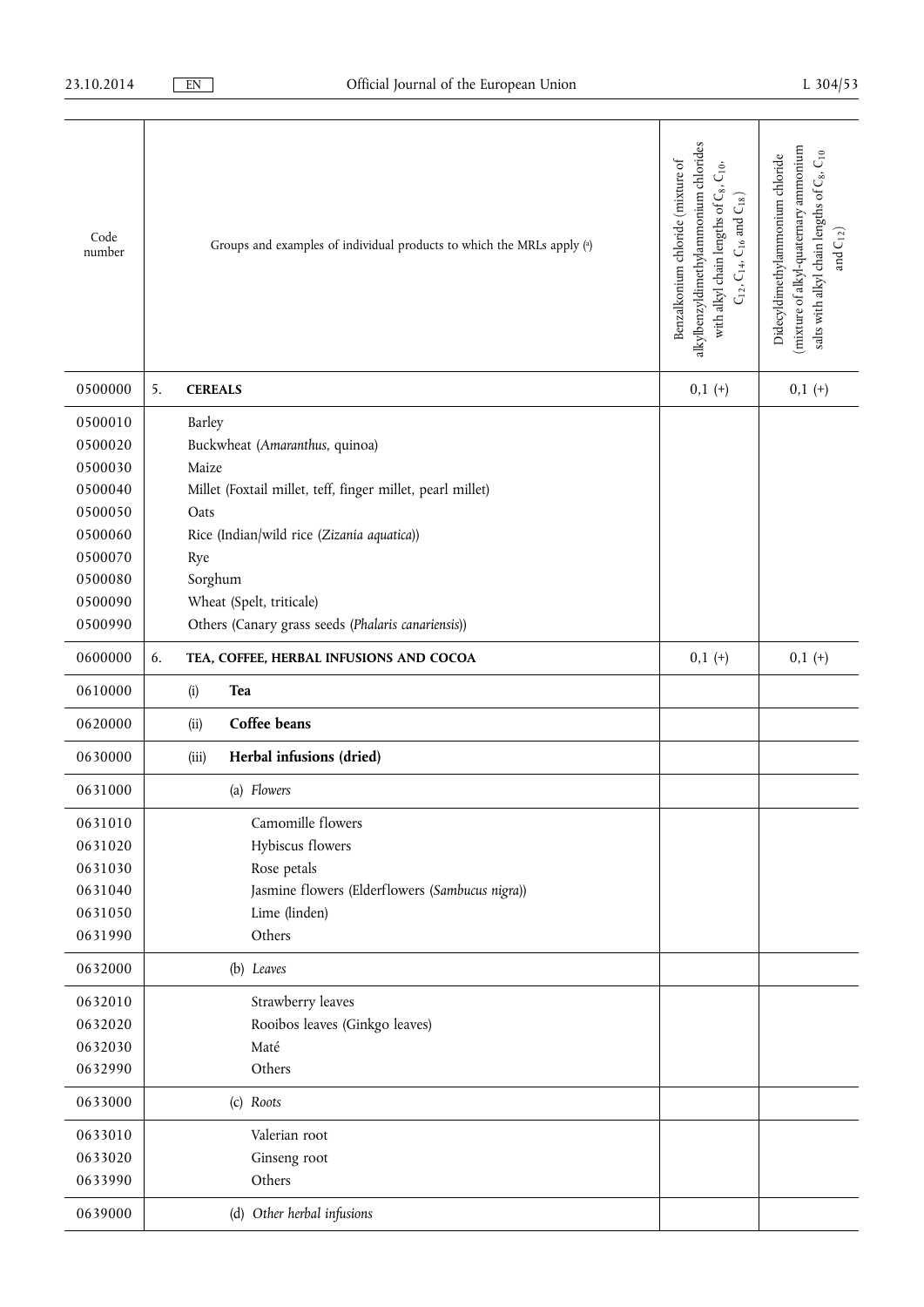| Code<br>number |    |               | Groups and examples of individual products to which the MRLs apply (a) | alkylbenzyldimethylammonium chlorides<br>Benzalkonium chloride (mixture of<br>$\mathsf{C}_{10},$<br>with alkyl chain lengths of C <sub>8</sub> ,<br>$C_{12}$ , $C_{14}$ , $C_{16}$ and $C_{18}$ ) | mixture of alkyl-quaternary ammonium<br>salts with alkyl chain lengths of C <sub>8</sub> , C <sub>10</sub><br>Didecyldimethylammonium chloride<br>and $\mathrm{C}_{12})$ |
|----------------|----|---------------|------------------------------------------------------------------------|---------------------------------------------------------------------------------------------------------------------------------------------------------------------------------------------------|--------------------------------------------------------------------------------------------------------------------------------------------------------------------------|
| 0640000        |    | (iv)          | Cocoabeans (fermented or dried)                                        |                                                                                                                                                                                                   |                                                                                                                                                                          |
| 0650000        |    | (v)           | Carob (st johns bread)                                                 |                                                                                                                                                                                                   |                                                                                                                                                                          |
| 0700000        | 7. |               | HOPS (dried)                                                           | $0,1 (+)$                                                                                                                                                                                         | $0,1 (+)$                                                                                                                                                                |
| 0800000        | 8. | <b>SPICES</b> |                                                                        | $^{(+)}$                                                                                                                                                                                          | $^{(+)}$                                                                                                                                                                 |
| 0810000        |    | (i)           | Seeds                                                                  | 0,1                                                                                                                                                                                               | 0,1                                                                                                                                                                      |
| 0810010        |    |               | Anise                                                                  |                                                                                                                                                                                                   |                                                                                                                                                                          |
| 0810020        |    |               | Black caraway                                                          |                                                                                                                                                                                                   |                                                                                                                                                                          |
| 0810030        |    |               | Celery seed (Lovage seed)                                              |                                                                                                                                                                                                   |                                                                                                                                                                          |
| 0810040        |    |               | Coriander seed                                                         |                                                                                                                                                                                                   |                                                                                                                                                                          |
| 0810050        |    |               | Cumin seed                                                             |                                                                                                                                                                                                   |                                                                                                                                                                          |
| 0810060        |    |               | Dill seed                                                              |                                                                                                                                                                                                   |                                                                                                                                                                          |
| 0810070        |    |               | Fennel seed                                                            |                                                                                                                                                                                                   |                                                                                                                                                                          |
| 0810080        |    |               | Fenugreek                                                              |                                                                                                                                                                                                   |                                                                                                                                                                          |
| 0810090        |    |               | Nutmeg                                                                 |                                                                                                                                                                                                   |                                                                                                                                                                          |
| 0810990        |    |               | Others                                                                 |                                                                                                                                                                                                   |                                                                                                                                                                          |
| 0820000        |    |               | Fruits and berries                                                     | 0,1                                                                                                                                                                                               | 0,1                                                                                                                                                                      |
|                |    | (ii)          |                                                                        |                                                                                                                                                                                                   |                                                                                                                                                                          |
| 0820010        |    |               | Allspice                                                               |                                                                                                                                                                                                   |                                                                                                                                                                          |
| 0820020        |    |               | Sichuan pepper (Anise pepper, Japan pepper)                            |                                                                                                                                                                                                   |                                                                                                                                                                          |
| 0820030        |    |               | Caraway                                                                |                                                                                                                                                                                                   |                                                                                                                                                                          |
| 0820040        |    |               | Cardamom                                                               |                                                                                                                                                                                                   |                                                                                                                                                                          |
| 0820050        |    |               | Juniper berries                                                        |                                                                                                                                                                                                   |                                                                                                                                                                          |
| 0820060        |    |               | Pepper, black, green and white (Long pepper, pink pepper)              |                                                                                                                                                                                                   |                                                                                                                                                                          |
| 0820070        |    |               | Vanilla pods                                                           |                                                                                                                                                                                                   |                                                                                                                                                                          |
| 0820080        |    |               | Tamarind                                                               |                                                                                                                                                                                                   |                                                                                                                                                                          |
| 0820990        |    |               | Others                                                                 |                                                                                                                                                                                                   |                                                                                                                                                                          |
| 0830000        |    | (iii)         | <b>Bark</b>                                                            | 0,1                                                                                                                                                                                               | 0,1                                                                                                                                                                      |
| 0830010        |    |               | Cinnamon (Cassia)                                                      |                                                                                                                                                                                                   |                                                                                                                                                                          |
| 0830990        |    |               | Others                                                                 |                                                                                                                                                                                                   |                                                                                                                                                                          |
| 0840000        |    | (iv)          | Roots or rhizome                                                       |                                                                                                                                                                                                   |                                                                                                                                                                          |
| 0840010        |    |               | Liquorice                                                              | 0,1                                                                                                                                                                                               | 0,1                                                                                                                                                                      |
| 0840020        |    |               | Ginger                                                                 | 0,1                                                                                                                                                                                               | 0,1                                                                                                                                                                      |
| 0840030        |    |               | Turmeric (Curcuma)                                                     | 0,1                                                                                                                                                                                               | 0,1                                                                                                                                                                      |
| 0840040        |    |               | Horseradish                                                            |                                                                                                                                                                                                   |                                                                                                                                                                          |
| 0840990        |    |               | Others                                                                 | 0,1                                                                                                                                                                                               | 0,1                                                                                                                                                                      |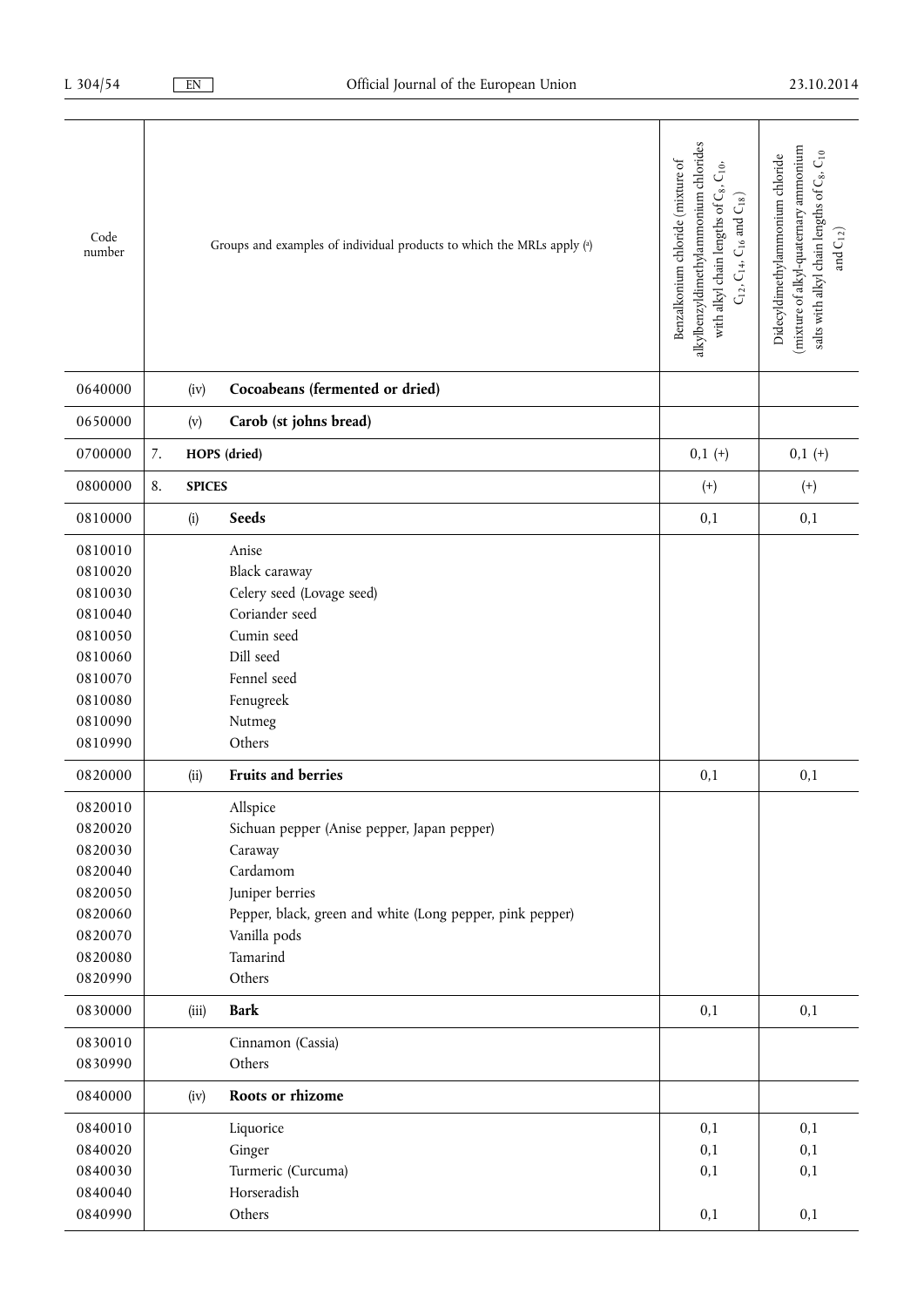| Code<br>number | Groups and examples of individual products to which the MRLs apply (a) | alkylbenzyldimethylammonium chlorides<br>Benzalkonium chloride (mixture of<br>with alkyl chain lengths of C <sub>8</sub> , C <sub>10</sub> ,<br>$\mathsf{C}_{12},\mathsf{C}_{14},\mathsf{C}_{16}$ and $\mathsf{C}_{18})$ | (mixture of alkyl-quaternary ammonium<br>salts with alkyl chain lengths of C <sub>8</sub> , C <sub>10</sub><br>Didecyldimethylammonium chloride<br>and $\mathrm{C}_{12})$ |
|----------------|------------------------------------------------------------------------|--------------------------------------------------------------------------------------------------------------------------------------------------------------------------------------------------------------------------|---------------------------------------------------------------------------------------------------------------------------------------------------------------------------|
| 0850000        | <b>Buds</b><br>(v)                                                     | 0,1                                                                                                                                                                                                                      | 0,1                                                                                                                                                                       |
| 0850010        | Cloves                                                                 |                                                                                                                                                                                                                          |                                                                                                                                                                           |
| 0850020        | Capers                                                                 |                                                                                                                                                                                                                          |                                                                                                                                                                           |
| 0850990        | Others                                                                 |                                                                                                                                                                                                                          |                                                                                                                                                                           |
| 0860000        | Flower stigma<br>(vi)                                                  | 0,1                                                                                                                                                                                                                      | 0,1                                                                                                                                                                       |
| 0860010        | Saffron                                                                |                                                                                                                                                                                                                          |                                                                                                                                                                           |
| 0860990        | Others                                                                 |                                                                                                                                                                                                                          |                                                                                                                                                                           |
| 0870000        | Aril<br>(vii)                                                          | 0,1                                                                                                                                                                                                                      | 0,1                                                                                                                                                                       |
| 0870010        | Mace                                                                   |                                                                                                                                                                                                                          |                                                                                                                                                                           |
| 0870990        | Others                                                                 |                                                                                                                                                                                                                          |                                                                                                                                                                           |
| 0900000        | 9.<br><b>SUGAR PLANTS</b>                                              | $0,1(+)$                                                                                                                                                                                                                 | $0,1(+)$                                                                                                                                                                  |
| 0900010        | Sugar beet (root)                                                      |                                                                                                                                                                                                                          |                                                                                                                                                                           |
| 0900020        | Sugar cane                                                             |                                                                                                                                                                                                                          |                                                                                                                                                                           |
| 0900030        | Chicory roots                                                          |                                                                                                                                                                                                                          |                                                                                                                                                                           |
| 0900990        | Others                                                                 |                                                                                                                                                                                                                          |                                                                                                                                                                           |
| 1000000        | 10.<br>PRODUCTS OF ANIMAL ORIGIN-TERRESTRIAL ANIMALS                   | $0,1(+)$                                                                                                                                                                                                                 | $0,1(+)$                                                                                                                                                                  |
| 1010000        | Tissue<br>(i)                                                          |                                                                                                                                                                                                                          |                                                                                                                                                                           |
| 1011000        | (a) Swine                                                              |                                                                                                                                                                                                                          |                                                                                                                                                                           |
| 1011010        | Muscle                                                                 |                                                                                                                                                                                                                          |                                                                                                                                                                           |
| 1011020        | Fat                                                                    |                                                                                                                                                                                                                          |                                                                                                                                                                           |
| 1011030        | Liver                                                                  |                                                                                                                                                                                                                          |                                                                                                                                                                           |
| 1011040        | Kidney                                                                 |                                                                                                                                                                                                                          |                                                                                                                                                                           |
| 1011050        | Edible offal                                                           |                                                                                                                                                                                                                          |                                                                                                                                                                           |
| 1011990        | Others                                                                 |                                                                                                                                                                                                                          |                                                                                                                                                                           |
| 1012000        | (b) Bovine                                                             |                                                                                                                                                                                                                          |                                                                                                                                                                           |
| 1012010        | Muscle                                                                 |                                                                                                                                                                                                                          |                                                                                                                                                                           |
| 1012020        | Fat                                                                    |                                                                                                                                                                                                                          |                                                                                                                                                                           |
| 1012030        | Liver                                                                  |                                                                                                                                                                                                                          |                                                                                                                                                                           |
| 1012040        | Kidney                                                                 |                                                                                                                                                                                                                          |                                                                                                                                                                           |
| 1012050        | Edible offal                                                           |                                                                                                                                                                                                                          |                                                                                                                                                                           |
| 1012990        | Others                                                                 |                                                                                                                                                                                                                          |                                                                                                                                                                           |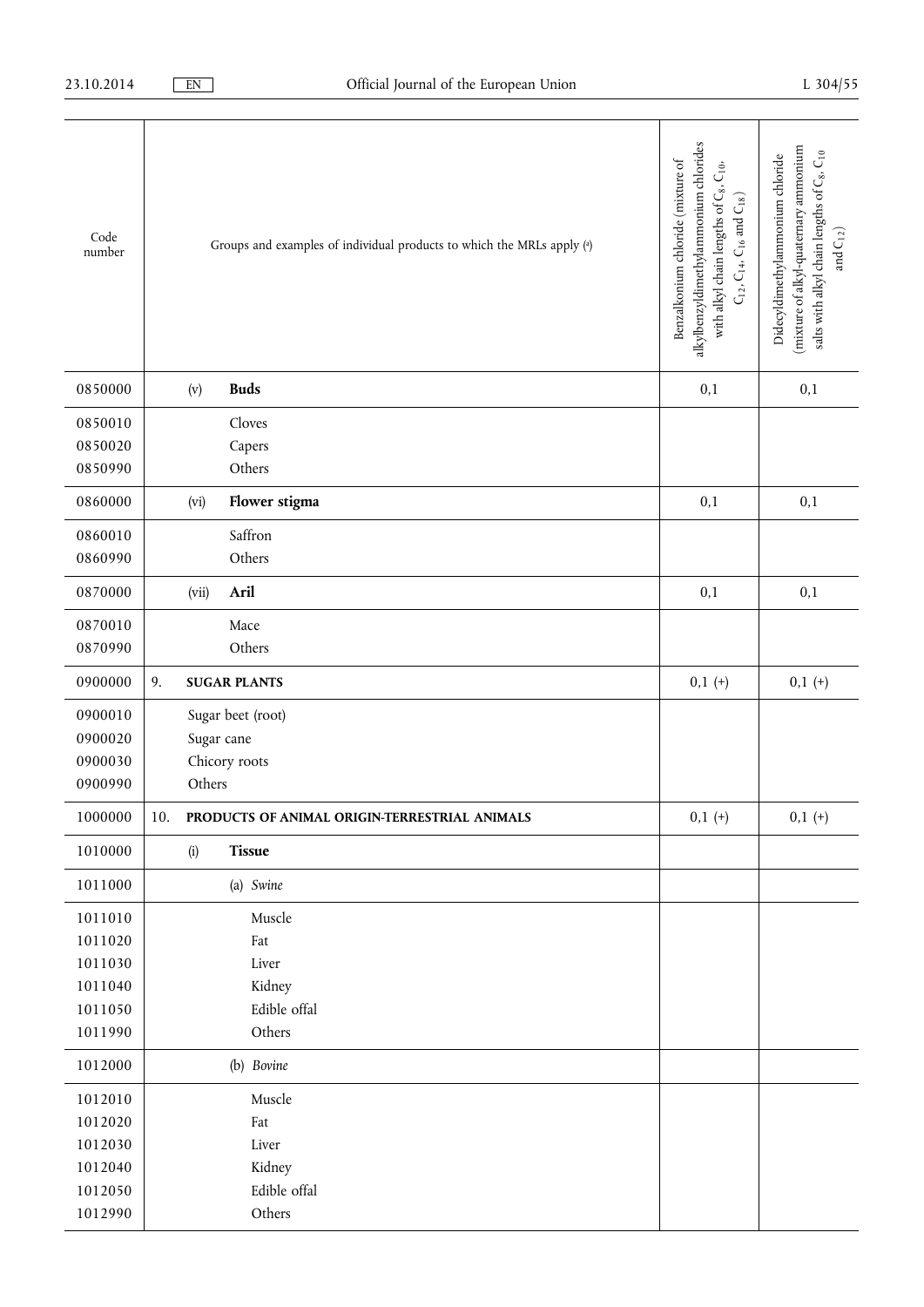| Code<br>number | Groups and examples of individual products to which the MRLs apply (a)      | alkylbenzyldimethylammonium chlorides<br>Benzalkonium chloride (mixture of<br>$\mathsf{C}_{10},$<br>with alkyl chain lengths of C <sub>8</sub> ,<br>$C_{12}$ , $C_{14}$ , $C_{16}$ and $C_{18}$ ) | (mixture of alkyl-quatemary ammonium<br>salts with alkyl chain lengths of C <sub>8</sub> , C <sub>10</sub><br>Didecyldimethylammonium chloride<br>and $C_{12}$ ) |
|----------------|-----------------------------------------------------------------------------|---------------------------------------------------------------------------------------------------------------------------------------------------------------------------------------------------|------------------------------------------------------------------------------------------------------------------------------------------------------------------|
| 1013000        | (c) Sheep                                                                   |                                                                                                                                                                                                   |                                                                                                                                                                  |
| 1013010        | Muscle                                                                      |                                                                                                                                                                                                   |                                                                                                                                                                  |
| 1013020        | Fat                                                                         |                                                                                                                                                                                                   |                                                                                                                                                                  |
| 1013030        | Liver                                                                       |                                                                                                                                                                                                   |                                                                                                                                                                  |
| 1013040        | Kidney                                                                      |                                                                                                                                                                                                   |                                                                                                                                                                  |
| 1013050        | Edible offal                                                                |                                                                                                                                                                                                   |                                                                                                                                                                  |
| 1013990        | Others                                                                      |                                                                                                                                                                                                   |                                                                                                                                                                  |
| 1014000        | (d) Goat                                                                    |                                                                                                                                                                                                   |                                                                                                                                                                  |
| 1014010        | Muscle                                                                      |                                                                                                                                                                                                   |                                                                                                                                                                  |
| 1014020        | Fat                                                                         |                                                                                                                                                                                                   |                                                                                                                                                                  |
| 1014030        | Liver                                                                       |                                                                                                                                                                                                   |                                                                                                                                                                  |
| 1014040        | Kidney                                                                      |                                                                                                                                                                                                   |                                                                                                                                                                  |
| 1014050        | Edible offal                                                                |                                                                                                                                                                                                   |                                                                                                                                                                  |
| 1014990        | Others                                                                      |                                                                                                                                                                                                   |                                                                                                                                                                  |
| 1015000        | (e) Horses, asses, mules or hinnies                                         |                                                                                                                                                                                                   |                                                                                                                                                                  |
| 1015010        | Muscle                                                                      |                                                                                                                                                                                                   |                                                                                                                                                                  |
| 1015020        | Fat                                                                         |                                                                                                                                                                                                   |                                                                                                                                                                  |
| 1015030        | Liver                                                                       |                                                                                                                                                                                                   |                                                                                                                                                                  |
| 1015040        | Kidney                                                                      |                                                                                                                                                                                                   |                                                                                                                                                                  |
| 1015050        | Edible offal                                                                |                                                                                                                                                                                                   |                                                                                                                                                                  |
| 1015990        | Others                                                                      |                                                                                                                                                                                                   |                                                                                                                                                                  |
| 1016000        | (f) Poultry -chicken, geese, duck, turkey and Guinea fowl-, ostrich, pigeon |                                                                                                                                                                                                   |                                                                                                                                                                  |
| 1016010        | Muscle                                                                      |                                                                                                                                                                                                   |                                                                                                                                                                  |
| 1016020        | Fat                                                                         |                                                                                                                                                                                                   |                                                                                                                                                                  |
| 1016030        | Liver                                                                       |                                                                                                                                                                                                   |                                                                                                                                                                  |
| 1016040        | Kidney                                                                      |                                                                                                                                                                                                   |                                                                                                                                                                  |
| 1016050        | Edible offal                                                                |                                                                                                                                                                                                   |                                                                                                                                                                  |
| 1016990        | Others                                                                      |                                                                                                                                                                                                   |                                                                                                                                                                  |
| 1017000        | Other farm animals (Rabbit, kangaroo, deer)<br>(g)                          |                                                                                                                                                                                                   |                                                                                                                                                                  |
| 1017010        | Muscle                                                                      |                                                                                                                                                                                                   |                                                                                                                                                                  |
| 1017020        | Fat                                                                         |                                                                                                                                                                                                   |                                                                                                                                                                  |
| 1017030        | Liver                                                                       |                                                                                                                                                                                                   |                                                                                                                                                                  |
| 1017040        | Kidney                                                                      |                                                                                                                                                                                                   |                                                                                                                                                                  |
| 1017050        | Edible offal                                                                |                                                                                                                                                                                                   |                                                                                                                                                                  |
| 1017990        | Others                                                                      |                                                                                                                                                                                                   |                                                                                                                                                                  |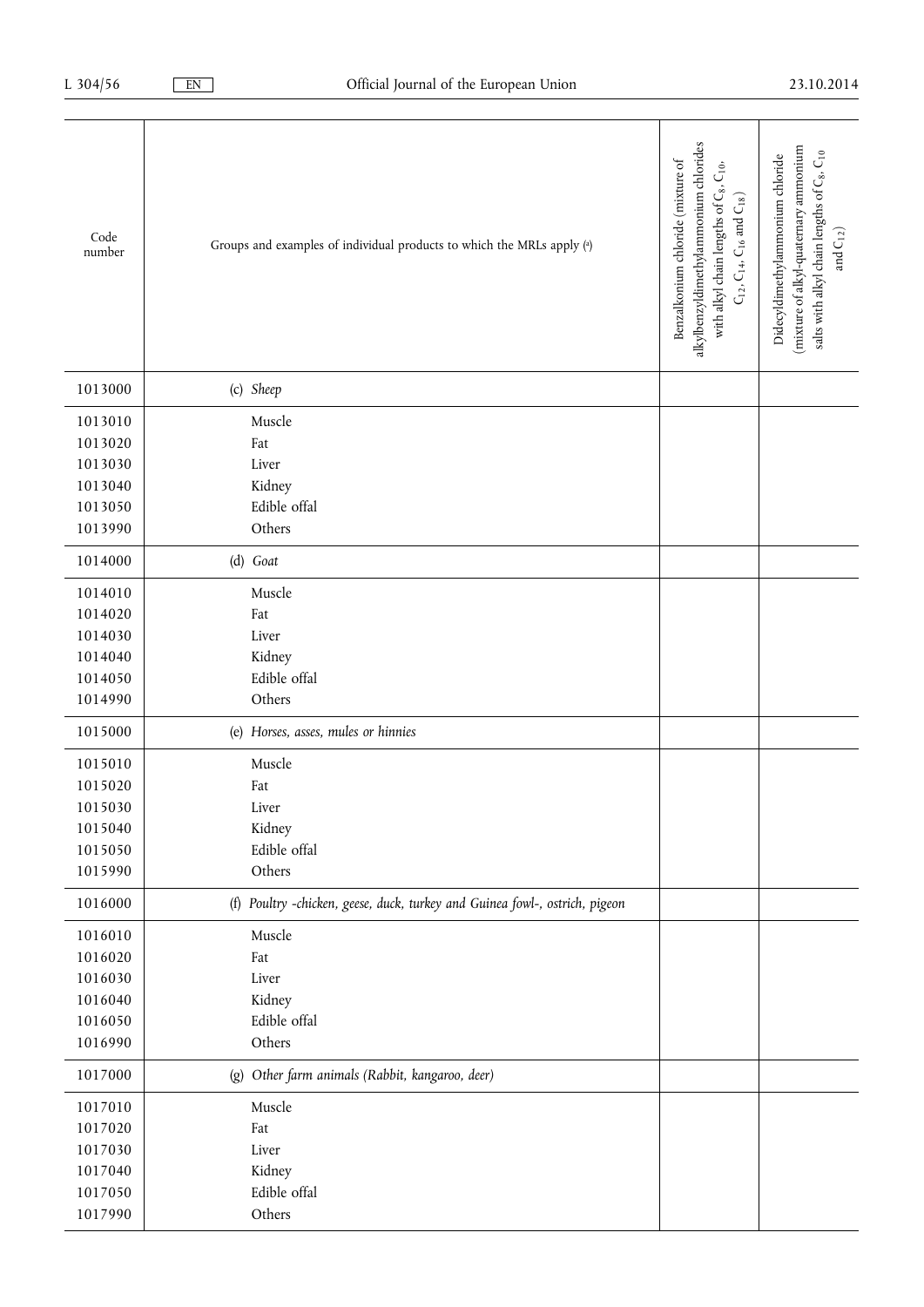| Code<br>number |       | Groups and examples of individual products to which the MRLs apply (a) | alkylbenzyldimethylammonium chlorides<br>Benzalkonium chloride (mixture of<br>$C_{10},\,$<br>$C_{12}$ , $C_{14}$ , $C_{16}$ and $C_{18}$ ) | (mixture of alkyl-quatemary ammonium<br>salts with alkyl chain lengths of C <sub>8</sub> , C <sub>10</sub><br>Didecyldimethylammonium chloride<br>and $\mathcal{C}_{12})$ |
|----------------|-------|------------------------------------------------------------------------|--------------------------------------------------------------------------------------------------------------------------------------------|---------------------------------------------------------------------------------------------------------------------------------------------------------------------------|
|                |       |                                                                        | with alkyl chain lengths of C <sub>8</sub> ,                                                                                               |                                                                                                                                                                           |
| 1020000        | (ii)  | Milk                                                                   |                                                                                                                                            |                                                                                                                                                                           |
| 1020010        |       | Cattle                                                                 |                                                                                                                                            |                                                                                                                                                                           |
| 1020020        |       | Sheep                                                                  |                                                                                                                                            |                                                                                                                                                                           |
| 1020030        |       | Goat                                                                   |                                                                                                                                            |                                                                                                                                                                           |
| 1020040        |       | Horse                                                                  |                                                                                                                                            |                                                                                                                                                                           |
| 1020990        |       | Others                                                                 |                                                                                                                                            |                                                                                                                                                                           |
| 1030000        | (iii) | Bird eggs                                                              |                                                                                                                                            |                                                                                                                                                                           |
| 1030010        |       | Chicken                                                                |                                                                                                                                            |                                                                                                                                                                           |
| 1030020        |       | Duck                                                                   |                                                                                                                                            |                                                                                                                                                                           |
| 1030030        |       | Goose                                                                  |                                                                                                                                            |                                                                                                                                                                           |
| 1030040        |       | Quail                                                                  |                                                                                                                                            |                                                                                                                                                                           |
| 1030990        |       | Others                                                                 |                                                                                                                                            |                                                                                                                                                                           |
| 1040000        | (iv)  | Honey (Royal jelly, pollen, honey comb with honey (comb<br>$honey)$ )  |                                                                                                                                            |                                                                                                                                                                           |
| 1050000        | (v)   | Amphibians and reptiles (Frog legs, crocodiles)                        |                                                                                                                                            |                                                                                                                                                                           |
| 1060000        | (vi)  | <b>Snails</b>                                                          |                                                                                                                                            |                                                                                                                                                                           |
| 1070000        | (vii) | Other terrestrial animal products (Wild game)                          |                                                                                                                                            |                                                                                                                                                                           |

(\*) Indicates lower limit of analytical determination

( a ) For the complete list of products of plant and animal origin to which MRLs apply, reference should be made to Annex I.

Benzalkonium chloride (mixture of alkylbenzyldimethylammonium chlorides with alkyl chain lengths of C<sub>8</sub>, C<sub>10</sub>, C<sub>12</sub>, C<sub>14</sub>, C<sub>16</sub> and C<sub>18</sub>)

| 0100000 | 1.                                                                                                        | <b>FRUIT FRESH OR FROZEN NUTS</b> |  |
|---------|-----------------------------------------------------------------------------------------------------------|-----------------------------------|--|
| 0110000 | (i)                                                                                                       | Citrus fruit                      |  |
| 0110010 | Grapefruit (Shaddocks, pomelos, sweeties, tangelo (except mineola), ugli and other hybrids)               |                                   |  |
| 0110020 | Oranges (Bergamot, bitter orange, chinotto and other hybrids)                                             |                                   |  |
| 0110030 | Lemons (Citron, lemon, Buddha's hand (Citrus medica var. sarcodactylis))                                  |                                   |  |
| 0110040 | Limes                                                                                                     |                                   |  |
| 0110050 | Mandarins (Clementine, tangerine, mineola and other hybrids tangor (Citrus reticulata $\times$ sinensis)) |                                   |  |
| 0110990 | <b>Others</b>                                                                                             |                                   |  |
| 0120000 | (ii)                                                                                                      | Tree nuts                         |  |
| 0120010 | <b>Almonds</b>                                                                                            |                                   |  |
| 0120020 | <b>Brazil nuts</b>                                                                                        |                                   |  |
| 0120030 | Cashew nuts                                                                                               |                                   |  |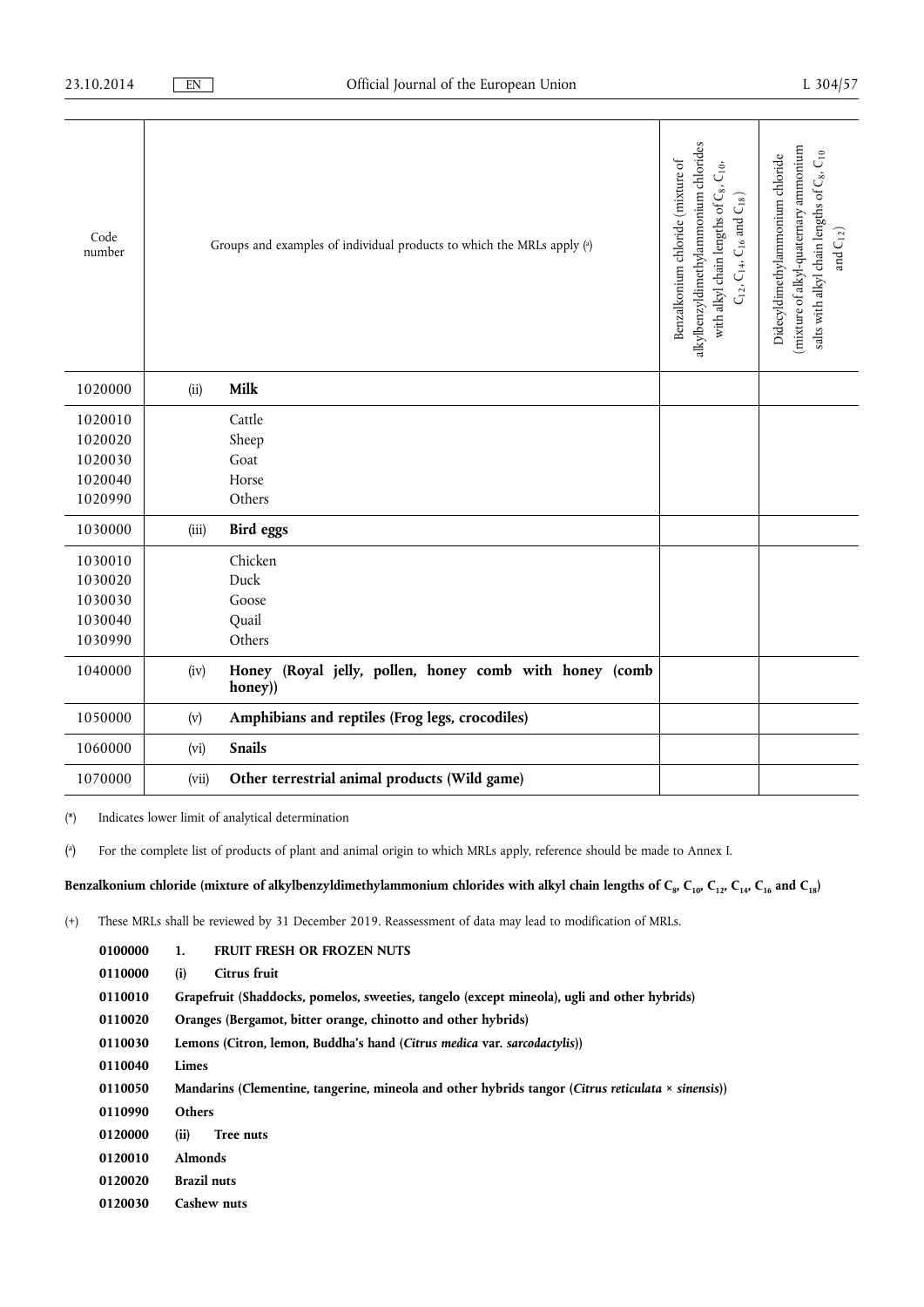| 0120040 | Chestnuts                                                                                                                               |  |  |
|---------|-----------------------------------------------------------------------------------------------------------------------------------------|--|--|
| 0120050 | Coconuts                                                                                                                                |  |  |
| 0120060 | Hazelnuts (Filbert)                                                                                                                     |  |  |
| 0120070 | Macadamia                                                                                                                               |  |  |
| 0120080 | Pecans                                                                                                                                  |  |  |
| 0120090 | Pine nuts                                                                                                                               |  |  |
| 0120100 | Pistachios                                                                                                                              |  |  |
| 0120110 | Walnuts                                                                                                                                 |  |  |
| 0120990 | Others                                                                                                                                  |  |  |
| 0130000 | (iii)<br>Pome fruit                                                                                                                     |  |  |
| 0130010 | Apples (Crab apple)                                                                                                                     |  |  |
| 0130020 | Pears (Oriental pear)                                                                                                                   |  |  |
| 0130030 | Quinces                                                                                                                                 |  |  |
| 0130040 | Medlar                                                                                                                                  |  |  |
| 0130050 | Loquat                                                                                                                                  |  |  |
| 0130990 | Others                                                                                                                                  |  |  |
| 0140000 | <b>Stone fruit</b><br>(iv)                                                                                                              |  |  |
| 0140010 | <b>Apricots</b>                                                                                                                         |  |  |
| 0140020 | Cherries (Sweet cherries, sour cherries)                                                                                                |  |  |
| 0140030 | Peaches (Nectarines and similar hybrids)                                                                                                |  |  |
| 0140040 | Plums (Damson, greengage, mirabelle, sloe, red date/Chinese date/Chinese jujube (Ziziphus zizyphus))                                    |  |  |
| 0140990 | Others                                                                                                                                  |  |  |
| 0150000 | (v)<br>Berries & small fruit                                                                                                            |  |  |
| 0151000 | (a)<br>Table and wine grapes                                                                                                            |  |  |
| 0151010 | Table grapes                                                                                                                            |  |  |
| 0151020 | Wine grapes                                                                                                                             |  |  |
| 0152000 | <b>Strawberries</b><br>(b)                                                                                                              |  |  |
| 0153000 | Cane fruit<br>(c)                                                                                                                       |  |  |
| 0153010 | <b>Blackberries</b>                                                                                                                     |  |  |
| 0153020 | Dewberries (Loganberries, tayberries, boysenberries, cloudberries and other Rubus hybrids)                                              |  |  |
| 0153030 |                                                                                                                                         |  |  |
| 0153990 | Raspberries (Wineberries, arctic bramble/raspberry, (Rubus arcticus), nectar raspberries (Rubus arcticus × Rubus idaeus))<br>Others     |  |  |
| 0154000 | (d)<br>Other small fruit & berries                                                                                                      |  |  |
| 0154010 | <b>Blueberries (Bilberries)</b>                                                                                                         |  |  |
| 0154020 | Cranberries (Cowberries/red bilberries (V. vitis-idaea))                                                                                |  |  |
| 0154030 |                                                                                                                                         |  |  |
| 0154040 | Currants (red, black and white)                                                                                                         |  |  |
| 0154050 | Gooseberries (Including hybrids with other Ribes species)<br>Rose hips                                                                  |  |  |
| 0154060 |                                                                                                                                         |  |  |
| 0154070 | Mulberries (Arbutus berry)                                                                                                              |  |  |
|         | Azarole (mediteranean medlar) (Kiwiberry (Actinidia arguta))                                                                            |  |  |
| 0154080 | Elderberries (Black chokeberry/appleberry, mountain ash, buckthorn/sea sallowthorn, hawthorn, serviceberries, and<br>other treeberries) |  |  |
| 0154990 | Others                                                                                                                                  |  |  |
| 0160000 | Miscellaneous fruit<br>(vi)                                                                                                             |  |  |
| 0161000 | Edible peel<br>(a)                                                                                                                      |  |  |
| 0161010 | Dates                                                                                                                                   |  |  |
| 0161020 | <b>Figs</b>                                                                                                                             |  |  |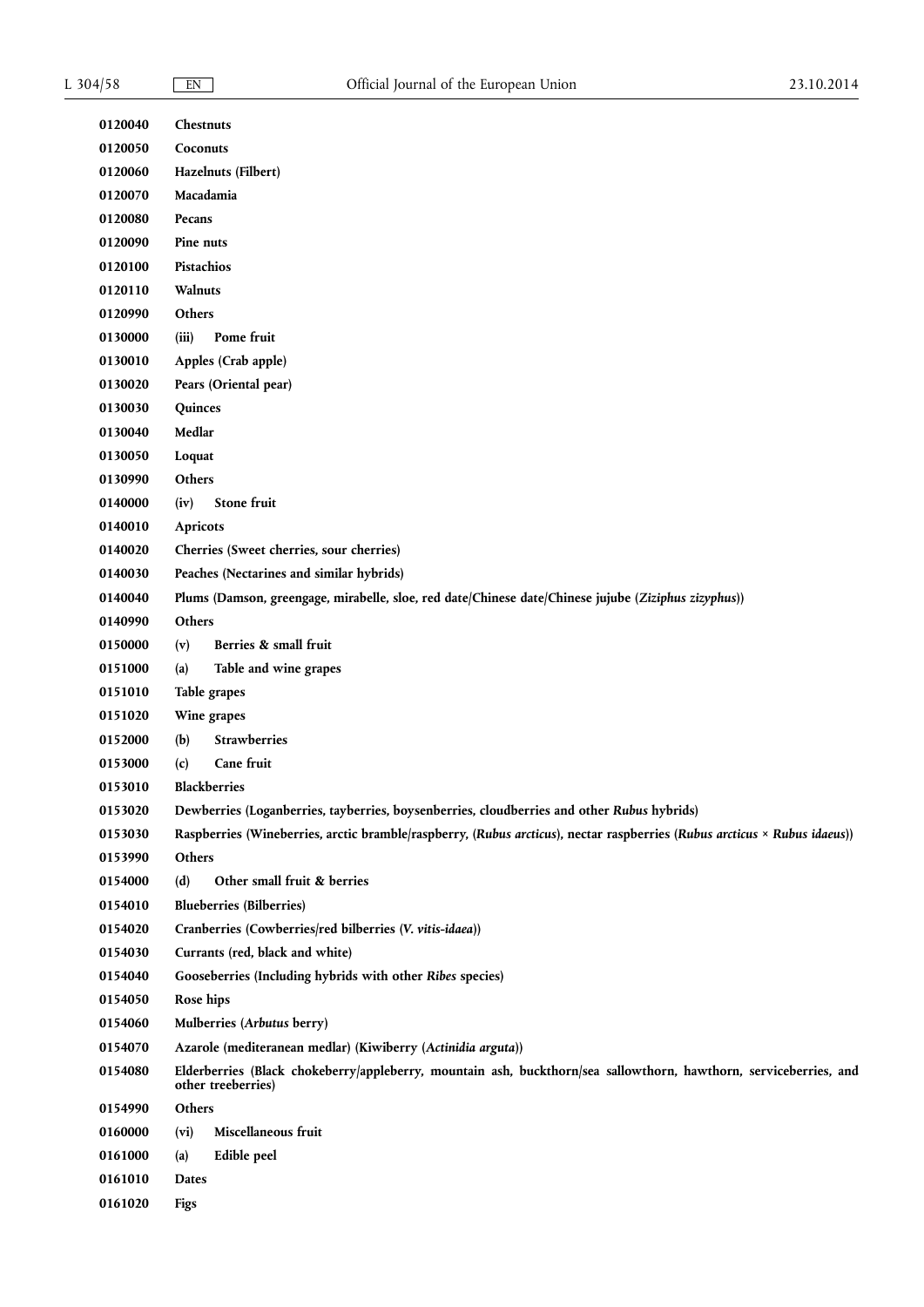| 0161030 | <b>Table olives</b>                                                                                                                   |  |  |
|---------|---------------------------------------------------------------------------------------------------------------------------------------|--|--|
| 0161040 | Kumquats (Marumi kumquats, nagami kumquats, limequats (Citrus aurantifolia × Fortunella spp.))                                        |  |  |
| 0161050 | Carambola (Bilimbi)                                                                                                                   |  |  |
| 0161060 | Persimmon                                                                                                                             |  |  |
| 0161070 | Jambolan (java plum) (Java apple/water apple, pomerac, rose apple, Brazilean cherry, Surinam cherry/grumichama<br>(Eugenia uniflora)) |  |  |
| 0161990 | Others                                                                                                                                |  |  |
| 0162000 | (b)<br>Inedible peel, small                                                                                                           |  |  |
| 0162010 | Kiwi                                                                                                                                  |  |  |
| 0162020 | Lychee (Litchi) (Pulasan, rambutan/hairy litchi, longan, mangosteen, langsat, salak)                                                  |  |  |
| 0162030 | Passion fruit                                                                                                                         |  |  |
| 0162040 | Prickly pear (cactus fruit)                                                                                                           |  |  |
| 0162050 | Star apple                                                                                                                            |  |  |
| 0162060 | American persimmon (Virginia kaki) (Black sapote, white sapote, green sapote, canistel/yellow sapote, mammey sapote)                  |  |  |
| 0162990 | Others                                                                                                                                |  |  |
| 0163000 | Inedible peel, large<br>(c)                                                                                                           |  |  |
| 0163010 | Avocados                                                                                                                              |  |  |
| 0163020 | Bananas (Dwarf banana, plantain, apple banana)                                                                                        |  |  |
| 0163030 | <b>Mangoes</b>                                                                                                                        |  |  |
| 0163040 | Papaya                                                                                                                                |  |  |
| 0163050 | Pomegranate                                                                                                                           |  |  |
| 0163060 | Cherimoya (Custard apple, sugar apple/sweetsop, ilama (Annona diversifolia) and other medium sized Annonaceae fruits)                 |  |  |
| 0163070 | Guava (Red pitaya/dragon fruit (Hylocereus undatus))                                                                                  |  |  |
| 0163080 | Pineapples                                                                                                                            |  |  |
| 0163090 | Bread fruit (Jackfruit)                                                                                                               |  |  |
| 0163100 | Durian                                                                                                                                |  |  |
| 0163110 | Soursop (guanabana)                                                                                                                   |  |  |
| 0163990 | Others                                                                                                                                |  |  |
| 0200000 | <b>VEGETABLES FRESH OR FROZEN</b><br>2.                                                                                               |  |  |
| 0210000 | Root and tuber vegetables<br>(i)                                                                                                      |  |  |
| 0211000 | (a)<br>Potatoes                                                                                                                       |  |  |
| 0212000 | Tropical root and tuber vegetables<br>(b)                                                                                             |  |  |
| 0212010 | Cassava (Dasheen, eddoe/Japanese taro, tannia)                                                                                        |  |  |
| 0212020 | Sweet potatoes                                                                                                                        |  |  |
| 0212030 | Yams (Potato bean/yam bean, Mexican yam bean)                                                                                         |  |  |
| 0212040 | Arrowroot                                                                                                                             |  |  |
| 0212990 | Others                                                                                                                                |  |  |
| 0213000 | Other root and tuber vegetables except sugar beet<br>(c)                                                                              |  |  |
| 0213010 | <b>Beetroot</b>                                                                                                                       |  |  |
| 0213020 | Carrots                                                                                                                               |  |  |
| 0213030 | Celeriac                                                                                                                              |  |  |
| 0213040 | Horseradish (Angelica roots, lovage roots, gentiana roots)                                                                            |  |  |
| 0213050 | Jerusalem artichokes (Crosne)                                                                                                         |  |  |
| 0213060 | Parsnips                                                                                                                              |  |  |
| 0213070 | Parsley root                                                                                                                          |  |  |
| 0213080 | Radishes (Black radish, Japanese radish, small radish and similar varieties, tiger nut (Cyperus esculentus))                          |  |  |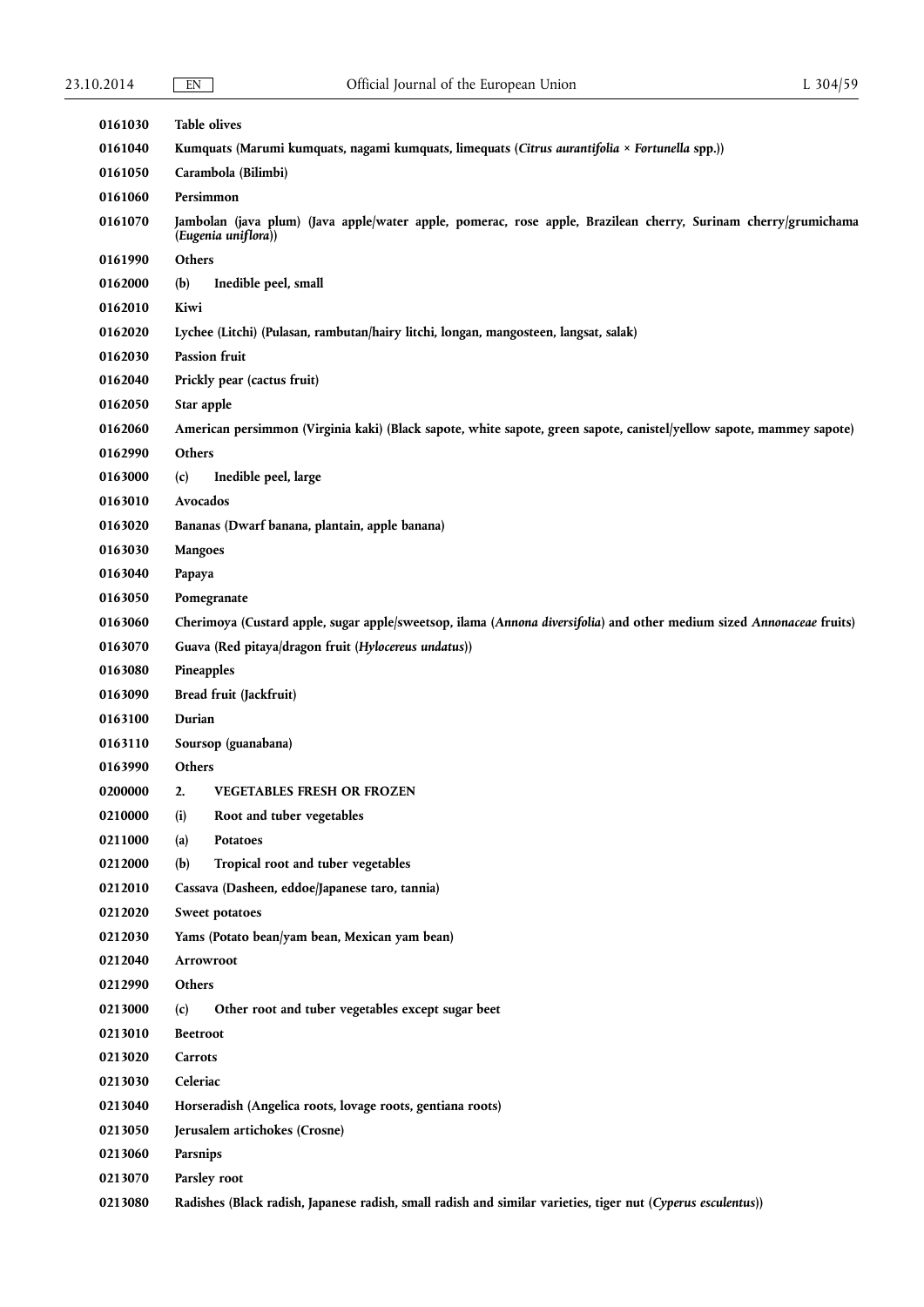| 0213090 |                                                                                                                                               |  |  |  |
|---------|-----------------------------------------------------------------------------------------------------------------------------------------------|--|--|--|
| 0213100 | Salsify (Scorzonera, Spanish salsify/Spanish oysterplant, edible burdock)<br>Swedes                                                           |  |  |  |
| 0213110 | Turnips                                                                                                                                       |  |  |  |
| 0213990 | Others                                                                                                                                        |  |  |  |
| 0220000 | <b>Bulb</b> vegetables<br>(ii)                                                                                                                |  |  |  |
| 0220010 | Garlic                                                                                                                                        |  |  |  |
| 0220020 | Onions (Other bulb onions, silverskin onions)                                                                                                 |  |  |  |
| 0220030 | <b>Shallots</b>                                                                                                                               |  |  |  |
| 0220040 | Spring onions and welsh onions (Other green onions and similar varieties)                                                                     |  |  |  |
| 0220990 | Others                                                                                                                                        |  |  |  |
| 0230000 | (iii)<br>Fruiting vegetables                                                                                                                  |  |  |  |
| 0231000 | Solanacea<br>(a)                                                                                                                              |  |  |  |
| 0231010 | Tomatoes (Cherry tomatoes, Physalis spp., gojiberry, wolfberry (Lycium barbarum and L. chinense), tree tomato)                                |  |  |  |
| 0231020 | Peppers (Chilli peppers)                                                                                                                      |  |  |  |
| 0231030 | Aubergines (egg plants) (Pepino, antroewa/white eggplant (S. macrocarpon))                                                                    |  |  |  |
| 0231040 | Okra (lady's fingers)                                                                                                                         |  |  |  |
| 0231990 | Others                                                                                                                                        |  |  |  |
| 0232000 | Cucurbits - edible peel<br>(b)                                                                                                                |  |  |  |
| 0232010 | Cucumbers                                                                                                                                     |  |  |  |
| 0232020 | Gherkins                                                                                                                                      |  |  |  |
| 0232030 | Courgettes (Summer squash, marrow (patisson), lauki (Lagenaria siceraria), chayote, sopropo/bitter melon, snake gourd,<br>angled luffa/teroi) |  |  |  |
| 0232990 | Others                                                                                                                                        |  |  |  |
| 0233000 | Cucurbits-inedible peel<br>(c)                                                                                                                |  |  |  |
| 0233010 | Melons (Kiwano)                                                                                                                               |  |  |  |
| 0233020 | Pumpkins (Winter squash, marrow (late variety))                                                                                               |  |  |  |
| 0233030 | Watermelons                                                                                                                                   |  |  |  |
| 0233990 | Others                                                                                                                                        |  |  |  |
| 0234000 | (d)<br>Sweet corn (Baby corn)                                                                                                                 |  |  |  |
| 0239000 | (e)<br>Other fruiting vegetables                                                                                                              |  |  |  |
| 0240000 | <b>Brassica vegetables</b><br>(iv)                                                                                                            |  |  |  |
| 0241000 | <b>Flowering brassica</b><br>(a)                                                                                                              |  |  |  |
| 0241010 | Broccoli (Calabrese, Broccoli raab, Chinese broccoli)                                                                                         |  |  |  |
| 0241020 | Cauliflower                                                                                                                                   |  |  |  |
| 0241990 | Others                                                                                                                                        |  |  |  |
| 0242000 | Head brassica<br>(b)                                                                                                                          |  |  |  |
| 0242010 | <b>Brussels sprouts</b>                                                                                                                       |  |  |  |
| 0242020 | Head cabbage (Pointed head cabbage, red cabbage, savoy cabbage, white cabbage)                                                                |  |  |  |
| 0242990 | Others                                                                                                                                        |  |  |  |
| 0243000 | Leafy brassica<br>(c)                                                                                                                         |  |  |  |
| 0243010 | Chinese cabbage (Indian or Chinese) mustard, pak choi, Chinese flat cabbage/ai goo choi), choi sum, Peking cabbage/pe-<br>tsai)               |  |  |  |
| 0243020 | Kale (Borecole/curly kale, collards, Portuguese Kale, Portuguese cabbage, cow cabbage)                                                        |  |  |  |
| 0243990 | Others                                                                                                                                        |  |  |  |
| 0244000 | Kohlrabi<br>(d)                                                                                                                               |  |  |  |
| 0250000 | Leaf vegetables & fresh herbs<br>(v)                                                                                                          |  |  |  |
| 0251000 | Lettuce and other salad plants including Brassicacea<br>(a)                                                                                   |  |  |  |
| 0251010 | Lamb's lettuce (Italian corn salad)                                                                                                           |  |  |  |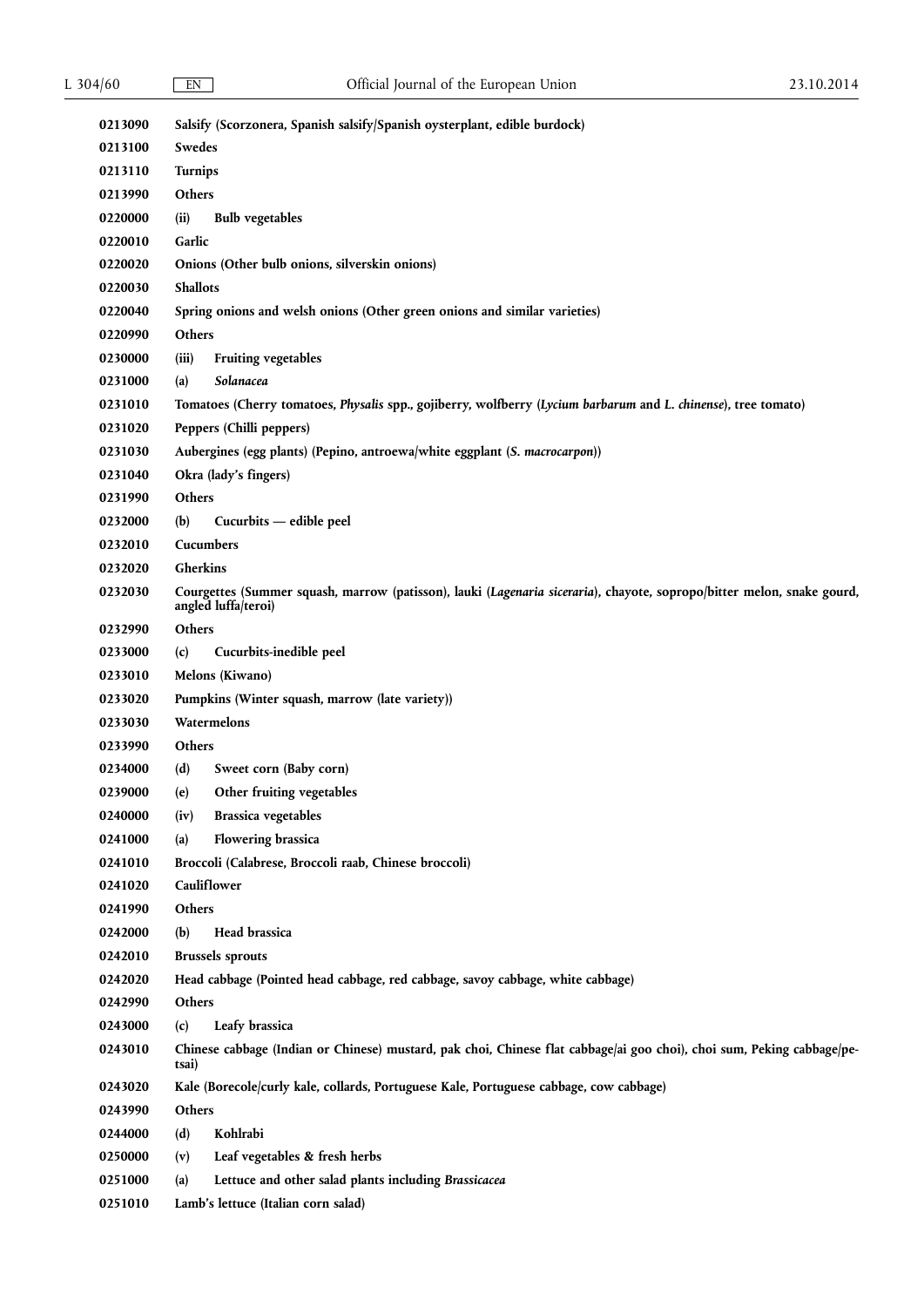| 0251020 | Lettuce (Head lettuce, lollo rosso (cutting lettuce), iceberg lettuce, romaine (cos) lettuce)                                                                                                                    |  |  |
|---------|------------------------------------------------------------------------------------------------------------------------------------------------------------------------------------------------------------------|--|--|
| 0251030 | Scarole (broad-leaf endive) (Wild chicory, red-leaved chicory, radicchio, curly leaf endive, sugar loaf (C. endivia var.<br>crispum/C. intybus var. foliosum), dandelion greens)                                 |  |  |
| 0251040 | Cress (Mung bean sprouts, alfalfa sprouts)                                                                                                                                                                       |  |  |
| 0251050 | Land cress                                                                                                                                                                                                       |  |  |
| 0251060 | Rocket, Rucola (Wild rocket (Diplotaxis spp.))                                                                                                                                                                   |  |  |
| 0251070 | Red mustard                                                                                                                                                                                                      |  |  |
| 0251080 | Leaves and sprouts of Brassica spp, including turnip greens (Mizuna, leaves of peas and radish and other babyleaf crops,<br>including brassica crops (crops harvested up to 8 true leaf stage), kohlrabi leaves) |  |  |
| 0251990 | Others                                                                                                                                                                                                           |  |  |
| 0252000 | (b)<br>Spinach & similar (leaves)                                                                                                                                                                                |  |  |
| 0252010 | Spinach (New Zealand spinach, amaranthus spinach (pak-khom, tampara), tajer leaves, bitterblad/bitawiri)                                                                                                         |  |  |
| 0252020 | Purslane (Winter purslane/miner's lettuce, garden purslane, common purslane, sorrel, glassworth, agretti (Salsola soda))                                                                                         |  |  |
| 0252030 | Beet leaves (chard) (Leaves of beetroot)                                                                                                                                                                         |  |  |
| 0252990 | Others                                                                                                                                                                                                           |  |  |
| 0253000 | Vine leaves (grape leaves) (Malabar nightshade, banana leaves, climbing wattle (Acacia pennata))<br>(c)                                                                                                          |  |  |
| 0254000 | (d)<br>Water cress (Morning glory/Chinese convolvulus/water convolvulus/water spinach/kangkung (Ipomea aquatica),<br>water clover, water mimosa)                                                                 |  |  |
| 0255000 | Witloof<br>(e)                                                                                                                                                                                                   |  |  |
| 0256000 | (f)<br>Herbs                                                                                                                                                                                                     |  |  |
| 0256010 | Chervil                                                                                                                                                                                                          |  |  |
| 0256020 | Chives                                                                                                                                                                                                           |  |  |
| 0256030 | Celery leaves (Fennel leaves, coriander leaves, dill leaves, caraway leaves, lovage, angelica, sweet cisely and other<br>Apiacea leaves, culantro/stinking/long coriander/stink weed (Eryngium foetidum))        |  |  |
| 0256040 | Parsley (leaves of root parsley)                                                                                                                                                                                 |  |  |
| 0256050 | Sage (Winter savory, summer savory, Borago officinalis leaves)                                                                                                                                                   |  |  |
| 0256060 | Rosemary                                                                                                                                                                                                         |  |  |
| 0256070 | Thyme (Marjoram, oregano)                                                                                                                                                                                        |  |  |
| 0256080 | Basil (Balm leaves, mint, peppermint, holy basil, sweet basil, hairy basil, edible flowers (marigold flower and others),<br>pennywort, wild betel leaf, curry leaves)                                            |  |  |
| 0256090 | Bay leaves (laurel) (Lemon grass)                                                                                                                                                                                |  |  |
| 0256100 | Tarragon (Hyssop)                                                                                                                                                                                                |  |  |
| 0256990 | Others                                                                                                                                                                                                           |  |  |
| 0260000 | Legume vegetables (fresh)<br>(vi)                                                                                                                                                                                |  |  |
| 0260010 | Beans (with pods) (Green bean/French beans/snap beans, scarlet runner bean, slicing bean, yard long beans, guar beans,<br>soya beans)                                                                            |  |  |
| 0260020 | Beans (without pods) (Broad beans, flageolets, jack bean, lima bean, cowpea)                                                                                                                                     |  |  |
| 0260030 | Peas (with pods) (Mangetout/sugar peas/snow peas)                                                                                                                                                                |  |  |
| 0260040 | Peas (without pods) (Garden pea, green pea, chickpea)                                                                                                                                                            |  |  |
| 0260050 | Lentils                                                                                                                                                                                                          |  |  |
| 0260990 | Others                                                                                                                                                                                                           |  |  |
| 0270000 | (vii)<br>Stem vegetables (fresh)                                                                                                                                                                                 |  |  |
| 0270010 | Asparagus                                                                                                                                                                                                        |  |  |
| 0270020 | Cardoons (Borago officinalis stems)                                                                                                                                                                              |  |  |
| 0270030 | Celery                                                                                                                                                                                                           |  |  |
| 0270040 | Fennel                                                                                                                                                                                                           |  |  |
| 0270050 | Globe artichokes (Banana flower)                                                                                                                                                                                 |  |  |
| 0270060 | Leek                                                                                                                                                                                                             |  |  |
|         |                                                                                                                                                                                                                  |  |  |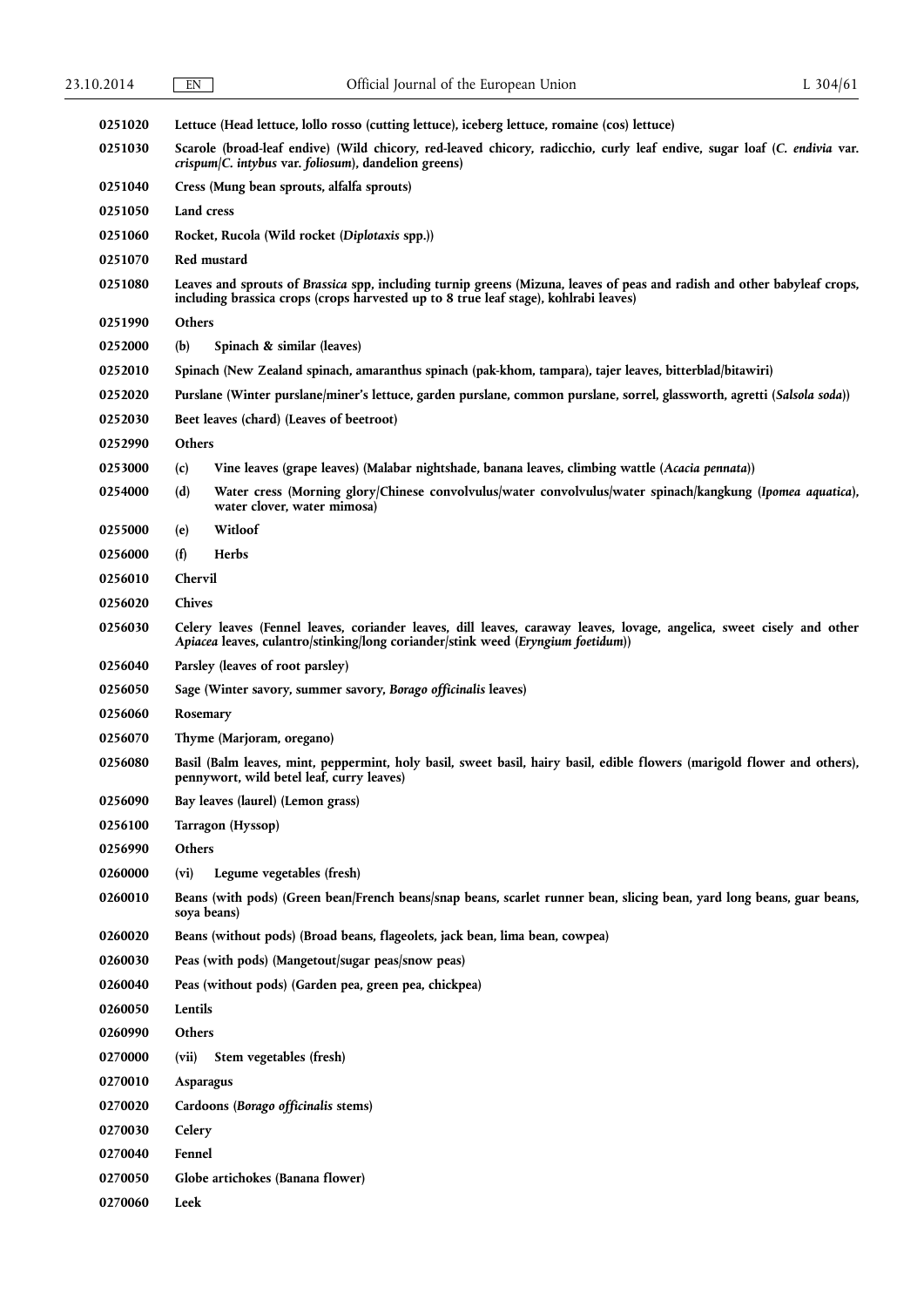| 0270070 | Rhubarb                                                                                                    |  |  |
|---------|------------------------------------------------------------------------------------------------------------|--|--|
| 0270080 | <b>Bamboo</b> shoots                                                                                       |  |  |
| 0270090 | Palm hearts                                                                                                |  |  |
| 0270990 | Others                                                                                                     |  |  |
| 0280000 | (viii) Fungi                                                                                               |  |  |
| 0280010 | Cultivated fungi (Common mushroom, oyster mushroom, shiitake, fungus mycelium (vegetative parts))          |  |  |
| 0280020 | Wild fungi (Chanterelle, truffle, morel, cep)                                                              |  |  |
| 0280990 | Others                                                                                                     |  |  |
| 0290000 | Sea weeds<br>(ix)                                                                                          |  |  |
| 0300000 | 3.<br>PULSES, DRY                                                                                          |  |  |
| 0300010 | Beans (Broad beans, navy beans, flageolets, jack beans, lima beans, field beans, cowpeas)                  |  |  |
| 0300020 | Lentils                                                                                                    |  |  |
| 0300030 | Peas (Chickpeas, field peas, chickling vetch)                                                              |  |  |
| 0300040 | Lupins                                                                                                     |  |  |
| 0300990 | Others                                                                                                     |  |  |
| 0400000 | <b>OILSEEDS AND OILFRUITS</b><br>4.                                                                        |  |  |
| 0401000 | Oilseeds<br>(i)                                                                                            |  |  |
| 0401010 | Linseed                                                                                                    |  |  |
| 0401020 | Peanuts                                                                                                    |  |  |
| 0401030 | Poppy seed                                                                                                 |  |  |
| 0401040 | Sesame seed                                                                                                |  |  |
| 0401050 | Sunflower seed                                                                                             |  |  |
| 0401060 | Rape seed (Bird rapeseed, turnip rape)                                                                     |  |  |
| 0401070 | Soya bean                                                                                                  |  |  |
| 0401080 | Mustard seed                                                                                               |  |  |
| 0401090 | <b>Cotton</b> seed                                                                                         |  |  |
| 0401100 | Pumpkin seeds (Other seeds of Cucurbitaceae)                                                               |  |  |
| 0401110 | Safflower                                                                                                  |  |  |
| 0401120 | Borage (Purple viper's bugloss/Canary flower (Echium plantagineum), Corn Gromwell (Buglossoides arvensis)) |  |  |
| 0401130 | Gold of pleasure                                                                                           |  |  |
| 0401140 | Hempseed                                                                                                   |  |  |
| 0401150 | Castor bean                                                                                                |  |  |
| 0401990 | Others                                                                                                     |  |  |
| 0402000 | (ii)<br>Oilfruits                                                                                          |  |  |
| 0402010 | Olives for oil production                                                                                  |  |  |
| 0402020 | Palm nuts (palmoil kernels)                                                                                |  |  |
| 0402030 | Palmfruit                                                                                                  |  |  |
| 0402040 | Kapok                                                                                                      |  |  |
| 0402990 | Others                                                                                                     |  |  |
| 0500000 | 5.<br><b>CEREALS</b>                                                                                       |  |  |
| 0500010 | <b>Barley</b>                                                                                              |  |  |
| 0500020 | Buckwheat (Amaranthus, quinoa)                                                                             |  |  |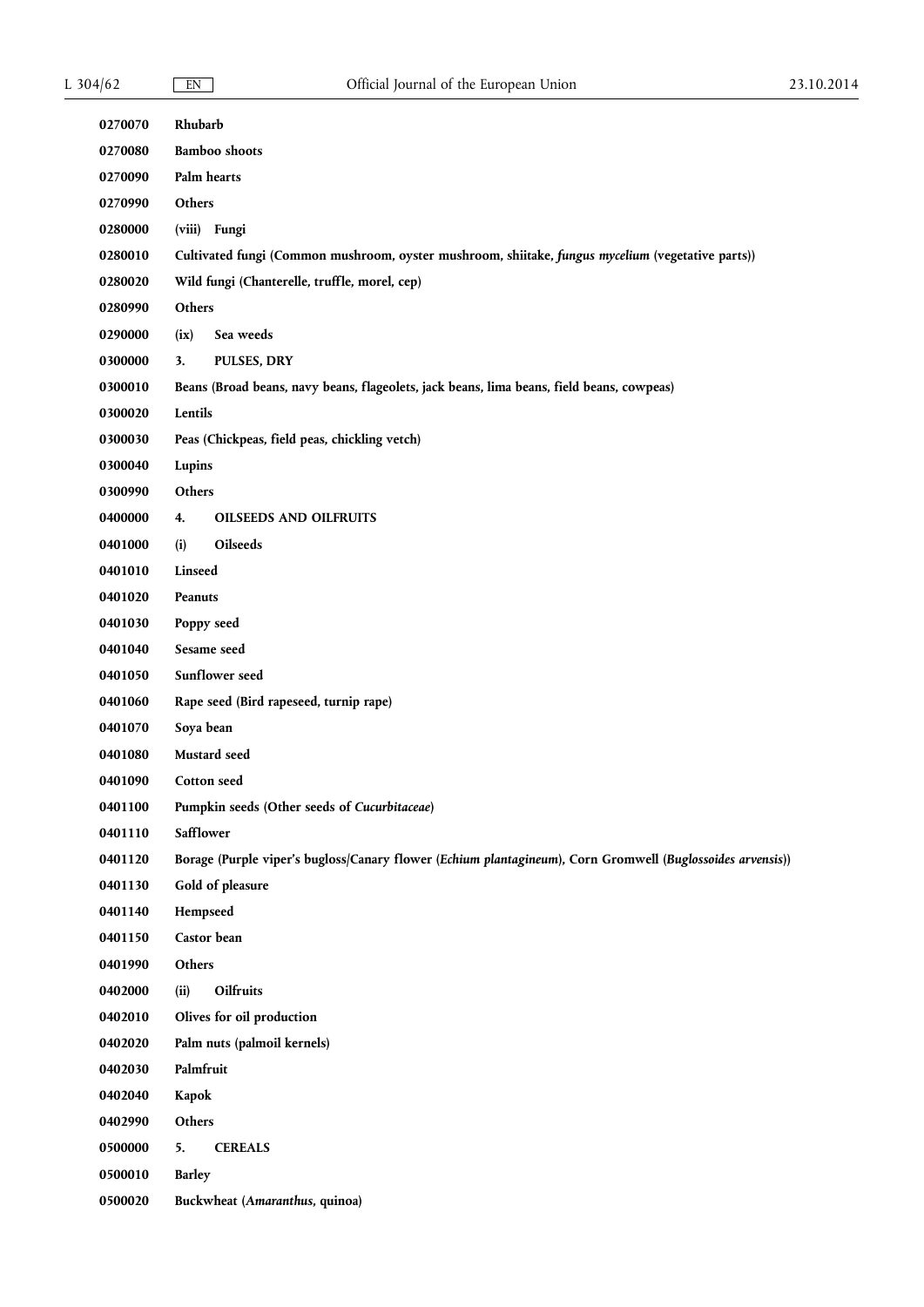| 0500030        | Maize                                                      |                                                    |  |
|----------------|------------------------------------------------------------|----------------------------------------------------|--|
| 0500040        | Millet (Foxtail millet, teff, finger millet, pearl millet) |                                                    |  |
| 0500050        | Oats                                                       |                                                    |  |
| 0500060        | Rice (Indian/wild rice (Zizania aquatica))                 |                                                    |  |
| 0500070        | Rye                                                        |                                                    |  |
| 0500080        | Sorghum                                                    |                                                    |  |
| 0500090        |                                                            | Wheat (Spelt, triticale)                           |  |
| 0500990        |                                                            | Others (Canary grass seeds (Phalaris canariensis)) |  |
| 0600000        | 6.                                                         | TEA, COFFEE, HERBAL INFUSIONS AND COCOA            |  |
| 0610000        | (i)                                                        | Tea                                                |  |
| 0620000        | (ii)                                                       | Coffee beans                                       |  |
| 0630000        | (iii)                                                      | Herbal infusions (dried)                           |  |
| 0631000        | (a)                                                        | <b>Flowers</b>                                     |  |
| 0631010        |                                                            | <b>Camomille flowers</b>                           |  |
| 0631020        |                                                            | <b>Hybiscus flowers</b>                            |  |
| 0631030        | Rose petals                                                |                                                    |  |
| 0631040        |                                                            | Jasmine flowers (Elderflowers (Sambucus nigra))    |  |
| 0631050        |                                                            | Lime (linden)                                      |  |
| 0631990        | <b>Others</b>                                              |                                                    |  |
| 0632000        | (b)                                                        | Leaves                                             |  |
| 0632010        |                                                            | <b>Strawberry leaves</b>                           |  |
| 0632020        |                                                            | Rooibos leaves (Ginkgo leaves)                     |  |
| 0632030        | Maté                                                       |                                                    |  |
| 0632990        | <b>Others</b>                                              |                                                    |  |
| 0633000        | (c)                                                        | <b>Roots</b>                                       |  |
| 0633010        | Valerian root                                              |                                                    |  |
| 0633020        | Ginseng root                                               |                                                    |  |
| 0633990        | Others                                                     |                                                    |  |
| 0639000        | (d)                                                        | Other herbal infusions                             |  |
| 0640000        | (iv)                                                       | Cocoabeans (fermented or dried)                    |  |
| 0650000        | (v)                                                        | Carob (st johns bread)                             |  |
| 0700000        | 7.                                                         | HOPS (dried)                                       |  |
| 0800000        | 8.                                                         | <b>SPICES</b>                                      |  |
| 0810000        | (i)                                                        | Seeds                                              |  |
| 0810010        | Anise                                                      |                                                    |  |
| 0810020        |                                                            | <b>Black caraway</b>                               |  |
| 0810030        |                                                            | Celery seed (Lovage seed)                          |  |
| 0810040        |                                                            | Coriander seed                                     |  |
| 0810050        | Cumin seed                                                 |                                                    |  |
| 0810060        | Dill seed                                                  |                                                    |  |
| 0810070        | <b>Fennel</b> seed                                         |                                                    |  |
| <b>0810080</b> | Fenugreek                                                  |                                                    |  |
| 0810090        | Nutmeg                                                     |                                                    |  |
| 0810990        | Others                                                     |                                                    |  |
|                |                                                            |                                                    |  |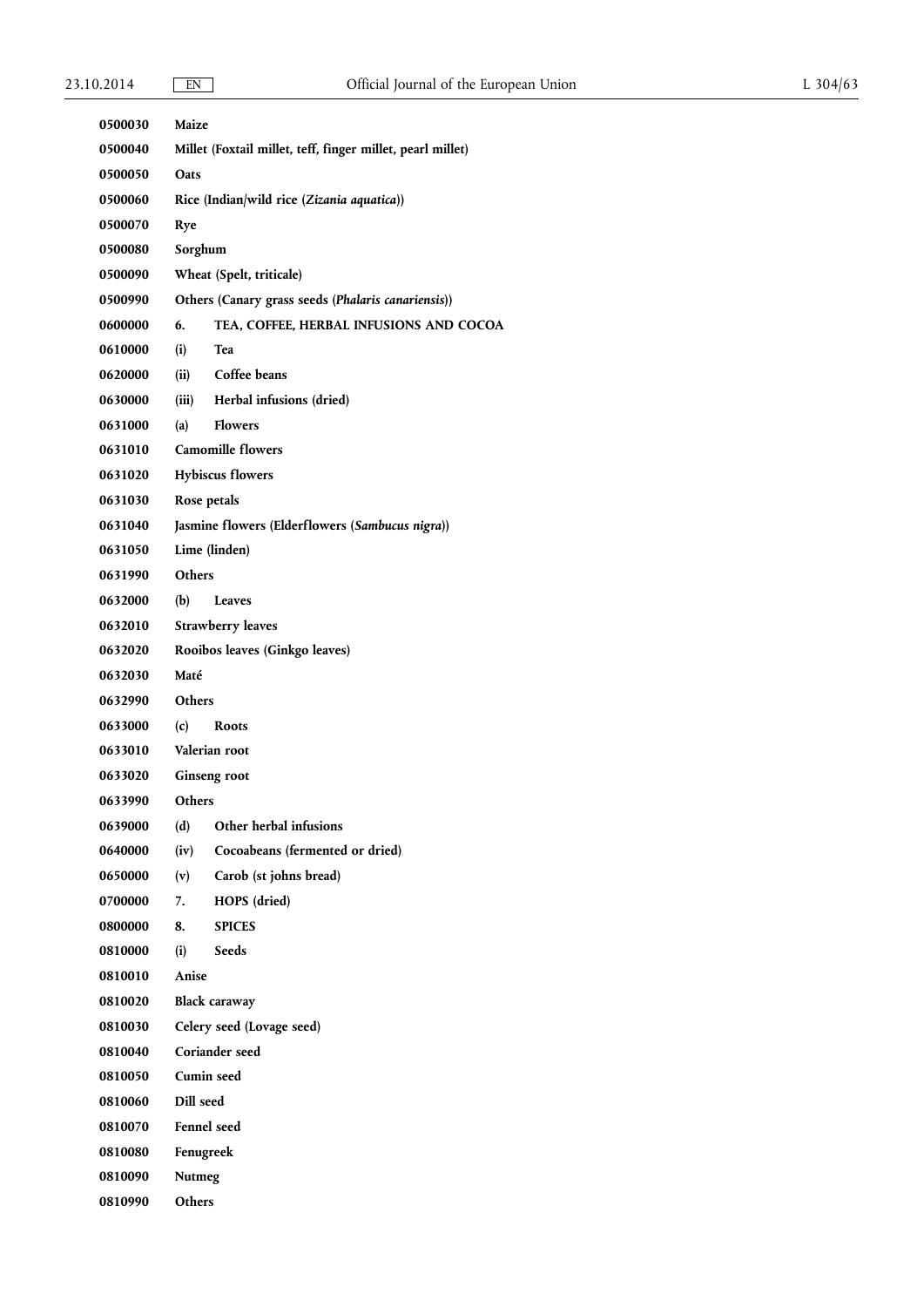| 0820000 | (ii)<br><b>Fruits and berries</b>                         |
|---------|-----------------------------------------------------------|
| 0820010 | Allspice                                                  |
| 0820020 | Sichuan pepper (Anise pepper, Japan pepper)               |
| 0820030 | Caraway                                                   |
| 0820040 | Cardamom                                                  |
| 0820050 | Juniper berries                                           |
| 0820060 | Pepper, black, green and white (Long pepper, pink pepper) |
| 0820070 | Vanilla pods                                              |
| 0820080 | <b>Tamarind</b>                                           |
| 0820990 | Others                                                    |
| 0830000 | (iii)<br>Bark                                             |
| 0830010 | Cinnamon (Cassia)                                         |
| 0830990 | <b>Others</b>                                             |
| 0840000 | (iv)<br>Roots or rhizome                                  |
| 0840010 | Liquorice                                                 |
| 0840020 | Ginger                                                    |
| 0840030 | Turmeric (Curcuma)                                        |

(+) The applicable maximum residue level for horseradish (*Armoracia rusticana*) in the spice group (code 0840040) is the one set for horseradish (*Armoracia rusticana*) in the Vegetables category, root and tuber vegetables group (code 0213040) taking into account changes in the levels by processing (drying) according to Art. 20 (1) of Regulation (EC) No 396/2005.

# **0840040 Horseradish**

| 0840990 | <b>Others</b>       |                                               |  |
|---------|---------------------|-----------------------------------------------|--|
| 0850000 | (v)                 | <b>Buds</b>                                   |  |
| 0850010 | Cloves              |                                               |  |
| 0850020 | Capers              |                                               |  |
| 0850990 | <b>Others</b>       |                                               |  |
| 0860000 | (vi)                | Flower stigma                                 |  |
| 0860010 | Saffron             |                                               |  |
| 0860990 | Others              |                                               |  |
| 0870000 | (vii)               | Aril                                          |  |
| 0870010 | Mace                |                                               |  |
| 0870990 | <b>Others</b>       |                                               |  |
| 0900000 | 9.                  | <b>SUGAR PLANTS</b>                           |  |
| 0900010 | Sugar beet (root)   |                                               |  |
| 0900020 | Sugar cane          |                                               |  |
| 0900030 | Chicory roots       |                                               |  |
| 0900990 | <b>Others</b>       |                                               |  |
| 1000000 | 10.                 | PRODUCTS OF ANIMAL ORIGIN-TERRESTRIAL ANIMALS |  |
| 1010000 | (i)                 | <b>Tissue</b>                                 |  |
| 1011000 | (a)                 | Swine                                         |  |
| 1011010 | Muscle              |                                               |  |
| 1011020 | Fat                 |                                               |  |
| 1011030 | Liver               |                                               |  |
| 1011040 | Kidney              |                                               |  |
| 1011050 | <b>Edible</b> offal |                                               |  |
| 1011990 | Others              |                                               |  |
|         |                     |                                               |  |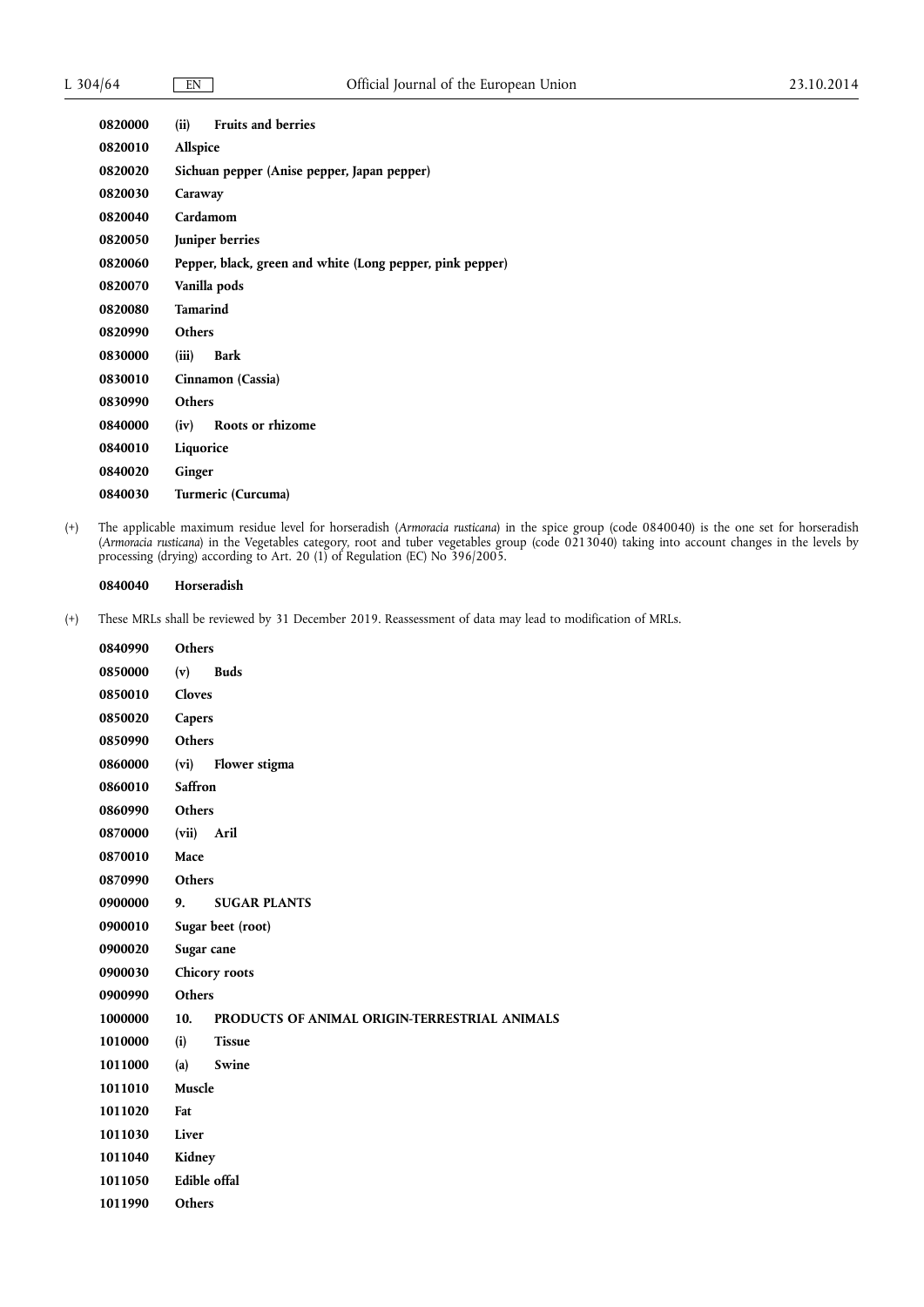| 1012000 | Bovine<br>(b)                                                                  |
|---------|--------------------------------------------------------------------------------|
| 1012010 | Muscle                                                                         |
| 1012020 | Fat                                                                            |
| 1012030 | Liver                                                                          |
| 1012040 | Kidney                                                                         |
| 1012050 | Edible offal                                                                   |
| 1012990 | Others                                                                         |
| 1013000 | (c)<br>Sheep                                                                   |
| 1013010 | Muscle                                                                         |
| 1013020 | Fat                                                                            |
| 1013030 | Liver                                                                          |
| 1013040 | Kidney                                                                         |
| 1013050 | Edible offal                                                                   |
| 1013990 | Others                                                                         |
| 1014000 | (d)<br>Goat                                                                    |
| 1014010 | Muscle                                                                         |
| 1014020 | Fat                                                                            |
| 1014030 | Liver                                                                          |
| 1014040 | Kidney                                                                         |
| 1014050 | Edible offal                                                                   |
| 1014990 | Others                                                                         |
| 1015000 | (e)<br>Horses, asses, mules or hinnies                                         |
| 1015010 | Muscle                                                                         |
| 1015020 | Fat                                                                            |
| 1015030 | Liver                                                                          |
| 1015040 | Kidney                                                                         |
| 1015050 | Edible offal                                                                   |
| 1015990 | Others                                                                         |
| 1016000 | (f)<br>Poultry -chicken, geese, duck, turkey and Guinea fowl-, ostrich, pigeon |
| 1016010 | Muscle                                                                         |
| 1016020 | Fat                                                                            |
| 1016030 | Liver                                                                          |
| 1016040 | Kidney                                                                         |
| 1016050 | Edible offal                                                                   |
| 1016990 | Others                                                                         |
| 1017000 | (g)<br>Other farm animals (Rabbit, kangaroo, deer)                             |
| 1017010 | Muscle                                                                         |
| 1017020 | Fat                                                                            |
| 1017030 | Liver                                                                          |
| 1017040 | Kidney                                                                         |
| 1017050 | Edible offal                                                                   |
| 1017990 | Others                                                                         |
| 1020000 | Milk<br>(ii)                                                                   |
| 1020010 | Cattle                                                                         |
| 1020020 | Sheep                                                                          |
| 1020030 | $\operatorname{\mathsf{Goat}}$                                                 |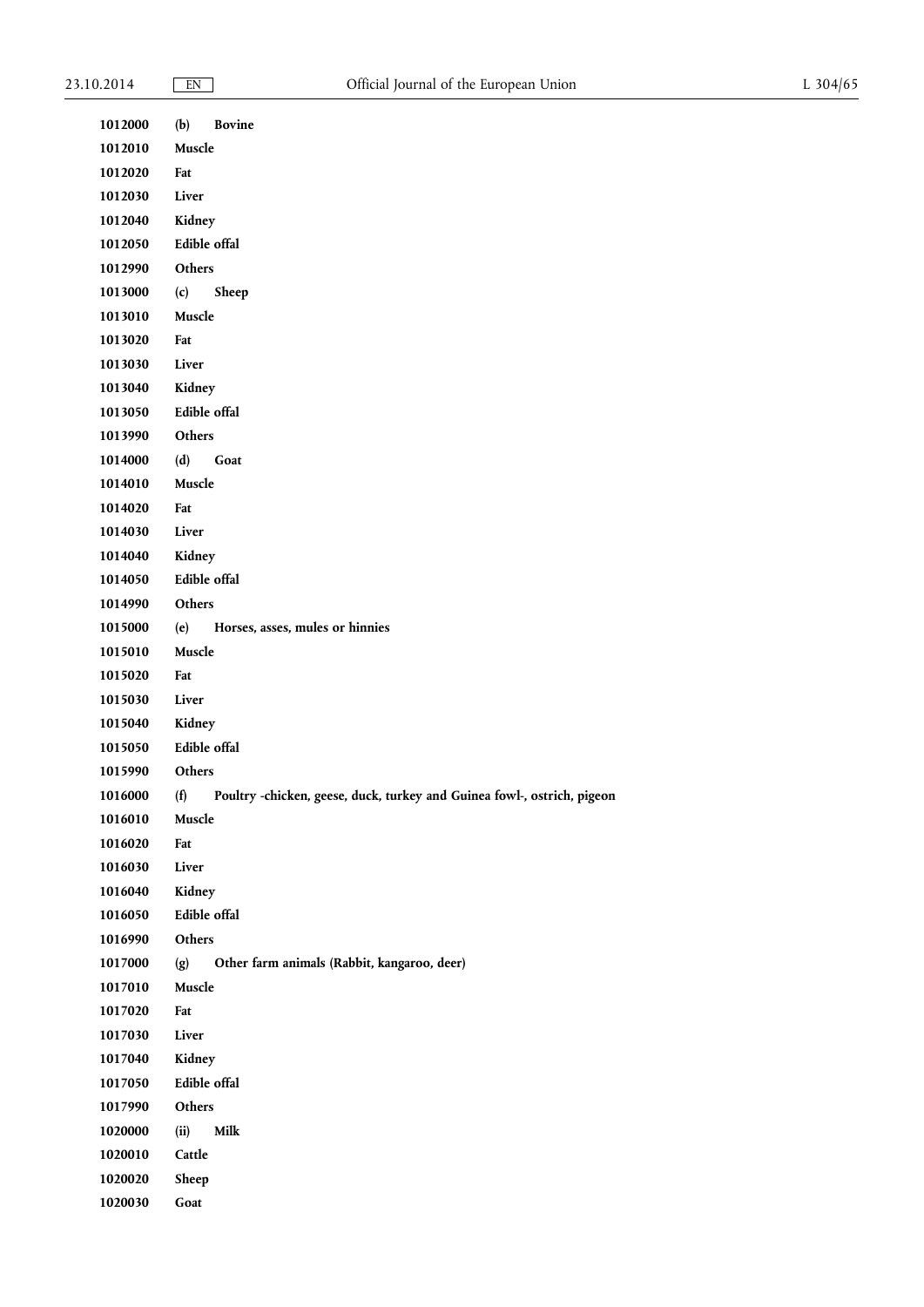| Horse                                                                   |  |  |
|-------------------------------------------------------------------------|--|--|
| <b>Others</b>                                                           |  |  |
| (iii)<br>Bird eggs                                                      |  |  |
| Chicken                                                                 |  |  |
| Duck                                                                    |  |  |
| Goose                                                                   |  |  |
| Ouail                                                                   |  |  |
| <b>Others</b>                                                           |  |  |
| Honey (Royal jelly, pollen, honey comb with honey (comb honey))<br>(iv) |  |  |
| Amphibians and reptiles (Frog legs, crocodiles)<br>(v)                  |  |  |
| (vi)<br><b>Snails</b>                                                   |  |  |
| (vii)<br>Other terrestrial animal products (Wild game)                  |  |  |
|                                                                         |  |  |

Didecyldimethylammonium chloride (mixture of alkyl-quaternary ammonium salts with alkyl chain lengths of C<sub>8</sub>, C<sub>10</sub> and C<sub>12</sub>)

| 0100000 | 1.<br>FRUIT FRESH OR FROZEN NUTS                                                                   |
|---------|----------------------------------------------------------------------------------------------------|
| 0110000 | (i)<br>Citrus fruit                                                                                |
| 0110010 | Grapefruit (Shaddocks, pomelos, sweeties, tangelo (except mineola), ugli and other hybrids)        |
| 0110020 | Oranges (Bergamot, bitter orange, chinotto and other hybrids)                                      |
| 0110030 | Lemons (Citron, lemon, Buddha's hand (Citrus medica var. sarcodactylis))                           |
| 0110040 | Limes                                                                                              |
| 0110050 | Mandarins (Clementine, tangerine, mineola and other hybrids tangor (Citrus reticulata × sinensis)) |
| 0110990 | Others                                                                                             |
| 0120000 | (ii)<br>Tree nuts                                                                                  |
| 0120010 | <b>Almonds</b>                                                                                     |
| 0120020 | <b>Brazil</b> nuts                                                                                 |
| 0120030 | Cashew nuts                                                                                        |
| 0120040 | Chestnuts                                                                                          |
| 0120050 | Coconuts                                                                                           |
| 0120060 | Hazelnuts (Filbert)                                                                                |
| 0120070 | Macadamia                                                                                          |
| 0120080 | Pecans                                                                                             |
| 0120090 | Pine nuts                                                                                          |
| 0120100 | Pistachios                                                                                         |
| 0120110 | Walnuts                                                                                            |
| 0120990 | Others                                                                                             |
| 0130000 | (iii)<br>Pome fruit                                                                                |
| 0130010 | Apples (Crab apple)                                                                                |
| 0130020 | Pears (Oriental pear)                                                                              |
| 0130030 | Quinces                                                                                            |
| 0130040 | Medlar                                                                                             |
| 0130050 | Loquat                                                                                             |
| 0130990 | Others                                                                                             |
| 0140000 | <b>Stone fruit</b><br>(iv)                                                                         |
| 0140010 | Apricots                                                                                           |
| 0140020 | Cherries (Sweet cherries, sour cherries)                                                           |
|         |                                                                                                    |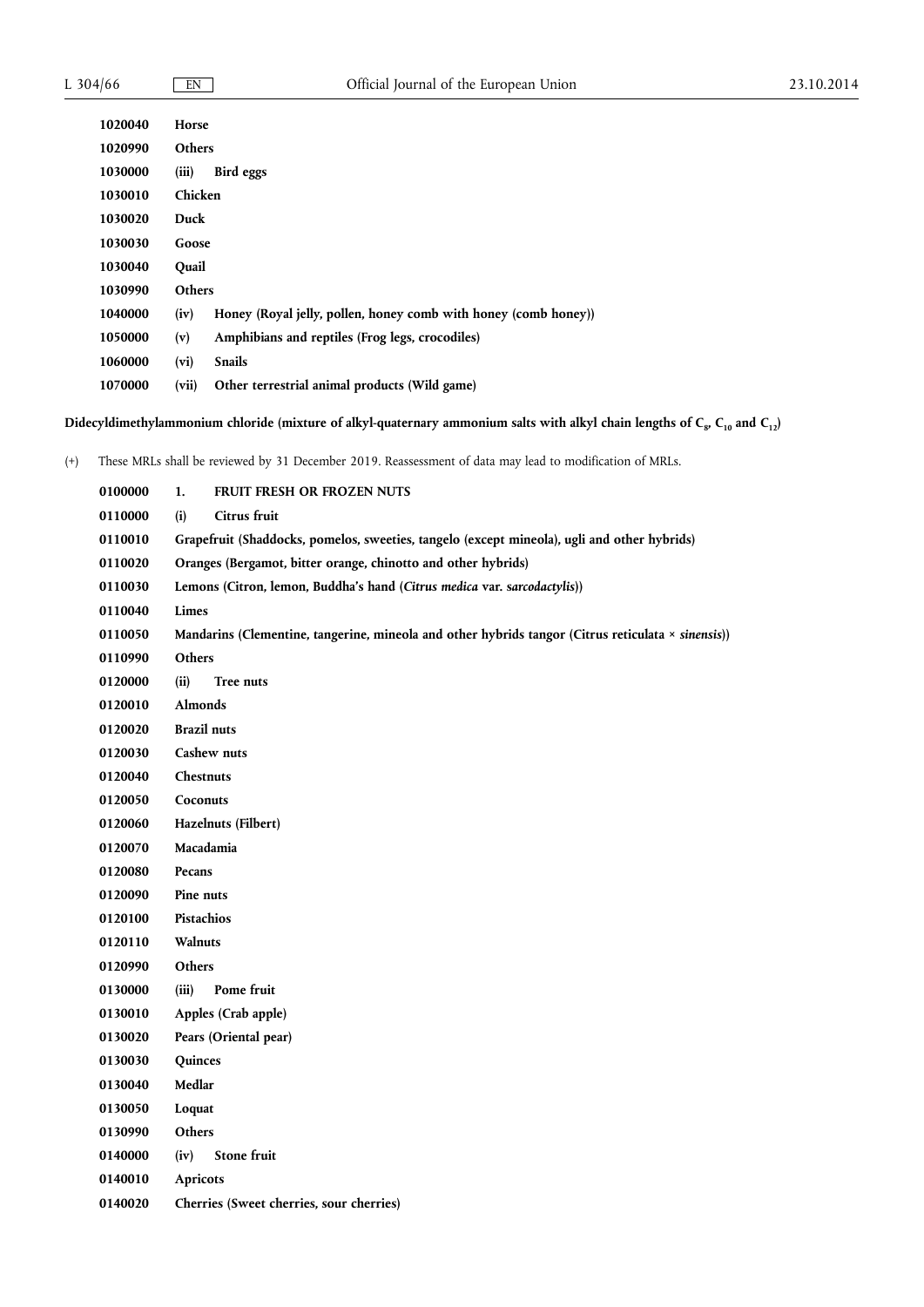| 0140030            | Peaches (Nectarines and similar hybrids)                                                                                                |  |
|--------------------|-----------------------------------------------------------------------------------------------------------------------------------------|--|
| 0140040            | Plums (Damson, greengage, mirabelle, sloe, red date/Chinese date/Chinese jujube (Ziziphus zizyphus))                                    |  |
| 0140990            | Others                                                                                                                                  |  |
| 0150000            | Berries & small fruit<br>(v)                                                                                                            |  |
| 0151000            | Table and wine grapes<br>(a)                                                                                                            |  |
| 0151010            | Table grapes                                                                                                                            |  |
| 0151020            | Wine grapes                                                                                                                             |  |
| 0152000            | <b>Strawberries</b><br>(b)                                                                                                              |  |
| 0153000            | Cane fruit<br>(c)                                                                                                                       |  |
| 0153010            | <b>Blackberries</b>                                                                                                                     |  |
| 0153020            | Dewberries (Loganberries, tayberries, boysenberries, cloudberries and other Rubus hybrids)                                              |  |
| 0153030            | Raspberries (Wineberries, arctic bramble/raspberry, (Rubus arcticus), nectar raspberries (Rubus arcticus × Rubus idaeus))               |  |
| 0153990            | Others                                                                                                                                  |  |
| 0154000            | Other small fruit & berries<br>(d)                                                                                                      |  |
| 0154010            | <b>Blueberries (Bilberries)</b>                                                                                                         |  |
| 0154020            | Cranberries (Cowberries/red bilberries (V. vitis-idaea))                                                                                |  |
| 0154030            | Currants (red, black and white)                                                                                                         |  |
| 0154040            | Gooseberries (Including hybrids with other Ribes species)                                                                               |  |
| 0154050            | Rose hips                                                                                                                               |  |
| 0154060            | Mulberries (Arbutus berry)                                                                                                              |  |
| 0154070            | Azarole (mediteranean medlar) (Kiwiberry (Actinidia arguta))                                                                            |  |
| 0154080            | Elderberries (Black chokeberry/appleberry, mountain ash, buckthorn/sea sallowthorn, hawthorn, serviceberries, and<br>other treeberries) |  |
| 0154990            | Others                                                                                                                                  |  |
| 0160000            | Miscellaneous fruit<br>$(v_i)$                                                                                                          |  |
| 0161000            | Edible peel<br>(a)                                                                                                                      |  |
| 0161010            | <b>Dates</b>                                                                                                                            |  |
| 0161020            | Figs                                                                                                                                    |  |
|                    |                                                                                                                                         |  |
| 0161030            | <b>Table olives</b>                                                                                                                     |  |
| 0161040            | Kumquats (Marumi kumquats, nagami kumquats, limequats (Citrus aurantifolia × Fortunella spp.))                                          |  |
| 0161050            | Carambola (Bilimbi)                                                                                                                     |  |
| 0161060            | Persimmon                                                                                                                               |  |
| 0161070            | Jambolan (java plum) (Java apple/water apple, pomerac, rose apple, Brazilean cherry, Surinam cherry/grumichama<br>(Eugenia uniflora))   |  |
| 0161990            | Others                                                                                                                                  |  |
| 0162000            | (b)<br>Inedible peel, small                                                                                                             |  |
| 0162010            | Kiwi                                                                                                                                    |  |
| 0162020            | Lychee (Litchi) (Pulasan, rambutan/hairy litchi, longan, mangosteen, langsat, salak)                                                    |  |
| 0162030            | Passion fruit                                                                                                                           |  |
| 0162040            | Prickly pear (cactus fruit)                                                                                                             |  |
| 0162050            | Star apple                                                                                                                              |  |
| 0162060            | American persimmon (Virginia kaki) (Black sapote, white sapote, green sapote, canistel/yellow sapote, mammey sapote)                    |  |
| 0162990            | Others                                                                                                                                  |  |
| 0163000            | Inedible peel, large<br>(c)                                                                                                             |  |
| 0163010            | Avocados                                                                                                                                |  |
| 0163020<br>0163030 | Bananas (Dwarf banana, plantain, apple banana)<br><b>Mangoes</b>                                                                        |  |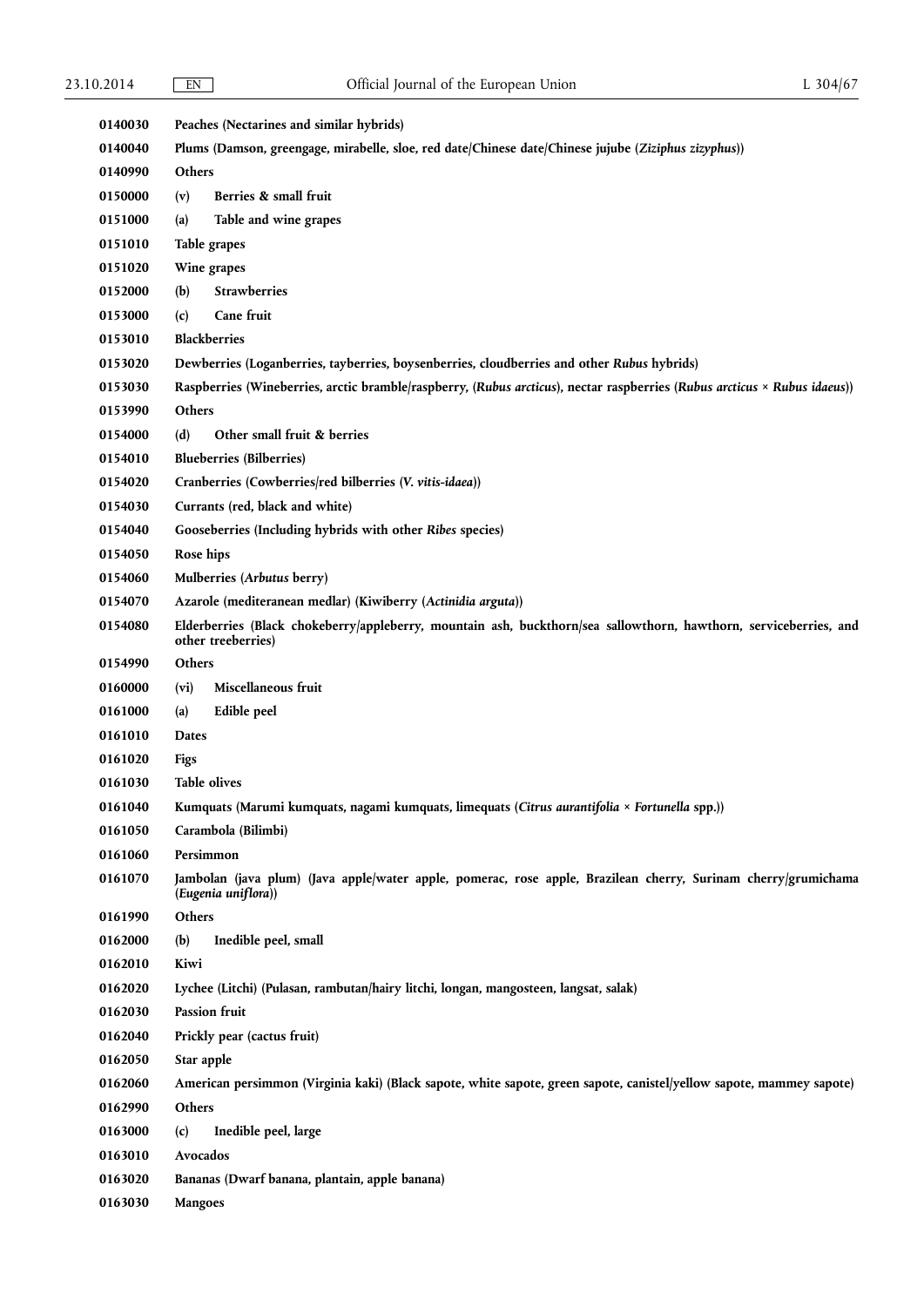| 0163040 | Papaya                                                                                                                |  |
|---------|-----------------------------------------------------------------------------------------------------------------------|--|
| 0163050 | Pomegranate                                                                                                           |  |
| 0163060 | Cherimoya (Custard apple, sugar apple/sweetsop, ilama (Annona diversifolia) and other medium sized Annonaceae fruits) |  |
| 0163070 | Guava (Red pitaya/dragon fruit (Hylocereus undatus))                                                                  |  |
| 0163080 | Pineapples                                                                                                            |  |
| 0163090 | Bread fruit (Jackfruit)                                                                                               |  |
| 0163100 | Durian                                                                                                                |  |
| 0163110 | Soursop (guanabana)                                                                                                   |  |
| 0163990 | Others                                                                                                                |  |
| 0200000 | 2.<br><b>VEGETABLES FRESH OR FROZEN</b>                                                                               |  |
| 0210000 | (i)<br>Root and tuber vegetables                                                                                      |  |
| 0211000 | Potatoes<br>(a)                                                                                                       |  |
| 0212000 | (b)<br>Tropical root and tuber vegetables                                                                             |  |
| 0212010 | Cassava (Dasheen, eddoe/Japanese taro, tannia)                                                                        |  |
| 0212020 | Sweet potatoes                                                                                                        |  |
| 0212030 | Yams (Potato bean/yam bean, Mexican yam bean)                                                                         |  |
| 0212040 | Arrowroot                                                                                                             |  |
| 0212990 | Others                                                                                                                |  |
| 0213000 | Other root and tuber vegetables except sugar beet<br>(c)                                                              |  |
| 0213010 | <b>Beetroot</b>                                                                                                       |  |
| 0213020 | Carrots                                                                                                               |  |
| 0213030 | Celeriac                                                                                                              |  |
| 0213040 | Horseradish (Angelica roots, lovage roots, gentiana roots)                                                            |  |
| 0213050 | Jerusalem artichokes (Crosne)                                                                                         |  |
| 0213060 | Parsnips                                                                                                              |  |
| 0213070 | Parsley root                                                                                                          |  |
| 0213080 | Radishes (Black radish, Japanese radish, small radish and similar varieties, tiger nut (Cyperus esculentus))          |  |
| 0213090 | Salsify (Scorzonera, Spanish salsify/Spanish oysterplant, edible burdock)                                             |  |
| 0213100 | Swedes                                                                                                                |  |
| 0213110 | Turnips                                                                                                               |  |
| 0213990 | Others                                                                                                                |  |
| 0220000 | <b>Bulb</b> vegetables<br>(ii)                                                                                        |  |
| 0220010 | Garlic                                                                                                                |  |
| 0220020 | Onions (Other bulb onions, silverskin onions)                                                                         |  |
| 0220030 | <b>Shallots</b>                                                                                                       |  |
| 0220040 | Spring onions and welsh onions (Other green onions and similar varieties)                                             |  |
| 0220990 | Others                                                                                                                |  |
| 0230000 | Fruiting vegetables<br>(iii)                                                                                          |  |
| 0231000 | Solanacea<br>(a)                                                                                                      |  |
| 0231010 | Tomatoes (Cherry tomatoes, Physalis spp., gojiberry, wolfberry (Lycium barbarum and L. chinense), tree tomato)        |  |
| 0231020 | Peppers (Chilli peppers)                                                                                              |  |
| 0231030 | Aubergines (egg plants) (Pepino, antroewa/white eggplant (S. macrocarpon))                                            |  |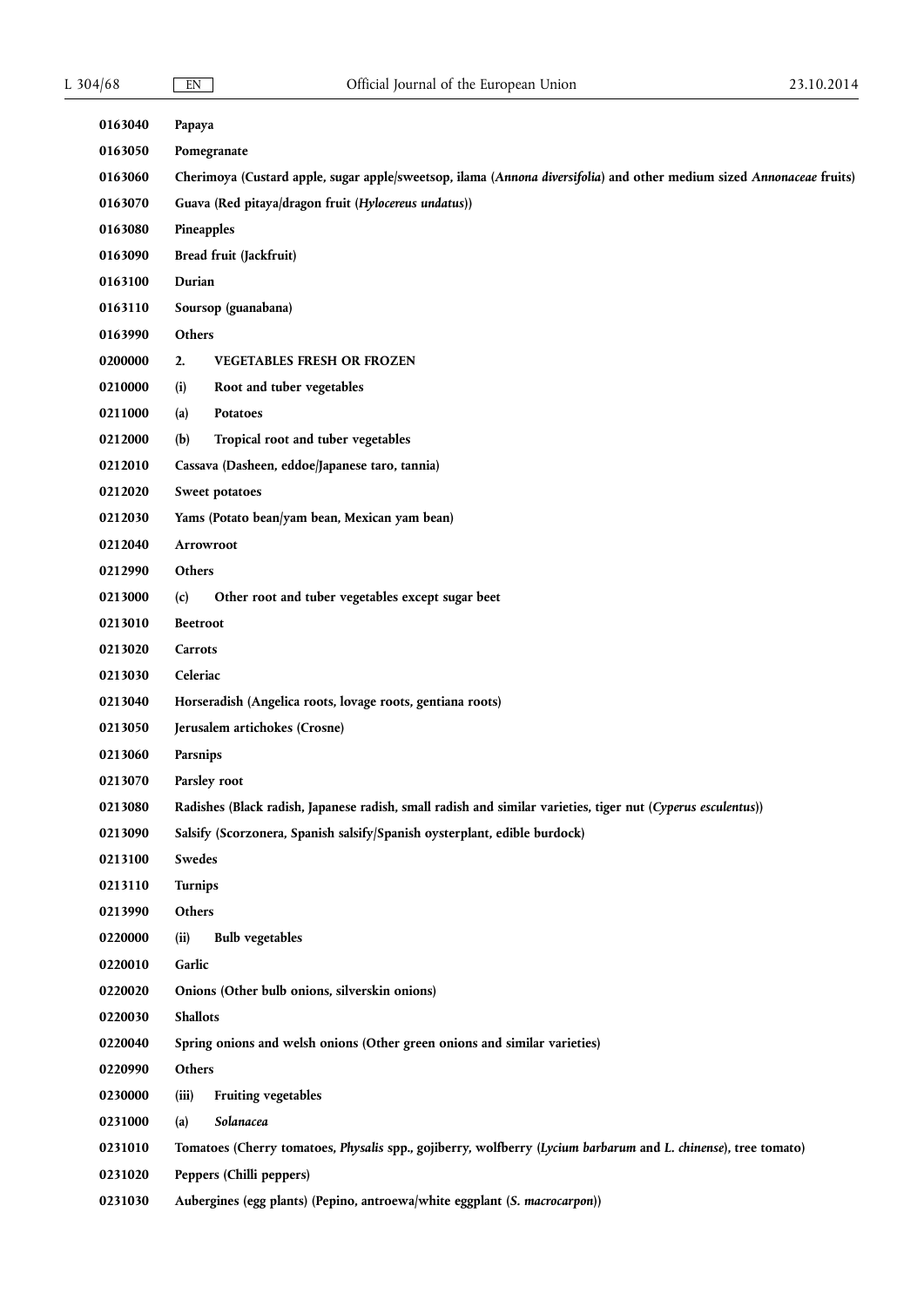| 0231040 |                                                                                                                                                                                  | Okra (lady's fingers)                                                                                                                                                                                            |
|---------|----------------------------------------------------------------------------------------------------------------------------------------------------------------------------------|------------------------------------------------------------------------------------------------------------------------------------------------------------------------------------------------------------------|
| 0231990 | Others                                                                                                                                                                           |                                                                                                                                                                                                                  |
| 0232000 | (b)                                                                                                                                                                              | Cucurbits — edible peel                                                                                                                                                                                          |
| 0232010 | Cucumbers                                                                                                                                                                        |                                                                                                                                                                                                                  |
| 0232020 | Gherkins                                                                                                                                                                         |                                                                                                                                                                                                                  |
| 0232030 | Courgettes (Summer squash, marrow (patisson), lauki (Lagenaria siceraria), chayote, sopropo/bitter melon, snake gourd,<br>angled luffa/teroi)                                    |                                                                                                                                                                                                                  |
| 0232990 | Others                                                                                                                                                                           |                                                                                                                                                                                                                  |
| 0233000 | (c)                                                                                                                                                                              | Cucurbits-inedible peel                                                                                                                                                                                          |
| 0233010 | <b>Melons</b> (Kiwano)                                                                                                                                                           |                                                                                                                                                                                                                  |
| 0233020 |                                                                                                                                                                                  | Pumpkins (Winter squash, marrow (late variety))                                                                                                                                                                  |
| 0233030 |                                                                                                                                                                                  | Watermelons                                                                                                                                                                                                      |
| 0233990 | Others                                                                                                                                                                           |                                                                                                                                                                                                                  |
| 0234000 | (d)                                                                                                                                                                              | Sweet corn (Baby corn)                                                                                                                                                                                           |
| 0239000 | (e)                                                                                                                                                                              | Other fruiting vegetables                                                                                                                                                                                        |
| 0240000 | (iv)                                                                                                                                                                             | <b>Brassica vegetables</b>                                                                                                                                                                                       |
| 0241000 | (a)                                                                                                                                                                              | <b>Flowering brassica</b>                                                                                                                                                                                        |
| 0241010 |                                                                                                                                                                                  | Broccoli (Calabrese, Broccoli raab, Chinese broccoli)                                                                                                                                                            |
| 0241020 |                                                                                                                                                                                  | Cauliflower                                                                                                                                                                                                      |
| 0241990 | Others                                                                                                                                                                           |                                                                                                                                                                                                                  |
| 0242000 | (b)                                                                                                                                                                              | Head brassica                                                                                                                                                                                                    |
| 0242010 |                                                                                                                                                                                  | <b>Brussels</b> sprouts                                                                                                                                                                                          |
| 0242020 |                                                                                                                                                                                  | Head cabbage (Pointed head cabbage, red cabbage, savoy cabbage, white cabbage)                                                                                                                                   |
| 0242990 | Others                                                                                                                                                                           |                                                                                                                                                                                                                  |
| 0243000 | (c)                                                                                                                                                                              | Leafy brassica                                                                                                                                                                                                   |
| 0243010 | tsaı)                                                                                                                                                                            | Chinese cabbage (Indian or Chinese) mustard, pak choi, Chinese flat cabbage/ai goo choi), choi sum, Peking cabbage/pe-                                                                                           |
| 0243020 |                                                                                                                                                                                  | Kale (Borecole/curly kale, collards, Portuguese Kale, Portuguese cabbage, cow cabbage)                                                                                                                           |
| 0243990 | Others                                                                                                                                                                           |                                                                                                                                                                                                                  |
| 0244000 | (d)                                                                                                                                                                              | Kohlrabi                                                                                                                                                                                                         |
| 0250000 | (v)                                                                                                                                                                              | Leaf vegetables & fresh herbs                                                                                                                                                                                    |
| 0251000 | (a)                                                                                                                                                                              | Lettuce and other salad plants including Brassicacea                                                                                                                                                             |
| 0251010 | Lamb's lettuce (Italian corn salad)                                                                                                                                              |                                                                                                                                                                                                                  |
| 0251020 |                                                                                                                                                                                  | Lettuce (Head lettuce, lollo rosso (cutting lettuce), iceberg lettuce, romaine (cos) lettuce)                                                                                                                    |
| 0251030 | Scarole (broad-leaf endive) (Wild chicory, red-leaved chicory, radicchio, curly leaf endive, sugar loaf (C. endivia var.<br>crispum/C. intybus var. foliosum), dandelion greens) |                                                                                                                                                                                                                  |
| 0251040 | Cress (Mung bean sprouts, alfalfa sprouts)                                                                                                                                       |                                                                                                                                                                                                                  |
| 0251050 | Land cress                                                                                                                                                                       |                                                                                                                                                                                                                  |
| 0251060 |                                                                                                                                                                                  | Rocket, Rucola (Wild rocket (Diplotaxis spp.))                                                                                                                                                                   |
| 0251070 |                                                                                                                                                                                  | Red mustard                                                                                                                                                                                                      |
| 0251080 |                                                                                                                                                                                  | Leaves and sprouts of Brassica spp, including turnip greens (Mizuna, leaves of peas and radish and other babyleaf crops,<br>including brassica crops (crops harvested up to 8 true leaf stage), kohlrabi leaves) |

**0251990 Others**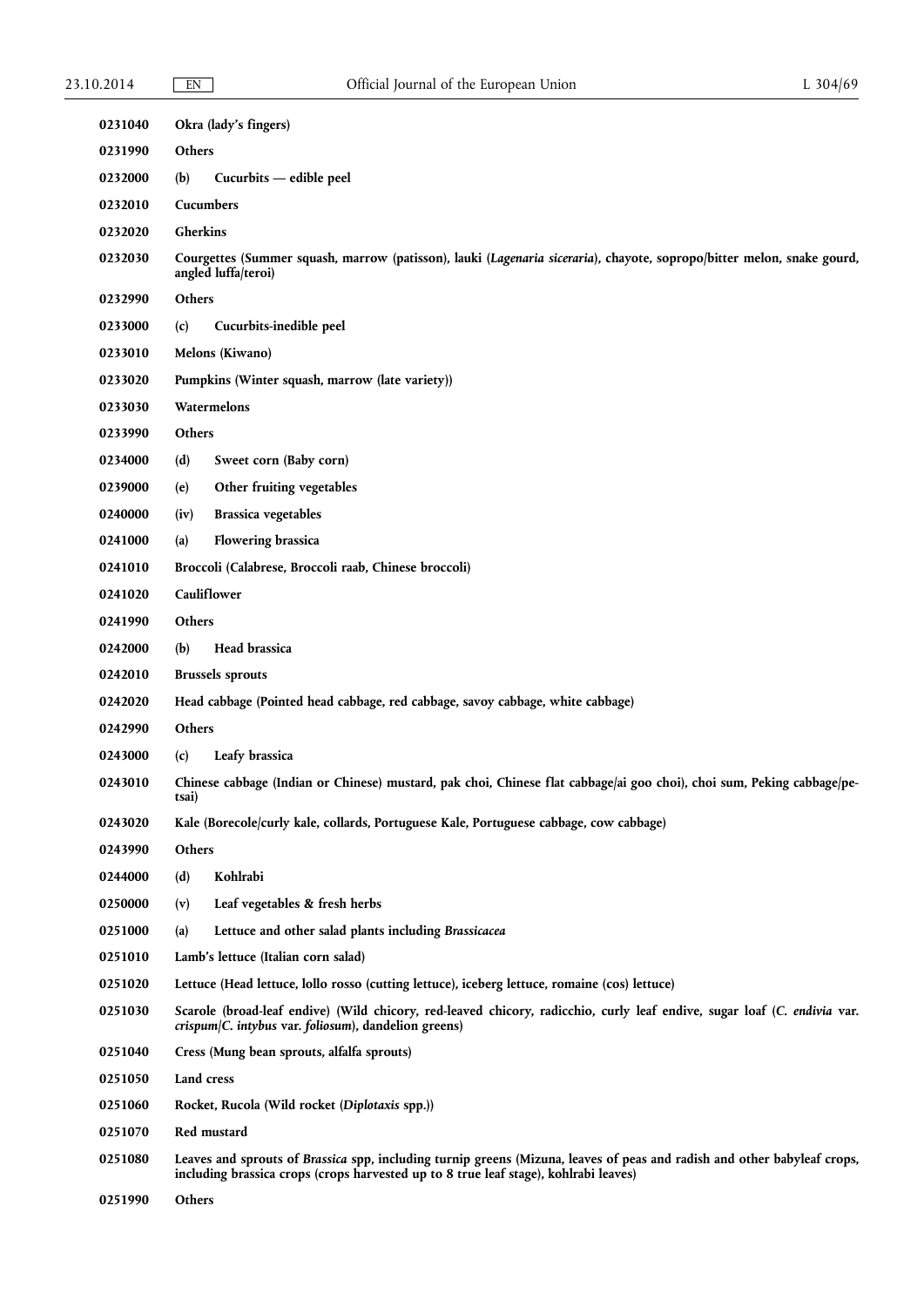| 0252000        | (b)<br>Spinach & similar (leaves)                                                                                                                                                                         |  |
|----------------|-----------------------------------------------------------------------------------------------------------------------------------------------------------------------------------------------------------|--|
| 0252010        | Spinach (New Zealand spinach, amaranthus spinach (pak-khom, tampara), tajer leaves, bitterblad/bitawiri)                                                                                                  |  |
| 0252020        | Purslane (Winter purslane/miner's lettuce, garden purslane, common purslane, sorrel, glassworth, agretti (Salsola soda))                                                                                  |  |
| 0252030        | Beet leaves (chard) (Leaves of beetroot)                                                                                                                                                                  |  |
| 0252990        | Others                                                                                                                                                                                                    |  |
| <b>0253000</b> | (c)<br>Vine leaves (grape leaves) (Malabar nightshade, banana leaves, climbing wattle (Acacia pennata))                                                                                                   |  |
| 0254000        | (d)<br>Water cress (Morning glory/Chinese convolvulus/water convolvulus/water spinach/kangkung (Ipomea aquatica),<br>water clover, water mimosa)                                                          |  |
| 0255000        | Witloof<br>(e)                                                                                                                                                                                            |  |
| 0256000        | (f)<br>Herbs                                                                                                                                                                                              |  |
| 0256010        | Chervil                                                                                                                                                                                                   |  |
| 0256020        | Chives                                                                                                                                                                                                    |  |
| 0256030        | Celery leaves (Fennel leaves, coriander leaves, dill leaves, caraway leaves, lovage, angelica, sweet cisely and other<br>Apiacea leaves, culantro/stinking/long coriander/stink weed (Eryngium foetidum)) |  |
| 0256040        | Parsley (leaves of root parsley)                                                                                                                                                                          |  |
| 0256050        | Sage (Winter savory, summer savory, Borago officinalis leaves)                                                                                                                                            |  |
| 0256060        | Rosemary                                                                                                                                                                                                  |  |
| 0256070        | Thyme (Marjoram, oregano)                                                                                                                                                                                 |  |
| 0256080        | Basil (Balm leaves, mint, peppermint, holy basil, sweet basil, hairy basil, edible flowers (marigold flower and others),<br>pennywort, wild betel leaf, curry leaves)                                     |  |
| 0256090        | Bay leaves (laurel) (Lemon grass)                                                                                                                                                                         |  |
| 0256100        | Tarragon (Hyssop)                                                                                                                                                                                         |  |
| 0256990        | Others                                                                                                                                                                                                    |  |
| 0260000        | Legume vegetables (fresh)<br>(vi)                                                                                                                                                                         |  |
| 0260010        | Beans (with pods) (Green bean/French beans/snap beans, scarlet runner bean, slicing bean, yard long beans, guar beans,<br>soya beans)                                                                     |  |
| 0260020        | Beans (without pods) (Broad beans, flageolets, jack bean, lima bean, cowpea)                                                                                                                              |  |
| 0260030        | Peas (with pods) (Mangetout/sugar peas/snow peas)                                                                                                                                                         |  |
| 0260040        | Peas (without pods) (Garden pea, green pea, chickpea)                                                                                                                                                     |  |
| 0260050        | Lentils                                                                                                                                                                                                   |  |
| 0260990        | Others                                                                                                                                                                                                    |  |
| 0270000        | Stem vegetables (fresh)<br>(vii)                                                                                                                                                                          |  |
| 0270010        | Asparagus                                                                                                                                                                                                 |  |
| 0270020        | Cardoons (Borago officinalis stems)                                                                                                                                                                       |  |
| 0270030        | Celery                                                                                                                                                                                                    |  |
| 0270040        | Fennel                                                                                                                                                                                                    |  |
| 0270050        | Globe artichokes (Banana flower)                                                                                                                                                                          |  |
| 0270060        | Leek                                                                                                                                                                                                      |  |
| 0270070        | Rhubarb                                                                                                                                                                                                   |  |
| 0270080        | <b>Bamboo</b> shoots                                                                                                                                                                                      |  |
| 0270090        | Palm hearts                                                                                                                                                                                               |  |
| 0270990        | Others                                                                                                                                                                                                    |  |
| 0280000        | (viii) Fungi                                                                                                                                                                                              |  |
| 0280010        | Cultivated fungi (Common mushroom, oyster mushroom, shiitake, fungus mycelium (vegetative parts))                                                                                                         |  |
| 0280020        | Wild fungi (Chanterelle, truffle, morel, cep)                                                                                                                                                             |  |
| 0280990        | Others                                                                                                                                                                                                    |  |
| 0290000        | Sea weeds<br>(ix)                                                                                                                                                                                         |  |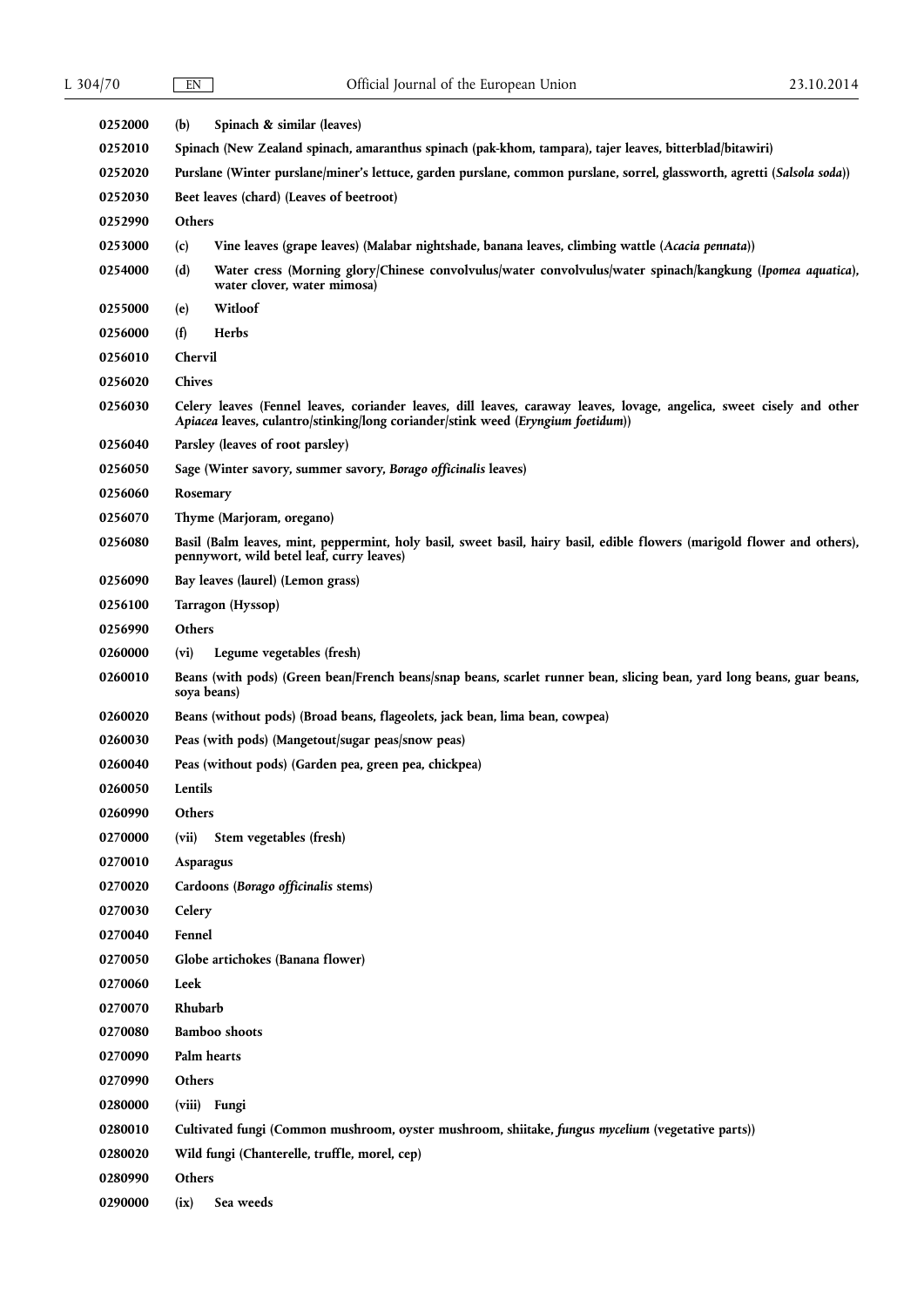| 0300000 | 3.                                                                                        | <b>PULSES, DRY</b>                                                                                         |  |
|---------|-------------------------------------------------------------------------------------------|------------------------------------------------------------------------------------------------------------|--|
| 0300010 | Beans (Broad beans, navy beans, flageolets, jack beans, lima beans, field beans, cowpeas) |                                                                                                            |  |
| 0300020 | Lentils                                                                                   |                                                                                                            |  |
| 0300030 | Peas (Chickpeas, field peas, chickling vetch)                                             |                                                                                                            |  |
| 0300040 | Lupins                                                                                    |                                                                                                            |  |
| 0300990 | Others                                                                                    |                                                                                                            |  |
| 0400000 | 4.                                                                                        | <b>OILSEEDS AND OILFRUITS</b>                                                                              |  |
| 0401000 | (i)                                                                                       | Oilseeds                                                                                                   |  |
| 0401010 | Linseed                                                                                   |                                                                                                            |  |
| 0401020 | Peanuts                                                                                   |                                                                                                            |  |
| 0401030 | Poppy seed                                                                                |                                                                                                            |  |
| 0401040 | Sesame seed                                                                               |                                                                                                            |  |
| 0401050 | Sunflower seed                                                                            |                                                                                                            |  |
| 0401060 | Rape seed (Bird rapeseed, turnip rape)                                                    |                                                                                                            |  |
| 0401070 | Soya bean                                                                                 |                                                                                                            |  |
| 0401080 |                                                                                           | Mustard seed                                                                                               |  |
| 0401090 |                                                                                           | Cotton seed                                                                                                |  |
| 0401100 |                                                                                           | Pumpkin seeds (Other seeds of Cucurbitaceae)                                                               |  |
| 0401110 | Safflower                                                                                 |                                                                                                            |  |
| 0401120 |                                                                                           | Borage (Purple viper's bugloss/Canary flower (Echium plantagineum), Corn Gromwell (Buglossoides arvensis)) |  |
| 0401130 |                                                                                           | Gold of pleasure                                                                                           |  |
| 0401140 | Hempseed                                                                                  |                                                                                                            |  |
| 0401150 |                                                                                           | Castor bean                                                                                                |  |
| 0401990 | Others                                                                                    |                                                                                                            |  |
| 0402000 | (ii)                                                                                      | Oilfruits                                                                                                  |  |
| 0402010 |                                                                                           | Olives for oil production                                                                                  |  |
| 0402020 |                                                                                           | Palm nuts (palmoil kernels)                                                                                |  |
| 0402030 | Palmfruit                                                                                 |                                                                                                            |  |
| 0402040 | Kapok                                                                                     |                                                                                                            |  |
| 0402990 | Others                                                                                    |                                                                                                            |  |
| 0500000 | 5.                                                                                        | <b>CEREALS</b>                                                                                             |  |
| 0500010 | <b>Barley</b>                                                                             |                                                                                                            |  |
| 0500020 |                                                                                           | Buckwheat (Amaranthus, quinoa)                                                                             |  |
| 0500030 | Maize                                                                                     |                                                                                                            |  |
| 0500040 |                                                                                           | Millet (Foxtail millet, teff, finger millet, pearl millet)                                                 |  |
| 0500050 | Oats                                                                                      |                                                                                                            |  |
| 0500060 |                                                                                           | Rice (Indian/wild rice (Zizania aquatica))                                                                 |  |
| 0500070 | Rye                                                                                       |                                                                                                            |  |
| 0500080 | Sorghum                                                                                   |                                                                                                            |  |
| 0500090 | Wheat (Spelt, triticale)                                                                  |                                                                                                            |  |
| 0500990 |                                                                                           | Others (Canary grass seeds (Phalaris canariensis))                                                         |  |
| 0600000 | 6.                                                                                        | TEA, COFFEE, HERBAL INFUSIONS AND COCOA                                                                    |  |
| 0610000 | (i)                                                                                       | Tea                                                                                                        |  |
| 0620000 | (ii)                                                                                      | Coffee beans                                                                                               |  |
| 0630000 | (iii)                                                                                     | Herbal infusions (dried)                                                                                   |  |
| 0631000 | (a)                                                                                       | <b>Flowers</b>                                                                                             |  |
| 0631010 |                                                                                           | <b>Camomille flowers</b>                                                                                   |  |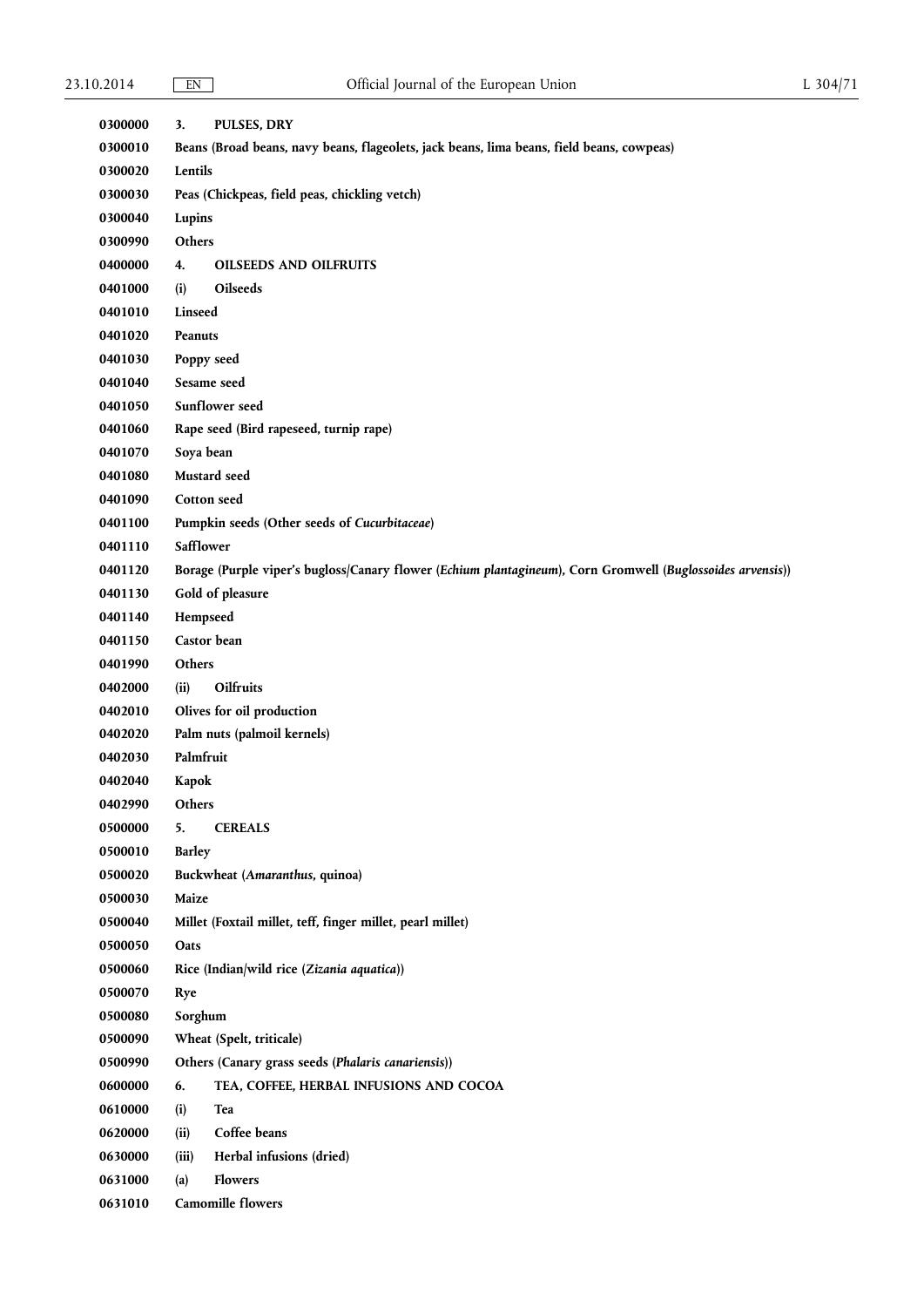| 0631020            | <b>Hybiscus flowers</b>                                          |
|--------------------|------------------------------------------------------------------|
| 0631030<br>0631040 | Rose petals                                                      |
| 0631050            | Jasmine flowers (Elderflowers (Sambucus nigra))<br>Lime (linden) |
| 0631990            | <b>Others</b>                                                    |
| 0632000            | (b)<br>Leaves                                                    |
| 0632010            | <b>Strawberry leaves</b>                                         |
| 0632020            | Rooibos leaves (Ginkgo leaves)                                   |
| 0632030            | Maté                                                             |
| 0632990            | <b>Others</b>                                                    |
| 0633000            | (c)<br><b>Roots</b>                                              |
| 0633010            | Valerian root                                                    |
| 0633020            | Ginseng root                                                     |
| 0633990            | <b>Others</b>                                                    |
| 0639000            | Other herbal infusions<br>(d)                                    |
| 0640000            | (iv)<br>Cocoabeans (fermented or dried)                          |
| 0650000            | Carob (st johns bread)<br>(v)                                    |
| 0700000            | 7.<br>HOPS (dried)                                               |
| 0800000            | <b>SPICES</b><br>8.                                              |
| 0810000            | (i)<br><b>Seeds</b>                                              |
| 0810010            | Anise                                                            |
| 0810020            | <b>Black caraway</b>                                             |
| 0810030            | Celery seed (Lovage seed)                                        |
| 0810040            | Coriander seed                                                   |
| 0810050            | Cumin seed                                                       |
| 0810060            | Dill seed                                                        |
| 0810070            | <b>Fennel</b> seed                                               |
| 0810080            | Fenugreek                                                        |
| 0810090            | Nutmeg                                                           |
| 0810990            | Others                                                           |
| 0820000            | <b>Fruits and berries</b><br>(ii)                                |
| 0820010            | Allspice                                                         |
| 0820020            | Sichuan pepper (Anise pepper, Japan pepper)                      |
| 0820030            | Caraway                                                          |
| 0820040            | Cardamom                                                         |
| 0820050            | Juniper berries                                                  |
| 0820060            | Pepper, black, green and white (Long pepper, pink pepper)        |
| 0820070            | Vanilla pods                                                     |
| 0820080            | <b>Tamarind</b>                                                  |
| 0820990            | <b>Others</b>                                                    |
| 0830000            | (iii)<br><b>Bark</b>                                             |
| 0830010            | Cinnamon (Cassia)                                                |
| 0830990            | <b>Others</b>                                                    |
| 0840000            | (iv)<br>Roots or rhizome                                         |
| 0840010            | Liquorice                                                        |
| 0840020            | Ginger                                                           |
| 0840030            | Turmeric (Curcuma)                                               |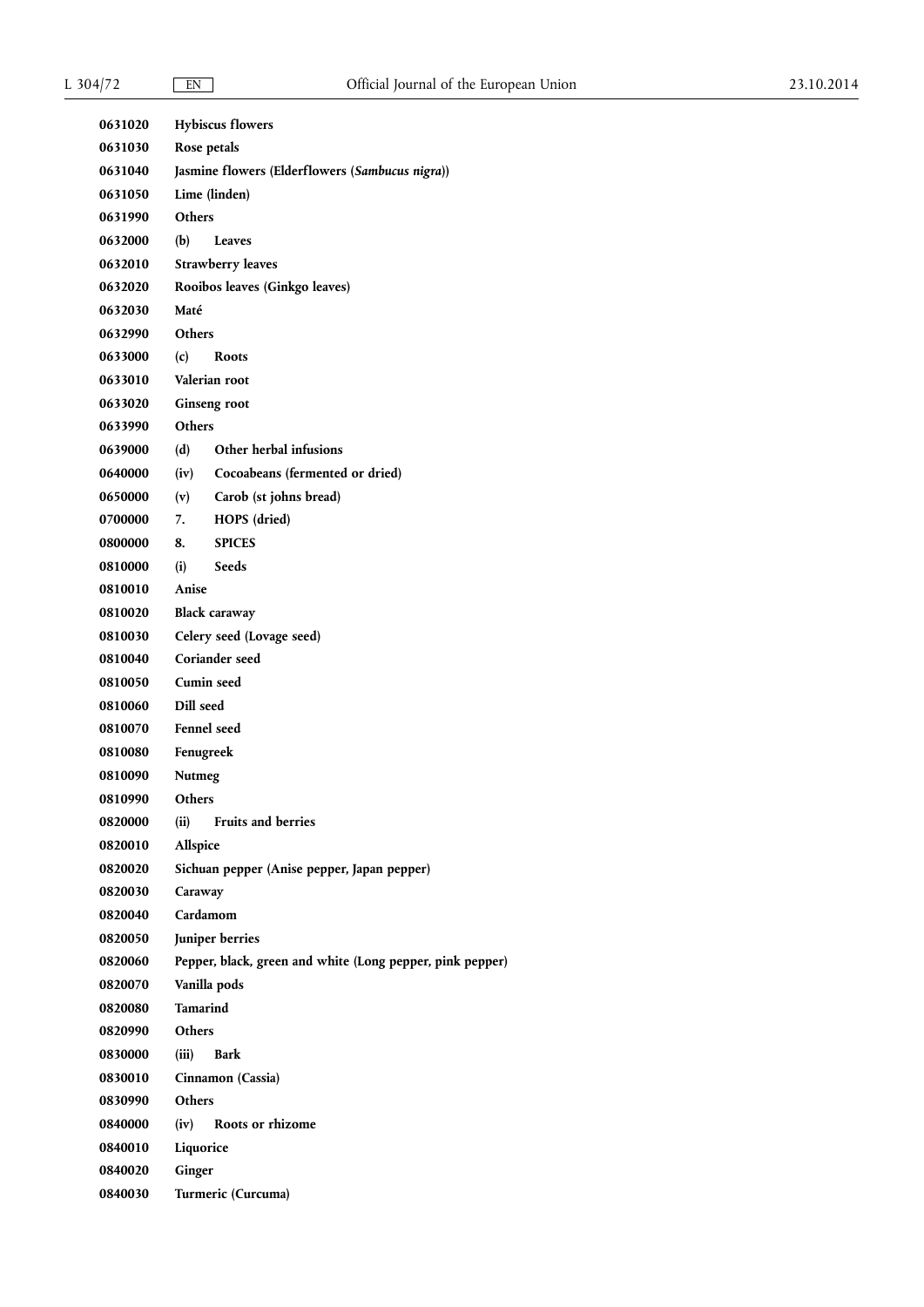(+) The applicable maximum residue level for horseradish (*Armoracia rusticana*) in the spice group (code 0840040) is the one set for horseradish (*Armoracia rusticana*) in the Vegetables category, root and tuber vegetables group (code 0213040) taking into account changes in the levels by processing (drying) according to Art. 20 (1) of Regulation (EC) No 396/2005.

### **0840040 Horseradish**

| 0840990 | <b>Others</b>                                        |
|---------|------------------------------------------------------|
| 0850000 | (v)<br>Buds                                          |
| 0850010 | Cloves                                               |
| 0850020 | Capers                                               |
| 0850990 | <b>Others</b>                                        |
| 0860000 | (vi)<br><b>Flower stigma</b>                         |
| 0860010 | Saffron                                              |
| 0860990 | <b>Others</b>                                        |
| 0870000 | (vii) Aril                                           |
| 0870010 | Mace                                                 |
| 0870990 | <b>Others</b>                                        |
| 0900000 | <b>SUGAR PLANTS</b><br>9.                            |
| 0900010 | Sugar beet (root)                                    |
| 0900020 | Sugar cane                                           |
| 0900030 | Chicory roots                                        |
| 0900990 | <b>Others</b>                                        |
| 1000000 | 10.<br>PRODUCTS OF ANIMAL ORIGIN-TERRESTRIAL ANIMALS |
| 1010000 | <b>Tissue</b><br>(i)                                 |
| 1011000 | (a)<br>Swine                                         |
| 1011010 | Muscle                                               |
| 1011020 | Fat                                                  |
| 1011030 | Liver                                                |
| 1011040 | Kidney                                               |
| 1011050 | <b>Edible offal</b>                                  |
| 1011990 | <b>Others</b>                                        |
| 1012000 | (b)<br><b>Bovine</b>                                 |
| 1012010 | Muscle                                               |
| 1012020 | Fat                                                  |
| 1012030 | Liver                                                |
| 1012040 | Kidney                                               |
| 1012050 | Edible offal                                         |
| 1012990 | Others                                               |
| 1013000 | (c)<br>Sheep                                         |
| 1013010 | Muscle                                               |
| 1013020 | Fat                                                  |
| 1013030 | Liver                                                |
| 1013040 | Kidney                                               |
| 1013050 | Edible offal                                         |
| 1013990 | Others                                               |
| 1014000 | (d)<br>Goat                                          |
| 1014010 | Muscle                                               |
| 1014020 | Fat                                                  |
| 1014030 | Liver                                                |